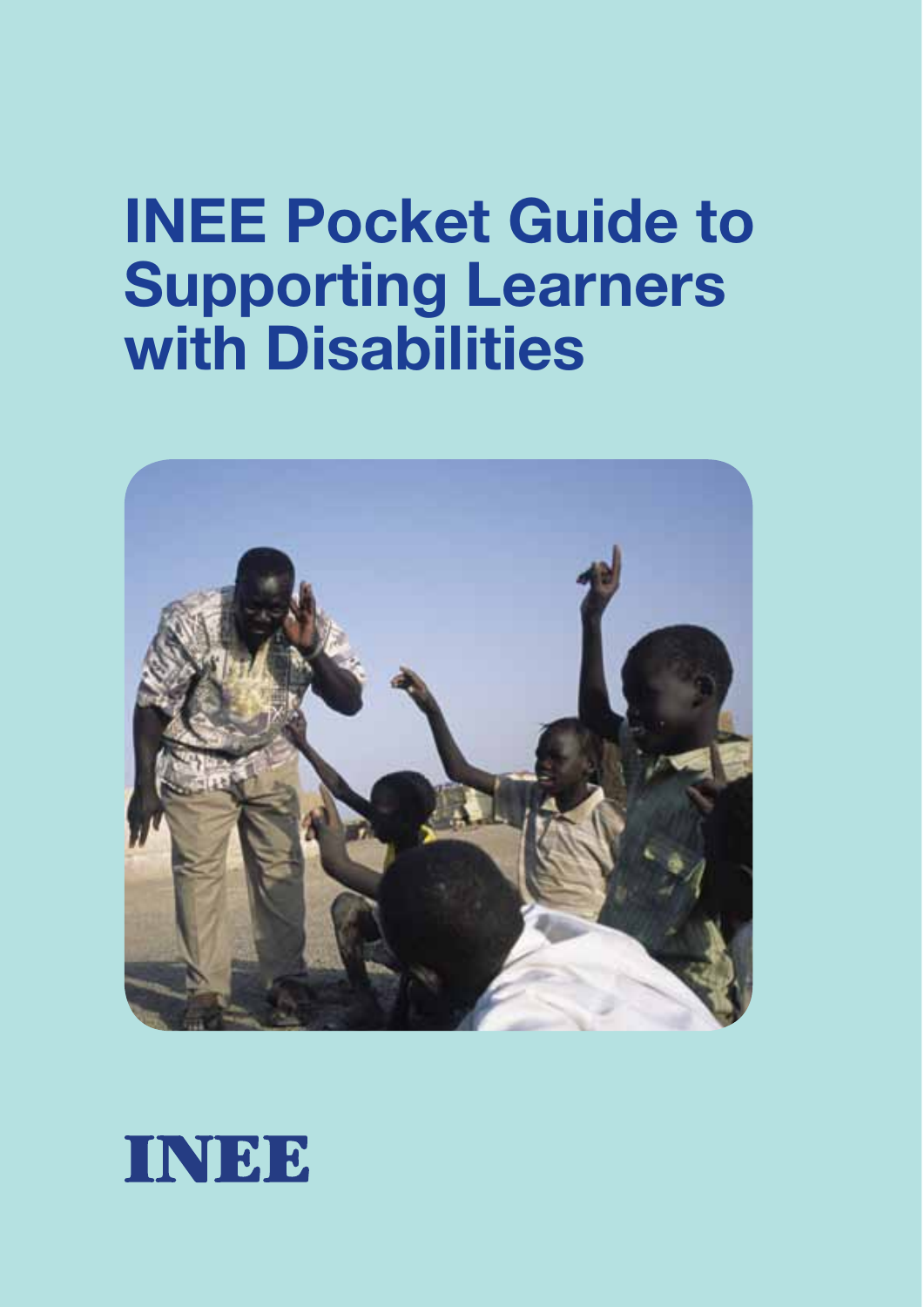The Inter-Agency Network for Education in Emergencies (INEE) is an open global network of representatives from non-governmental organisations, UN agencies, donor agencies, governments, and academic institutions, working together to ensure the right to quality and safe education for all people affected by crisis. To learn more please visit www.ineesite.org.

Published by: INEE c/o UNHCR 94 rue de Montbrillant 1201 Geneva Switzerland.

INEE © 2010

All rights reserved. This material is copyright but may be reproduced by any method for educational purposes. For copying in other circumstances or for re-use in other publications, or for translation or adaptation, prior written permission must be obtained from the copyright owner: network@ineesite.org

The report was designed by Whatever Design.

Cover photograph: Pupils in a lesson at Kodra School in Jebel Awlia IDP camp, Khartoum, Sudan (Felicia Webb)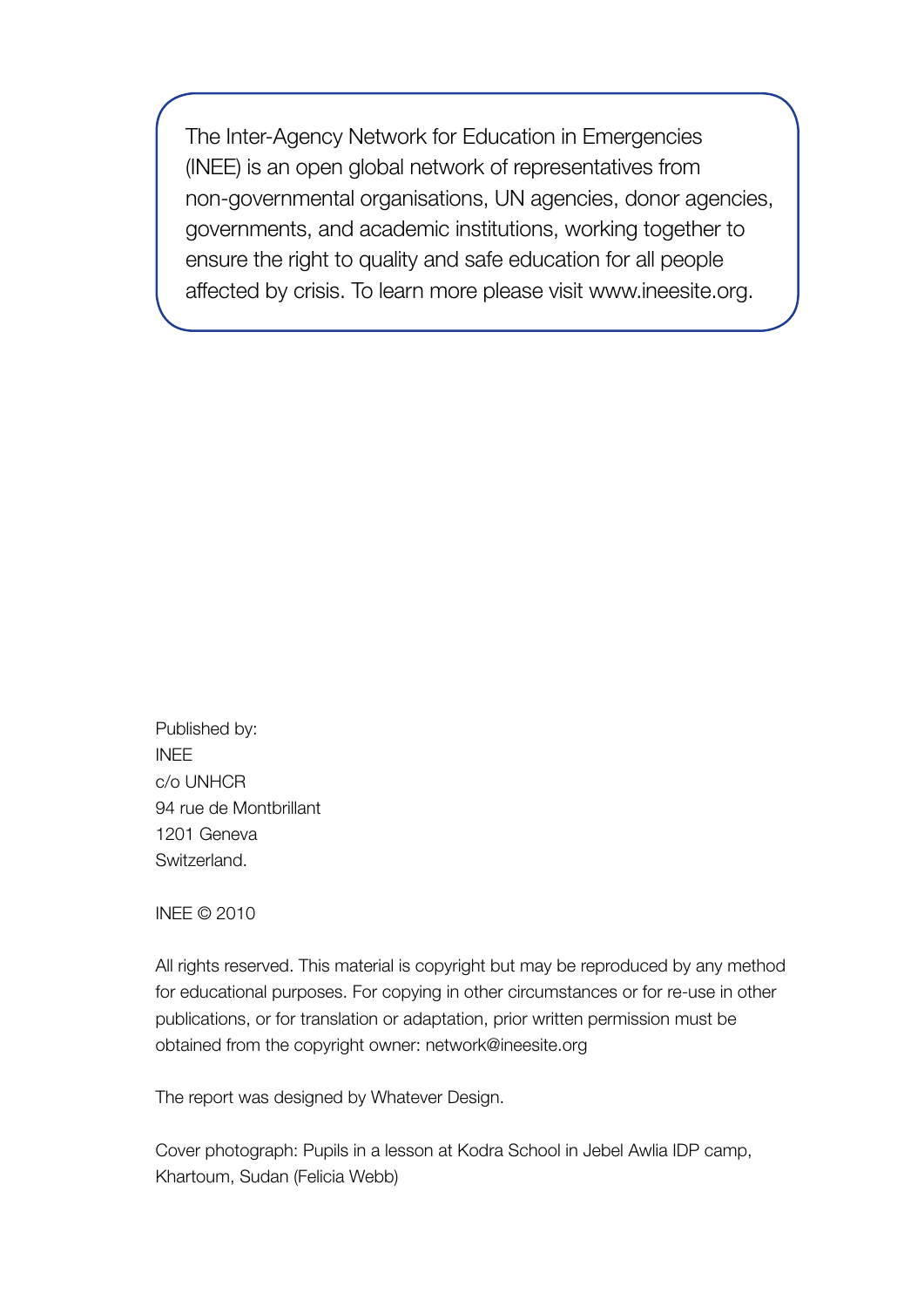## **Contents**

| 3. Helping children and young people                          |  |
|---------------------------------------------------------------|--|
| 4. Recognising when children and young people                 |  |
|                                                               |  |
|                                                               |  |
| 7. Planning and delivering teaching and learning activities54 |  |
|                                                               |  |
|                                                               |  |
|                                                               |  |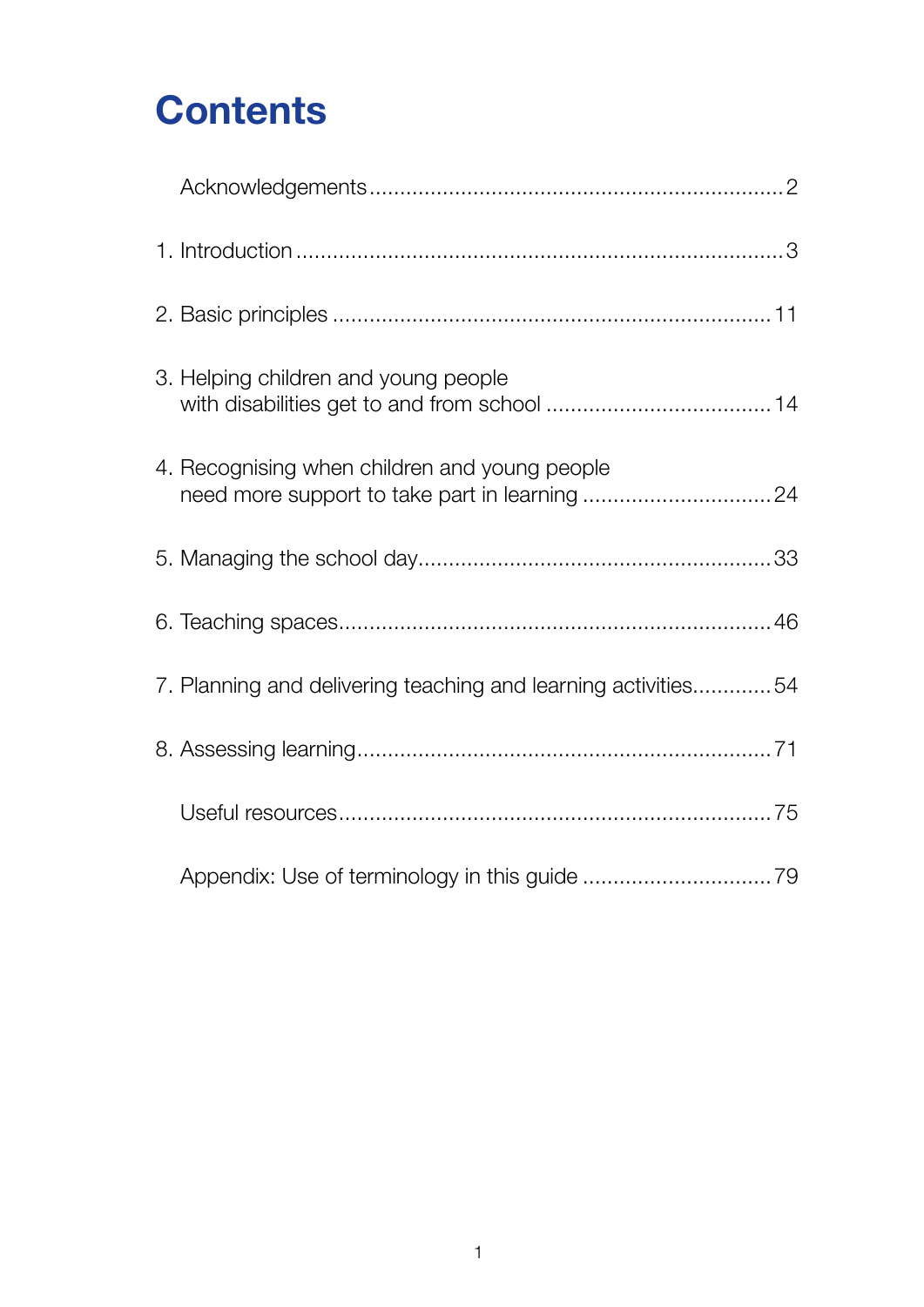## **Acknowledgements**

This guide was developed on behalf of the INEE Task Team on Inclusive Education and Disability by Ingrid Lewis with Duncan Little and Helen Pinnock. The INEE Task Team on Inclusive Education and Disability works to promote the key principles, behaviours and actions necessary for ensuring that all excluded and marginalised people affected by crisis are included in education preparedness, response and recovery activities. For more information on INEE and the INEE Inclusive Education and Disability Task Team visit www.ineesite.org.

Additionally, INEE would like to acknowledge the following INEE members who provided substantive inputs, guidance, and support to the writing of the guide: Deborah Haines and Shirley Long (Save the Children), and Marian Hodgkin (INEE Secretariat). The following INEE members provided case studies that have been edited and included in the text: Hafeez Samo (Afghanistan), Eric Batonon and Kate Norton (Burundi), Philippa Ramsden (India), Rohit Pradhan (Nepal), Susan Caceres and Jerome Mindes (Pakistan), and Save the Children (Palestine). The case studies are also available in full on the INEE website: www.ineesite.org/inclusion.

INEE would like to thank an anonymous donor for their financial contributions to the development of this guide. Moreover, INEE is grateful to more than 25 agencies, foundations and institutions for supporting the network since its inception. For a complete list of supporters, please visit the INEE website: www.ineesite.org/acknowledgements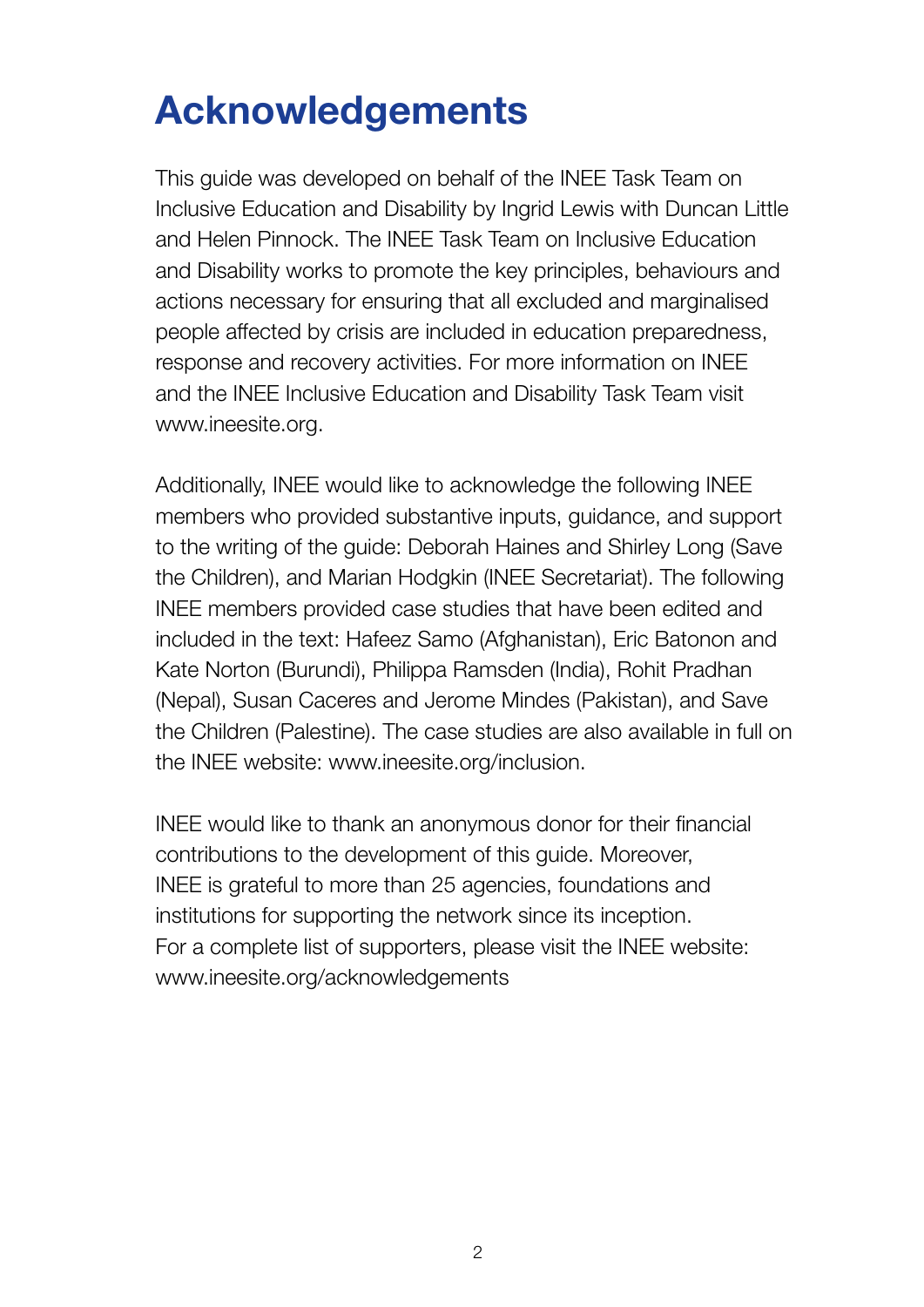## **1. Introduction**

## **1.1. Why was this guide produced?**

All children and young people have the right to good quality education.\* In all regions of the world, children and young people with disabilities are starting to be included in schools and other non-formal places of learning. They are participating actively and successfully in learning and they are achieving.

However, many learners with disabilities are still denied their rights to quality education, and do not get the support they need to learn and develop. This includes the thousands of children and young people who are injured or affected as a result of a disaster such as an earthquake, cyclone or conflict.

In an emergency situation, teachers or facilitators working with children or young people may feel particularly worried about including those with disabilities in their classes – especially if they did not do this before the emergency. They might feel they face more challenges when key facilities have been destroyed, or when the emergency has impacted on colleagues that they relied on to help them be more inclusive.

However, sometimes emergency education initiatives bring new training, resources and other means of support to teachers and their schools. This offers a chance to change the physical environment and update the practice of teachers or other trained adults working with children or young people in emergency education – encouraging them to be more inclusive in a range of ways.

This guide offers practical ideas for including children and young people with disabilities in education before, during or after

<sup>\*</sup> This Pocket Guide complements the *INEE Minimum Standards for Education: Preparedness, Response, Recovery*, which articulate this right to education for those affected by crisis. Inclusion is a theme throughout the *INEE Minimum Standards*. They state explicitly that no individual should be denied access to and full participation in education and learning opportunities because of discrimination based on disability. For more information see: www.ineesite.org/standards.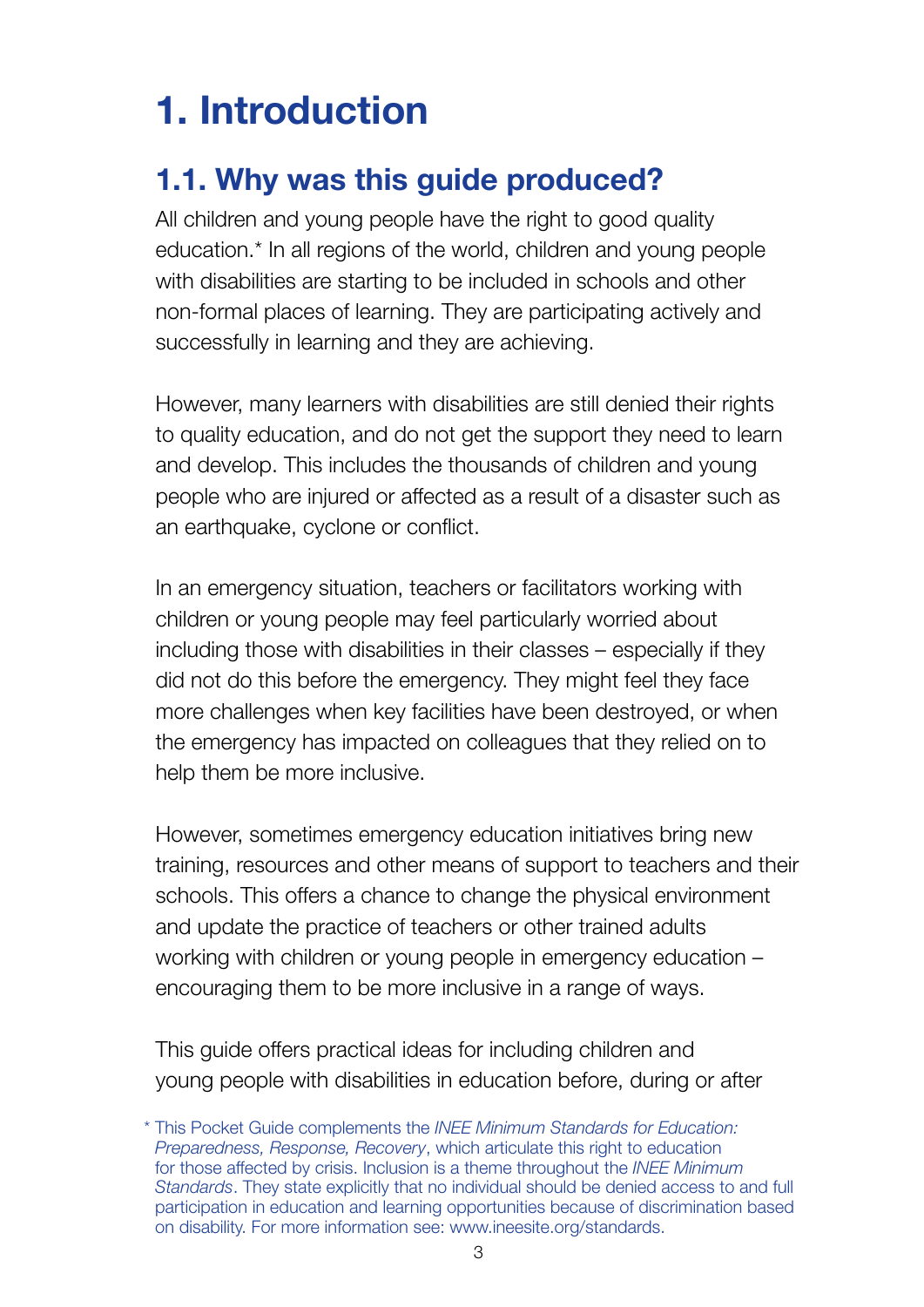a crisis. Although we use the words 'school' and 'classroom', the advice can be applied to other child-friendly spaces or non-formal learning centres.

The guide will help strengthen the efforts of anyone working with teachers or facilitators in a crisis context, whether as part of the formal education system or a non-governmental programme.

If you are a teacher trainer or someone involved in designing teacher training programmes, you should find it easy to adapt and incorporate the advice into your existing teacher training approaches or materials.

Local or national education managers, or project/programme managers for humanitarian agencies or NGOs, should find the guide contains useful ideas that can be incorporated into teacher capacitybuilding projects.

If you are a teacher or facilitator wanting to improve your practice, you will also hopefully find the advice useful.

Please note, however, that this guide should not be given to new or less confident teachers with the expectation that they will be able to implement the suggested changes alone. Many teachers working in emergency or crisis settings require substantial training and mentoring support to work effectively. The advice in this guide should ideally be used as a component of that support.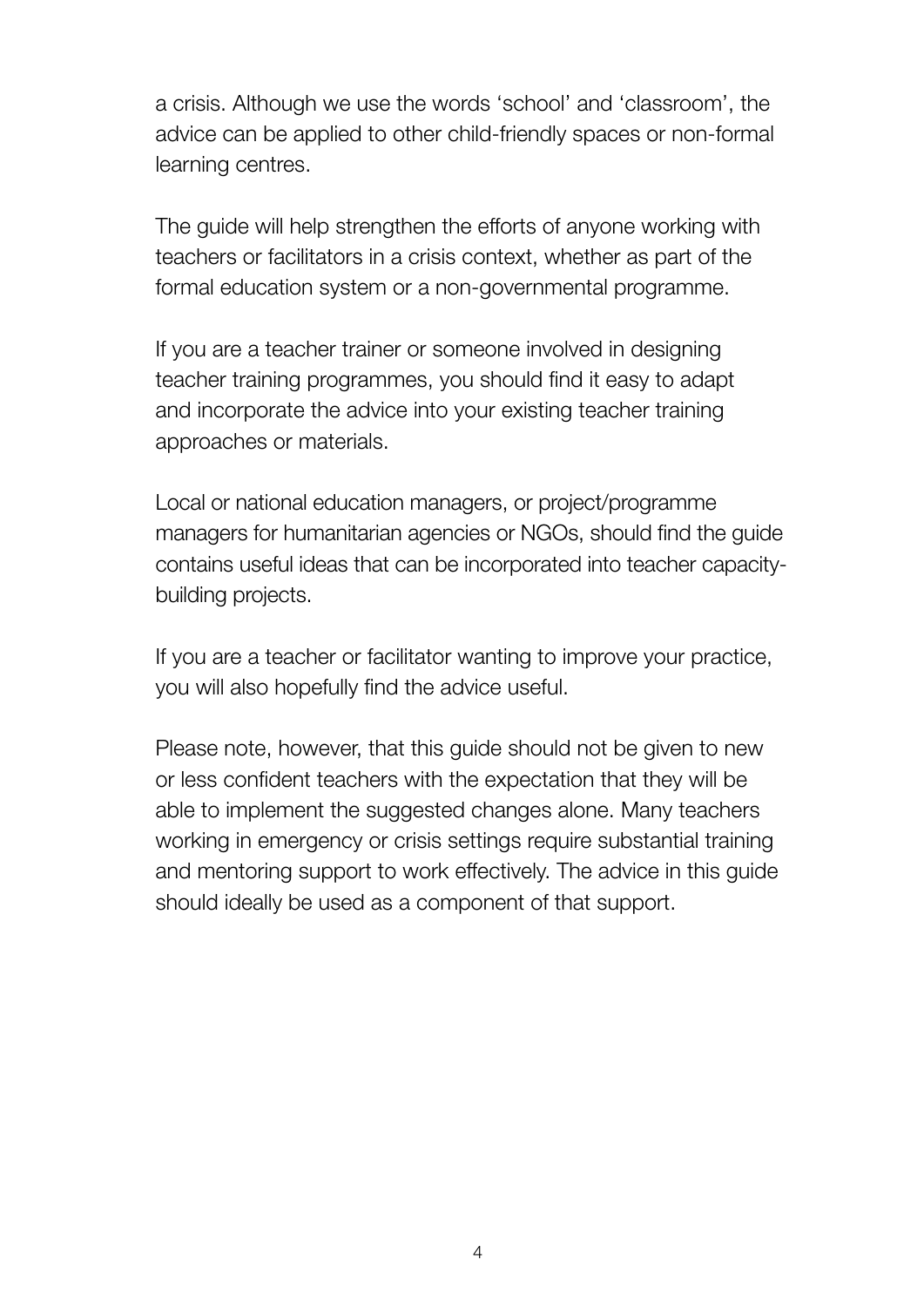Uses for the advice provided in this guide include:

| <b>Users</b>                                              | Uses for the advice                                                                                                                                      |
|-----------------------------------------------------------|----------------------------------------------------------------------------------------------------------------------------------------------------------|
| Teacher trainers                                          | Integrate the advice into training<br>activities and when providing<br>motivation and professional<br>development to trained teachers                    |
| School inspectors /<br>supervisors                        | Give teachers suggestions and<br>support them in improving their<br>practice; get ideas for monitoring<br>classes                                        |
| NGO advisers / managers                                   | Pass on the advice when recruiting<br>and supporting new staff, local<br>teaching assistants or safe space<br>facilitators                               |
| Teachers or facilitators who<br>are able to do self-study | Refer to different sections of the<br>guide to help find ideas for working<br>together to include all learners,<br>particularly those with disabilities. |

This guide is not a comprehensive manual on inclusive education for learners with disabilities. Other documents already offer such guidance (see the 'useful resources' section). This guide is intended to be a short and accessible introduction to some of the ways in which teachers working in crisis or emergency settings can include and support children and young people with disabilities.

The guide outlines some of the common challenges that children and young people with disabilities might face with education in or after an emergency. It also discusses some constraints or concerns that teachers might have with supporting their learning in these circumstances. The guide offers practical ways in which teachers can tackle these issues and welcome learners with disabilities into their classes.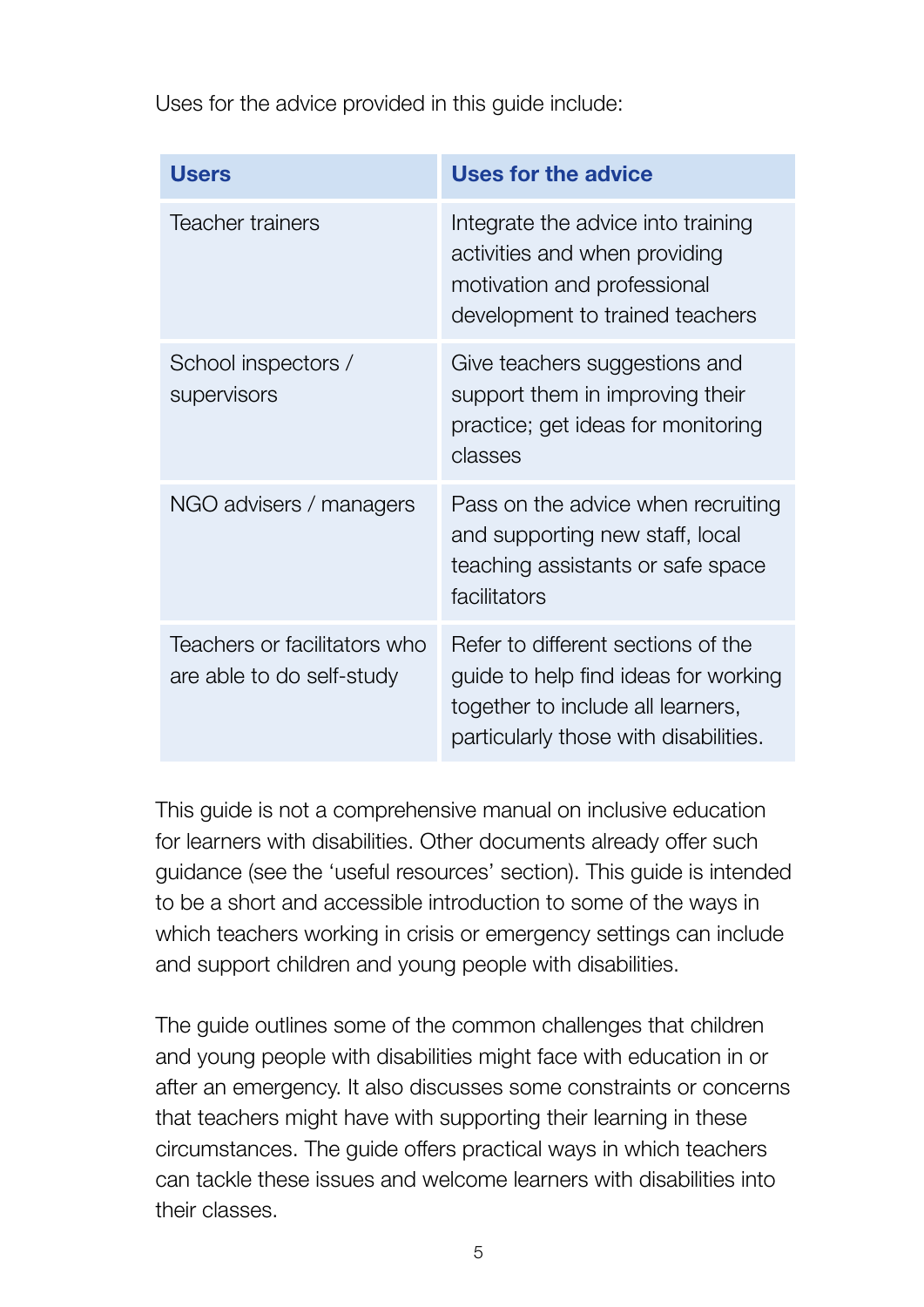#### **Inclusive education and quality education**

This guide focuses on including children and young people with disabilities in education, in or after emergency or crisis situations. Children and young people with disabilities are often those with physical, sensory and intellectual impairments. However, the changes we make to education to include these learners are often the same, or very similar to, the changes we need to make to ensure that everyone receives a better quality education.

It is often not possible to draw definite lines between the work we do to improve education for children and young people with and without disabilities. For this reason, we encourage readers to think about all children and young people when considering the suggestions offered here.

Readers should also think about learners with behavioural and emotional problems<sup>\*</sup> and those experiencing the effects of stress caused by the emergency; those experiencing temporary or ongoing learning difficulties; and those affected by mental illness. They may not be considered 'learners with disabilities' but they may face many of the same challenges.

This guide accompanies the *INEE Pocket Guide to Inclusive Education*, which provides more general information about inclusive education in practice. You can find a copy on INEE's website: www.ineesite.org/inclusion.

<sup>\*</sup> See Appendix for an explanation of how we are using the terms 'disability', 'learning difficulty' and 'behavioural problem' in this guide.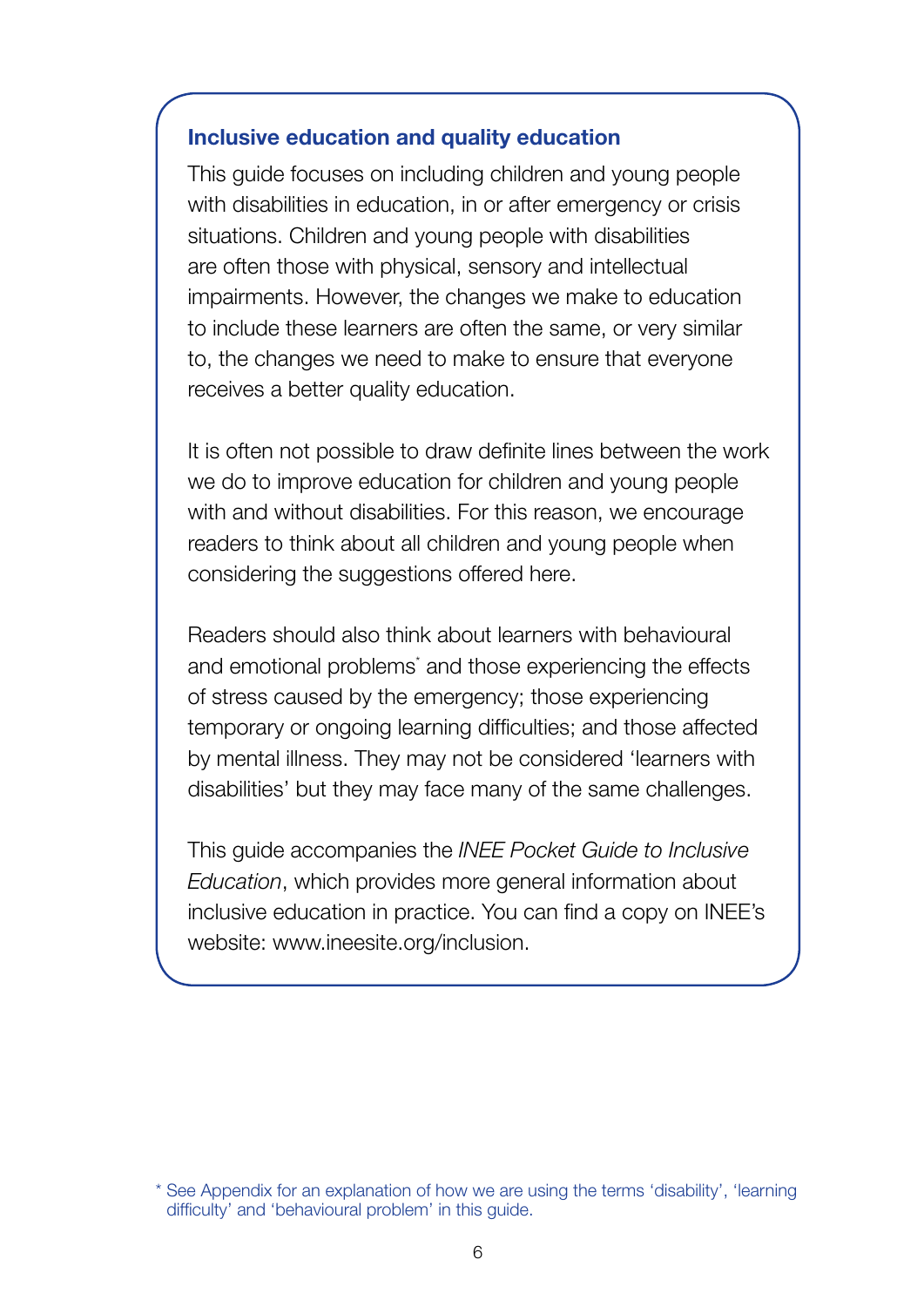## **1.2. How to use this guide**

The guide looks first at inclusive principles that trainers and the teachers or facilitators they work with need to be aware of (**Chapter 2)**.

The guide then looks at: how to help children and young people with disabilities get to and from school (**Chapter 3**); how to recognise when children and young people need more support to take part in learning (**Chapter 4**); and how to organise the school day and arrange a teaching and learning space so that learners with disabilities, and those who are experiencing difficulties with learning, can participate as much as possible (**Chapters 5 and 6**).

The guide moves on to provide advice on planning and delivering teaching and learning activities, and assessing learning (**Chapters 7 and 8**).

The advice provided in the guide is arranged as follows:

**Common arguments** against the inclusion of children and young people with disabilities are highlighted in a box at the start of each chapter (3-8). These are the kind of concerns that teachers might express to trainers. Each chapter offers ideas for addressing these concerns.

**Barriers to inclusion** are discussed, particularly when the crisis context may have made it more difficult for children or young people with disabilities to access education. The quide suggests some common barriers, but trainers should encourage teachers to identify and discuss the **actual** barriers within their own unique situation.

**Solutions to try** are then suggested in each chapter. Advice is given for the **general messages** that should be conveyed to teachers. These are key arguments that can help motivate teachers to think positively about solving barriers to inclusion. Further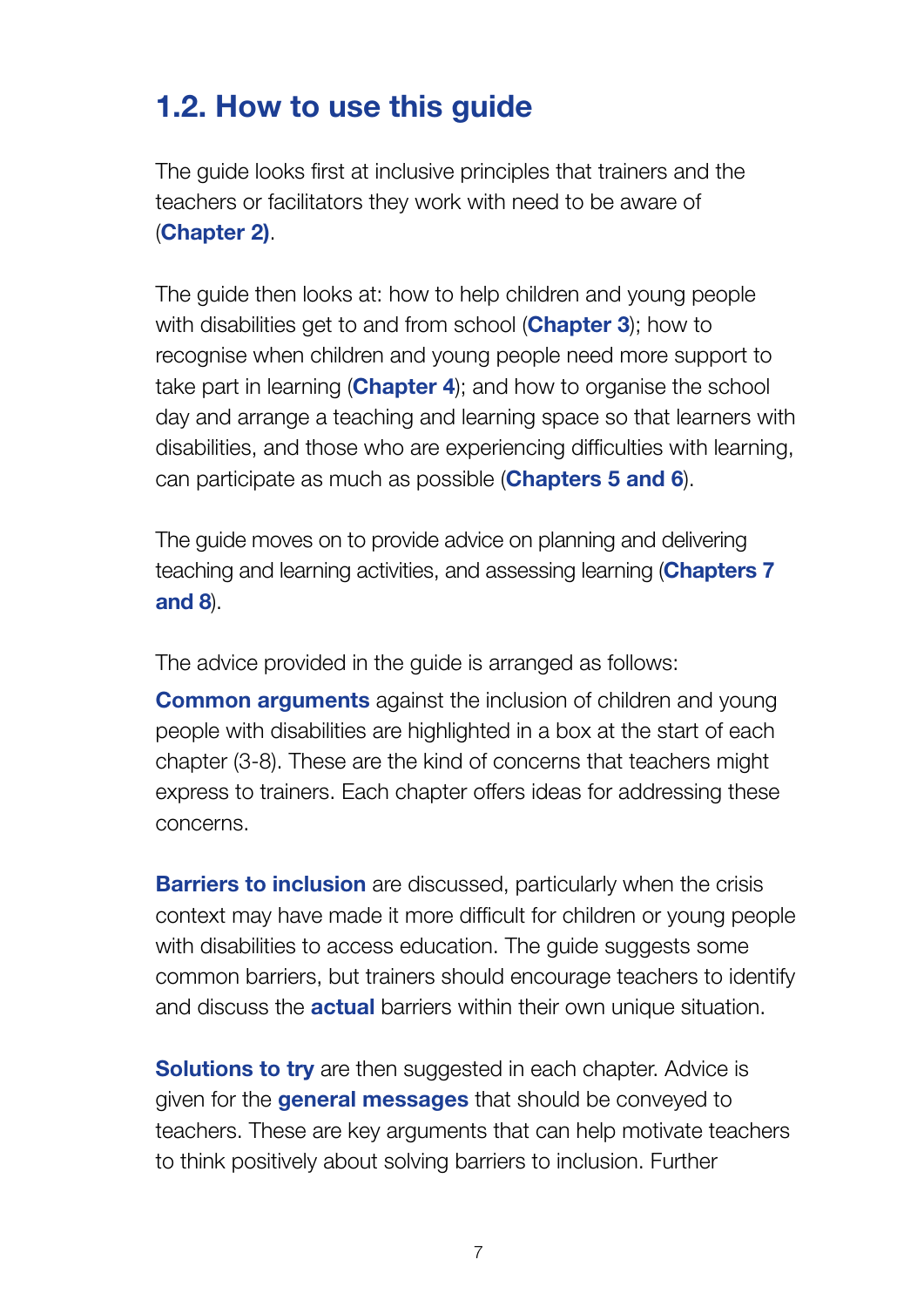suggestions are then given for **specific changes** that teachers can make, in consultation with other stakeholders and after adapting the ideas to their own context.

Examples are given to show how some of these solutions have been used in emergency or crisis settings.

## *Advice for all teachers and for more confident teachers*

In a crisis, education may be delivered by volunteers, newly trained teachers, or more experienced teachers who are working in unfamiliar conditions. Some ideas in this guide may be more appropriate for experienced or senior teachers. Other ideas are simple enough to be tried by a wider range of teachers, assistants or volunteers, with support from trainers or supervisors. Some of the strategies offer a great starting point for all teachers. More experienced or confident teachers can then be encouraged to try the more complex or demanding suggestions.

Guide to symbols used in the text



The advice should be useful for all teachers or facilitators, as part of a continuing programme of training or mentoring.

The advice may be suitable only for more confident or experienced teachers.

## *Taking steps to better practice*

Not every solution suggested in this guide will be relevant or possible in every situation. The guide offers ideas to help teachers get started and to build their confidence. Even if just one idea is implemented initially, teachers will still be moving towards more inclusive education practices.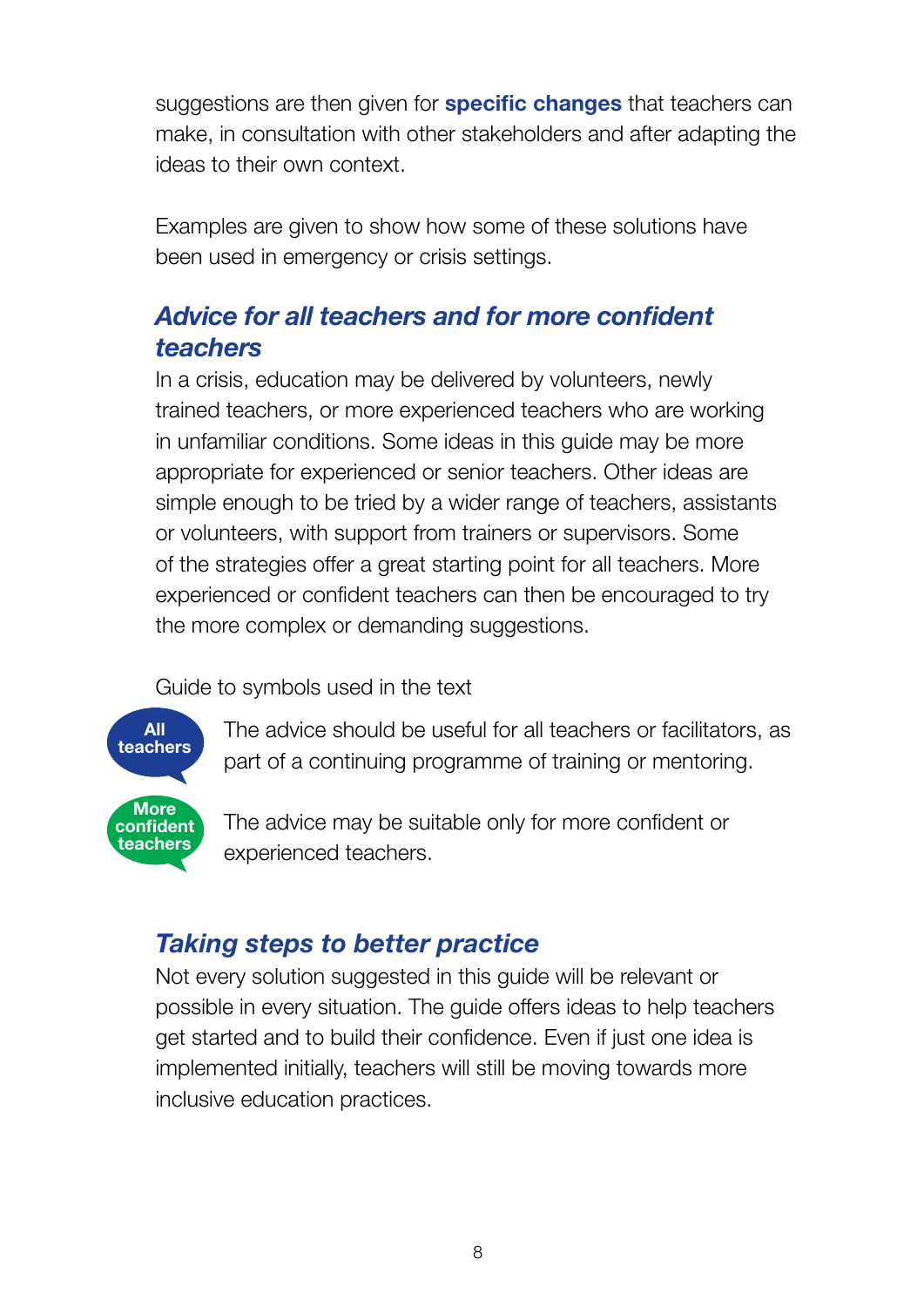Trainers and supervisors can:

- 1. Talk to teachers (as a group or individually) about their concerns regarding including children and young people with disabilities in their classes.
- 2. Reassure them that they are not expected to solve all problems at once.
- 3. With teachers, decide in which order they want to tackle the five key areas listed below (we have used colours to help you find the relevant chapters more quickly).

Find out which of these areas cause them most or least concern:



- 4. Present the content from the chapter that matches teachers' or facilitators' top priority area (or teachers can read the chapter content themselves if they prefer).
- 5. Use the poster that supports this guide to help you present the key messages.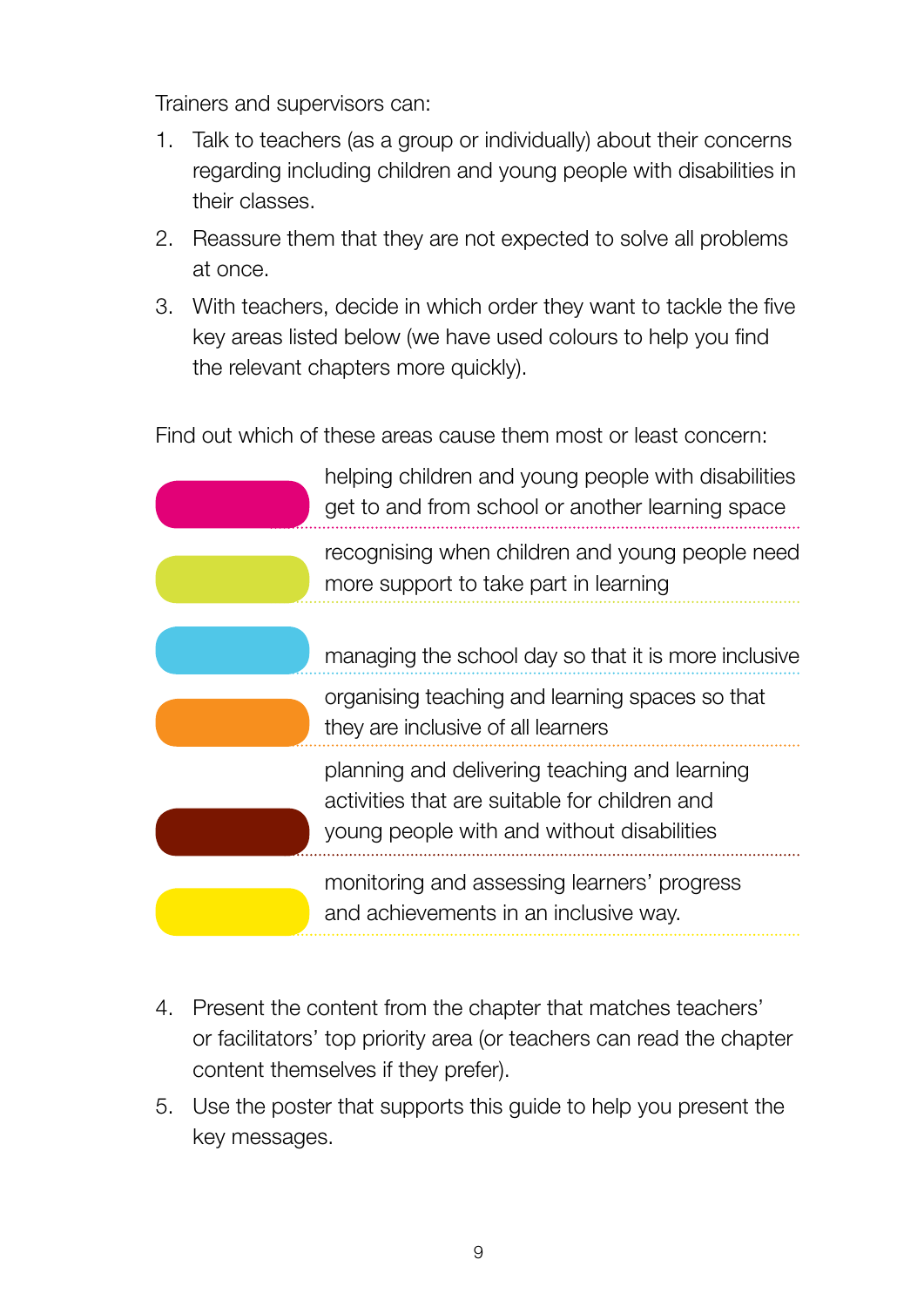- 6. Ask teachers or facilitators to think about or discuss which *one* solution they want to try. Encourage them to try one of the more basic solutions to start with (labelled for 'all teachers').
- 7. Discuss how they think they might adapt this solution in their own class – or encourage them to discuss with each other.
- 8. Display the poster in the school or learning space, so that teachers or facilitators are reminded to keep trying their chosen solution.
- 9. If possible, have a follow-up discussion with or between teachers or facilitators after a few days, weeks or months to see if they tried the solution. What were the results? Celebrate achievements, discuss improvements.
- 10. If teachers are ready, repeat the above steps with other solutions, or a new chapter from the guide.
- 11. Whenever training or improved approaches are being introduced, make sure that school principals or supervisors agree that teachers can have extra time to think about, plan and practise their ideas. In some settings, for instance, the principal might teach some lessons while teachers plan and prepare, or the school timetable might be divided differently. Any teachers who are trying new things should get plenty of praise and recognition.



*Student at a school for hearing impaired children in Kabul, Afghanistan*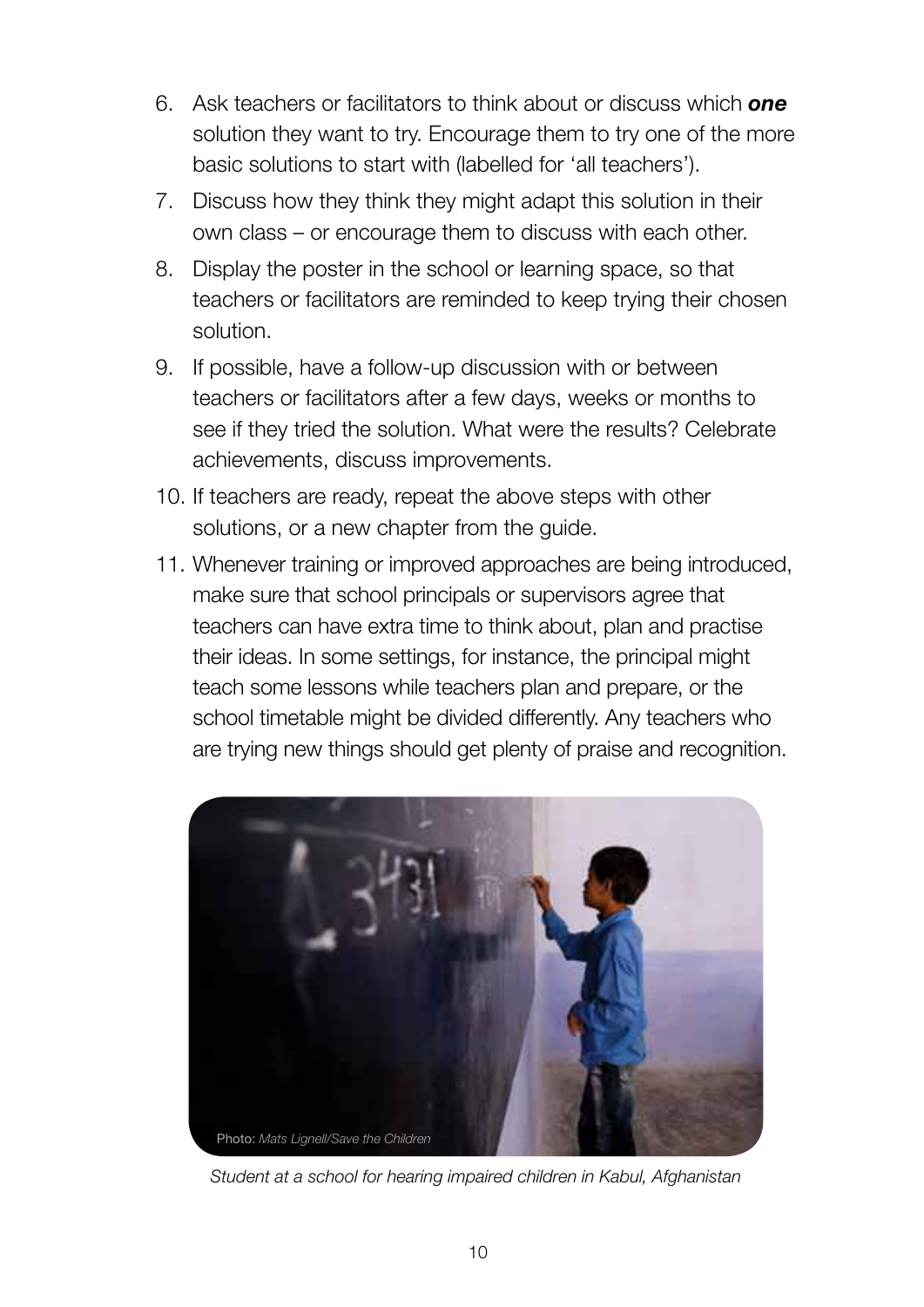# **2. Basic principles**

Working towards making education more inclusive helps us fulfil everyone's rights to education and build a more equal future for everyone. Inclusive education is not just about education for people with disabilities, as the following definition illustrates.

#### **Defining inclusive education**

All children have a right to education. Inclusive education ensures the presence, participation and achievement of all students in schooling. (This may be in formal schools, or in non-formal places of learning.) It often involves restructuring the culture, policies and practices in schools so that they can respond to the diversity of students in their locality.

Inclusive education:

- acknowledges that all children can learn
- acknowledges and respects differences in children: age, gender, ethnicity, language, disability, HIV and TB status, etc.
- enables education structures, systems and methodologies to meet the needs of all children
- is part of a wider strategy to promote an inclusive society
- is a dynamic process that is constantly evolving.

Inclusive education is essential to achieving quality education for all.

Source: Save the Children UK (2008) Making Schools Inclusive: How change can happen. Save the Children's experience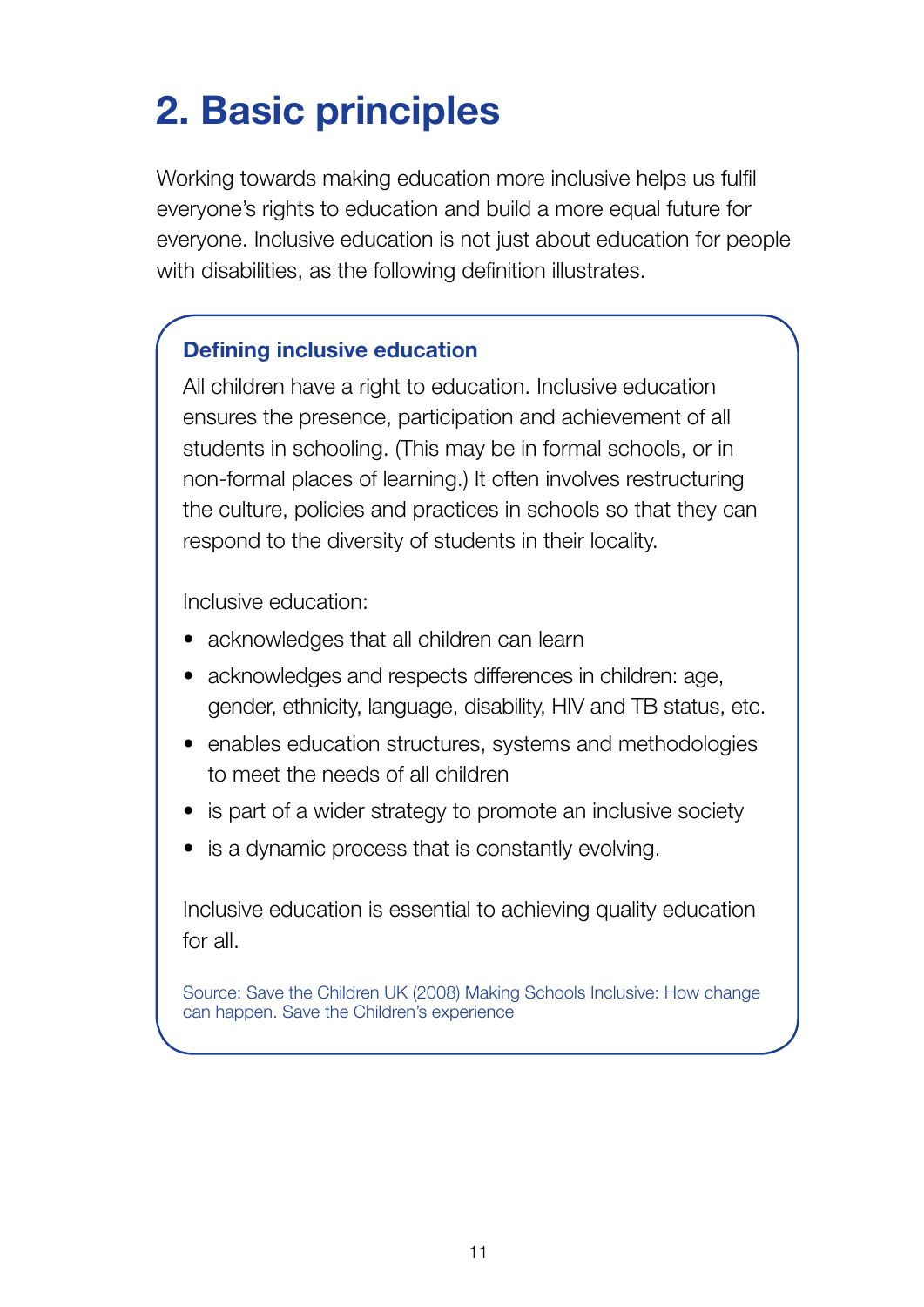Anyone supervising, training or supporting teachers or facilitators in crisis situations should promote the following ideas:

- Making progress on inclusive education is not too difficult in a crisis situation. Some of the biggest changes needed for inclusive education involve how people behave towards one another, rather than equipment or money.
- Teachers should accept all children and young people into their class and be welcoming towards everyone.
- Thinking about how to make it easier for all children and young people to take part in learning and interact with others is a key part of being a good teacher.
- Teachers should be encouraged to find out who is excluded from education. This means knowing not just who is or is not *attending* school, but also who is or is not *participating* and *achieving* while at school.
- Building teachers' confidence in their own capacity to tackle barriers to inclusion is vital. It is better to take small steps now than to postpone thinking about inclusion until there are more resources available.
- It is important to encourage flexibility and self-reliance among teachers.
- The achievements and progress of all learners should be celebrated.
- The challenges of exclusion cannot be tackled by individual people working in isolation. Teachers should be encouraged to share experiences and ask each other for advice. They should be supported to consult and share with other teachers, parents, learners, community members, and education officials.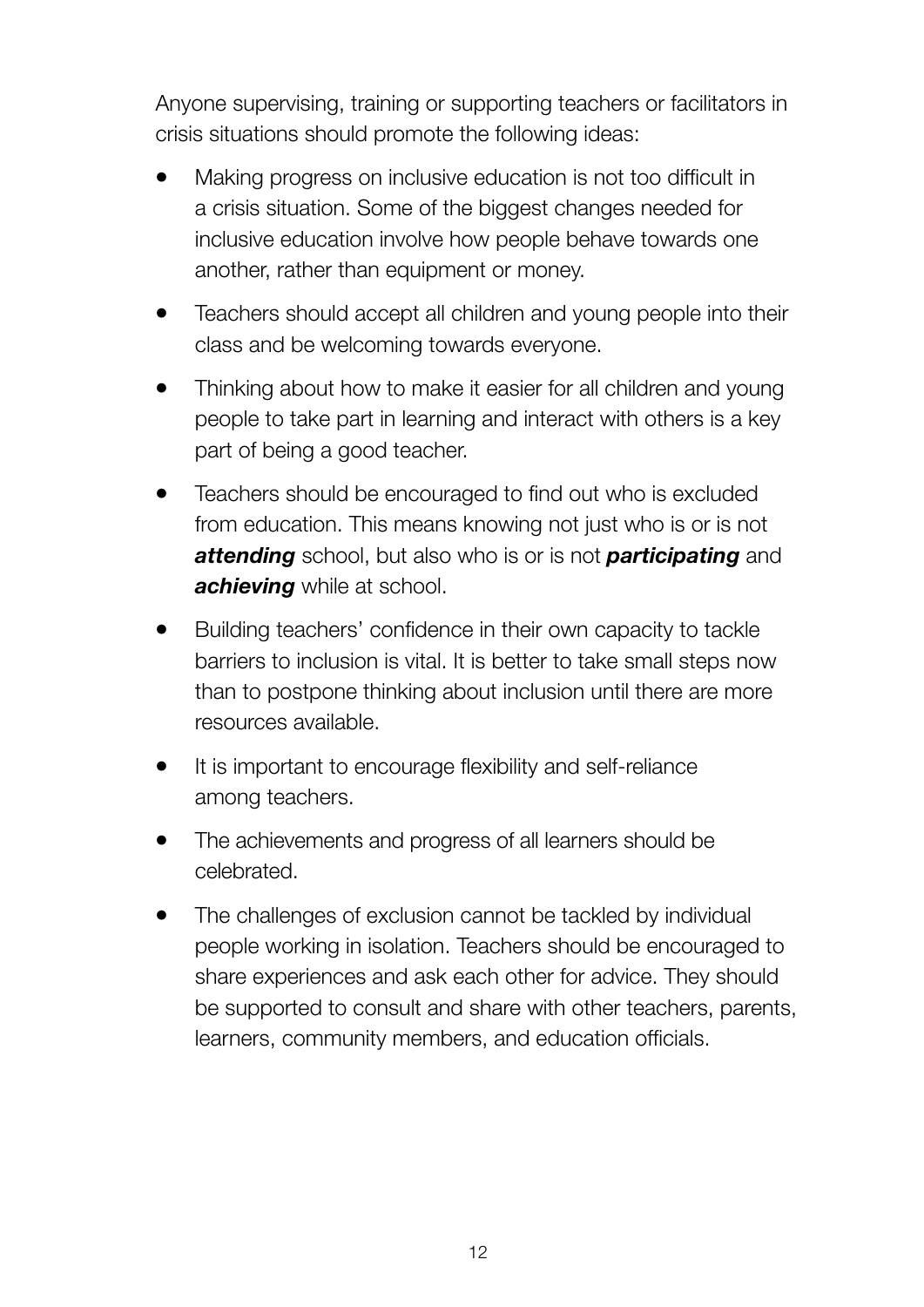Teachers or facilitators can be encouraged to ask these questions to help them become more inclusive:

- Which children, young people or adults are currently not taking part in learning?
- What are the barriers to their participation and achievement in learning?
- What can I do first to help take away some of these barriers?
- And then, what can I do next?
- How can I celebrate my successes and the progress of all learners in my class?
- How can I share my experience with colleagues and others in my community?



*A story-telling activity with displaced children in a temporary school in Vavuniya, Sri Lanka*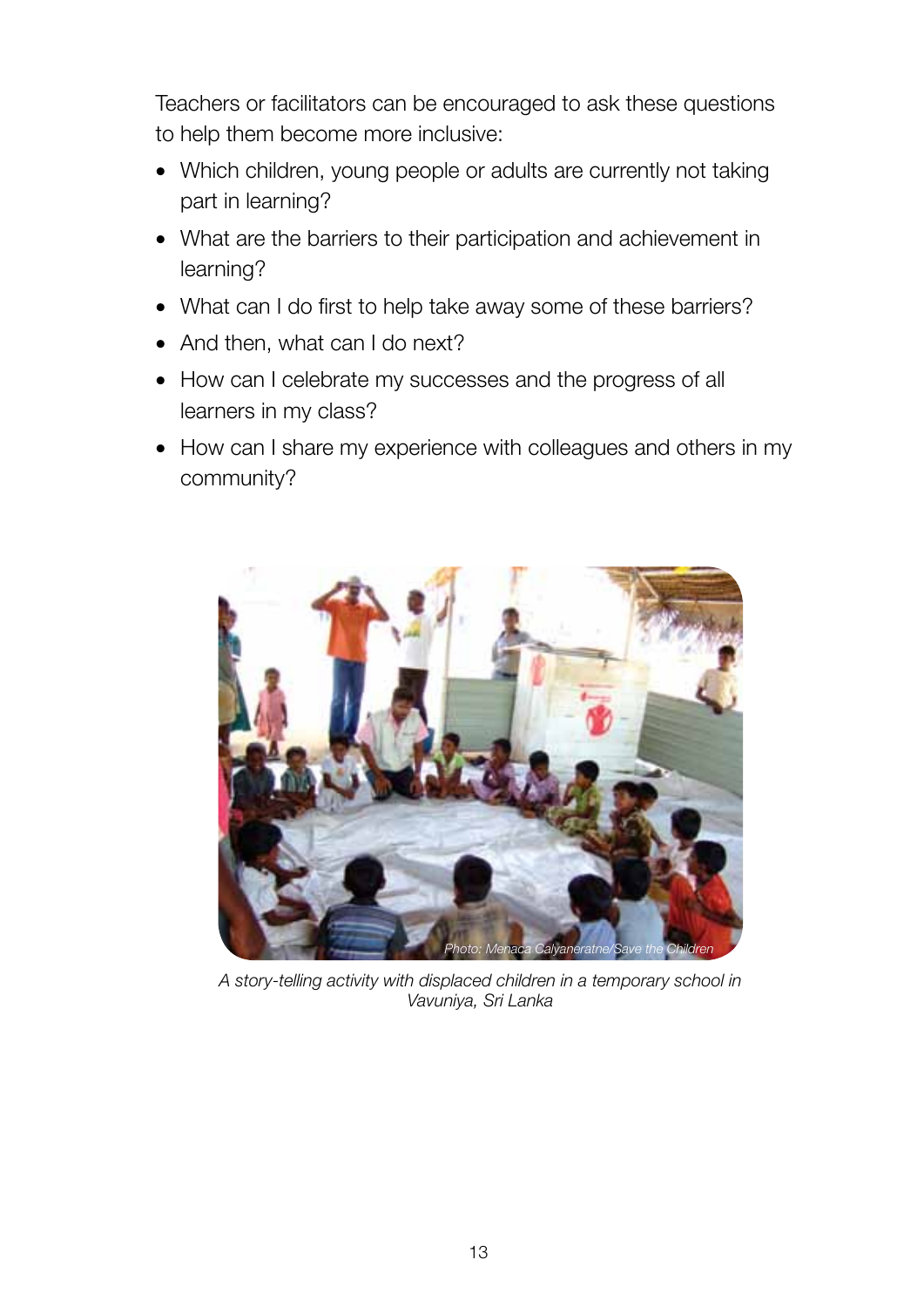## **3. Helping children and young people with disabilities get to and from school**

#### *Common arguments we need to challenge*

- "Children with disabilities cannot physically get to school."
- "It is not safe for children with disabilities to travel to school."
- "We can protect our children better if we keep them at home."

## **3.1. Barriers to inclusion**

In emergency situations, travelling any distance may become difficult for everyone. For children, young people and adults with certain disabilities the problems of travelling – even short distances – may be greater. These challenges may have existed before the emergency but have now become worse.

### *Distance*

• A lack of schools, due to closures or damage during the emergency, may leave many children and young people travelling long distances and facing more obstacles or difficulties on their journey. This affects everyone – especially when there are poor roads or weather conditions – but will be particularly difficult for those who face mobility challenges or who cannot travel alone.

#### *Rough surfaces and dangerous roads*

- Roads and pathways may be pot-holed, stony, sandy, or slippery, lined by deep ditches etc., making them impassable for people who use crutches, wheelchairs or other mobility aids, and unsafe for people who have vision difficulties.
- Key routes may become rougher, partially blocked or too dangerous to use, due to landmines, landslides, rockfalls, floods and so on.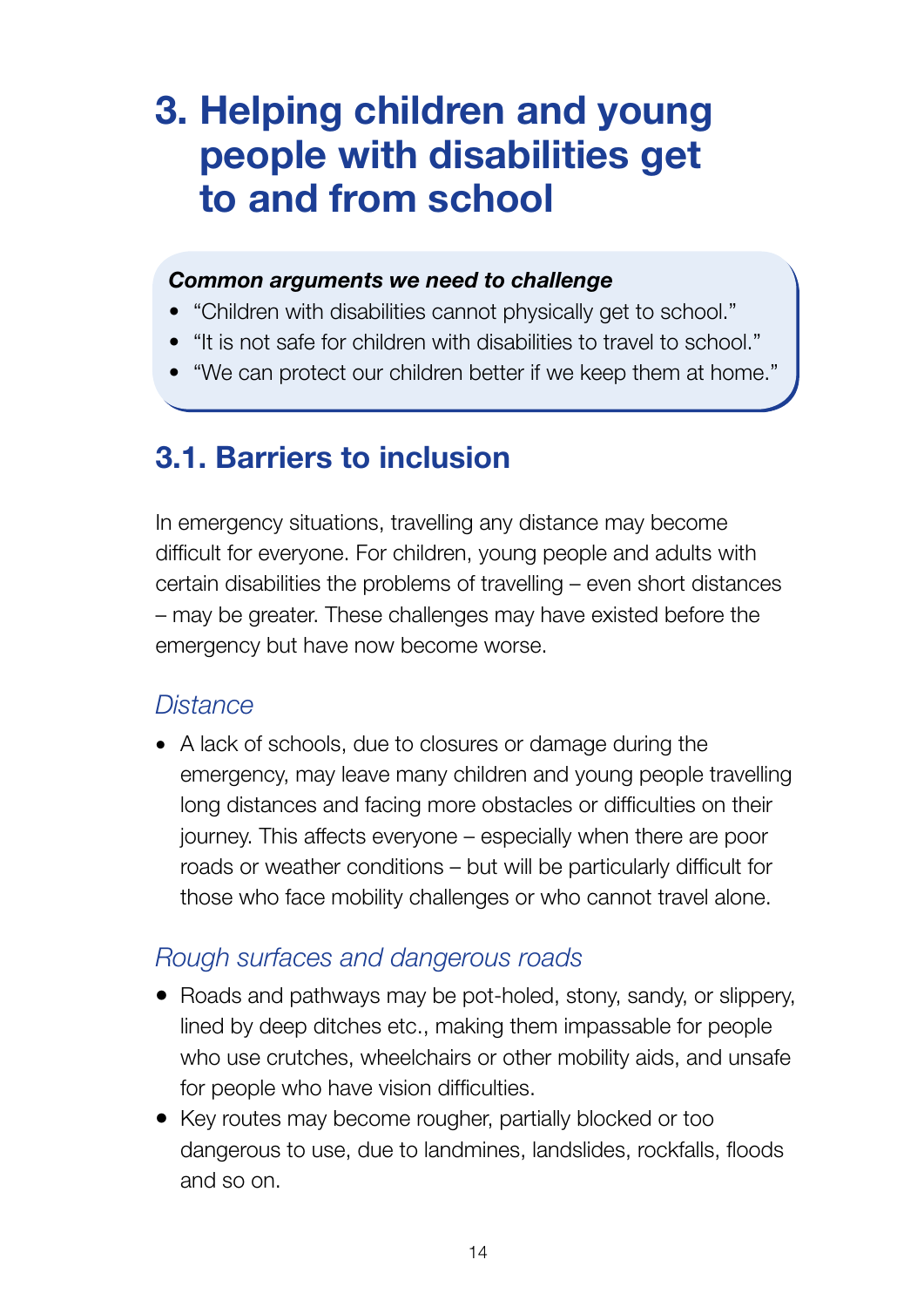## *Increased danger on school sites*

• During emergencies, particularly after natural disasters, the school environment is often full of hazards such as debris, unstable structures and dangerous material (such as glass, cement blocks, bricks, fallen trees, broken cars, rock falls and so on).

## *Personal safety*

- Ongoing violence may put travellers at risk of physical or sexual abuse.
- Children and young people with disabilities, especially girls, may feel much less safe. Their parents or guardians may believe it is safer to keep them at home or in the area where the family is based.

### *Unavailable or inaccessible means of transport*

- Transport systems (buses, taxis, etc.) may not exist, especially in remote rural areas.
- Where there do exist, they are often disrupted, cease to work, or become unaffordable during times of crisis.
- Vehicles are often inaccessible to passengers using wheelchairs, crutches or other mobility aids, and may be overcrowded so that proper seating is not possible.
- Local or traditional means of transport, such as bicycle, cart, car or donkey may be needed for other tasks as communities rebuild, reconstruct or relocate their homes. Such assets may also have been lost, damaged or destroyed, presenting a challenge for people with disabilities who had previously relied on them.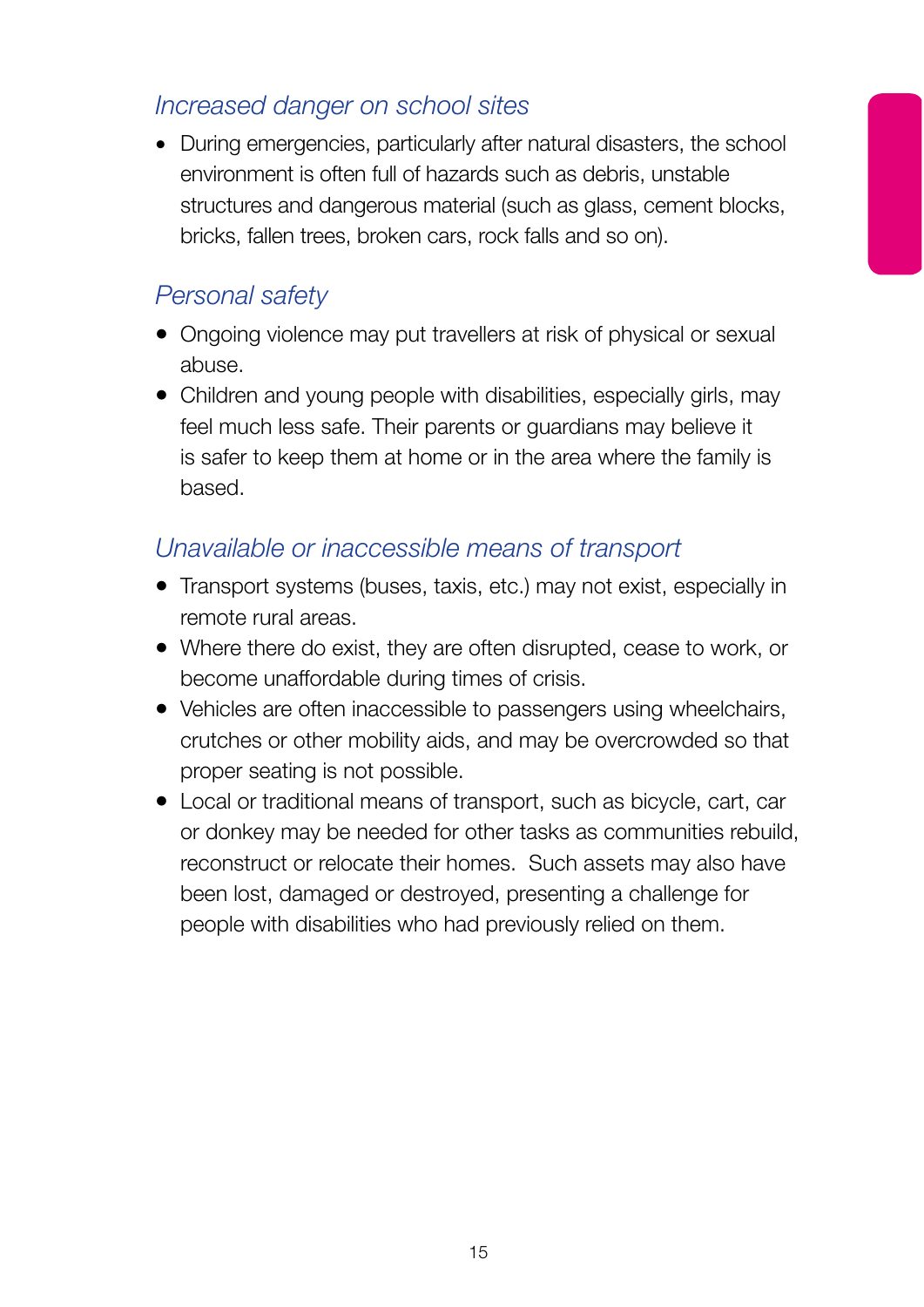## *Displacement*

• An emergency may mean that a community moves to another place with a new school or learning space, or the community's school may be temporarily or permanently moved to a safer area. For children and young people who experience mobility, vision, hearing or other difficulties, an unfamiliar route to school and around a new school site may cause extra difficulties. Those with intellectual impairments may not know how to deal with any strangers they encounter. Parents may keep their children at home, worried that they will get lost.

## *The impact of having a new disability*

• In many natural disasters or conflicts large numbers of children and young people suddenly become disabled as a result of the emergency. Earthquakes in particular lead to massive increases in the numbers of children with short or long-term disabilities. These children and their families must face the challenges outlined above, without having had time to develop strategies to manage their new disability. This, combined with the immediate effects of injury, means that most newly disabled children and young people remain at home when their peers return to school.

## **3.2. Solutions**

## *3.2.1. Key messages to convey to teachers*

## *"Addressing mobility and transport challenges is important for inclusive education"*

Mobility, transport and safety problems often affect the whole community during and after an emergency. Yet if a community is to rebuild itself, people must be able to move around – to buy/grow food, find work, or attend school. This means finding innovative transport and mobility solutions for everyone.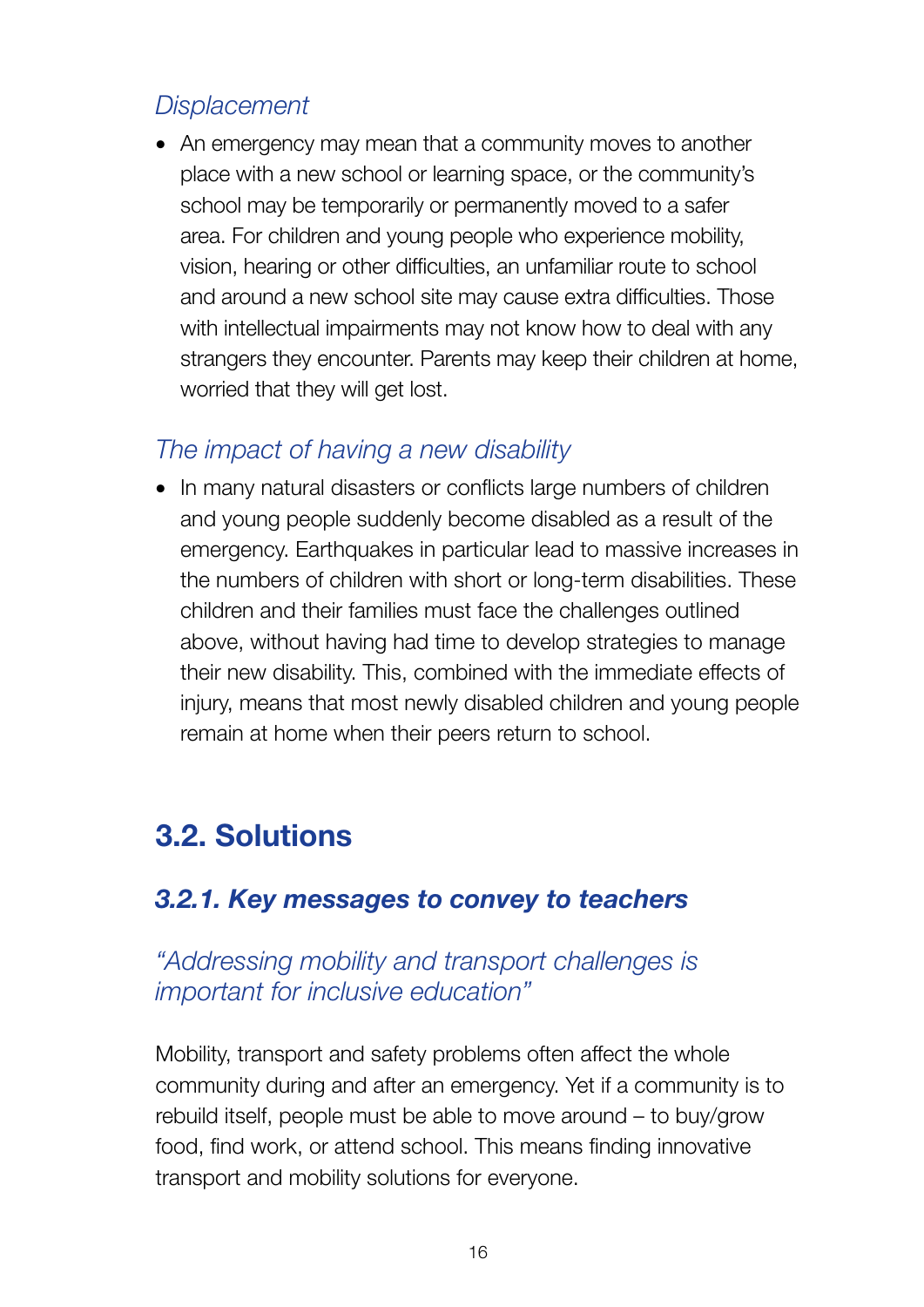All members of society need to play their part in rebuilding their community and country. 'Protecting' certain community members (children with disabilities, girls, etc.) by keeping them at home could deprive society of the potential future benefits these individuals can bring, if they are educated and enabled to be productive.

*"We all need to get involved in mobility and transport issues because we are all affected in some way."*

## *"Helping people with disabilities to move around and get to school can help everyone."*

Explain to teachers that by thinking about, and taking small steps to address transport/mobility problems for children and young people with disabilities, they contribute to the development of solutions that can help the whole community.

All teachers and parents can be encouraged to take an interest in the safety of *all* children on their journeys to and from school. The following activity can help teachers (or parents) engage with this issue:

- Ask teachers to list the common problems they think the local community is facing with transport and mobility.
- Ask them to think about which members of the community are more or less affected by each problem.
- Encourage them to think as broadly as possible about the community – men, women, elderly people, young children, those living in extreme poverty, people with disabilities, people who run businesses, local decision-makers/leaders, etc.
- Teachers should begin to see that different groups of people face similar transport and mobility problems. If they do not notice this, help them to look for commonalities. For instance, the risk of sexual abuse makes a girl with disabilities too scared to walk to school. But it may also deter a female trader from taking her goods to market to earn an income for her family.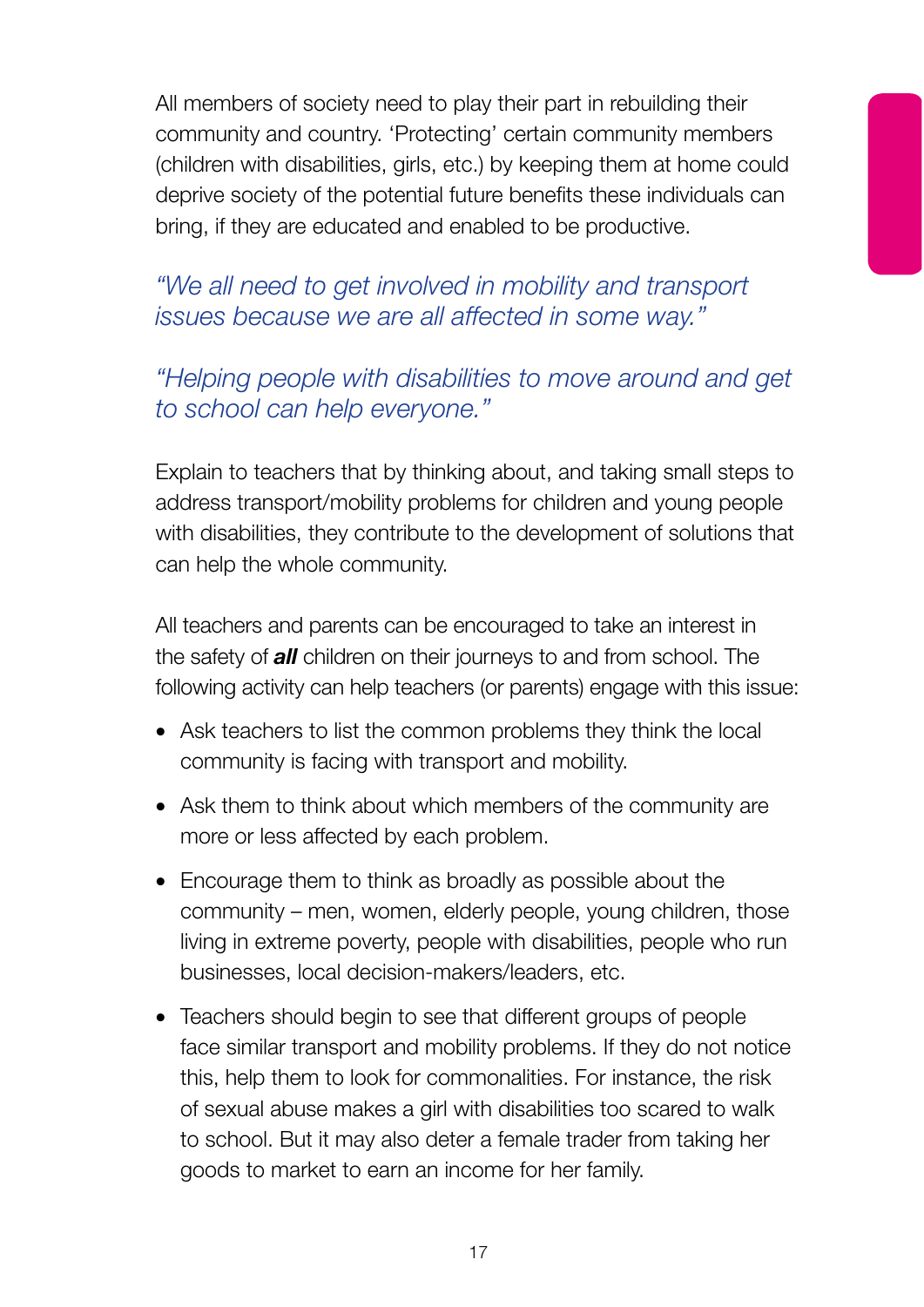Ask teachers to think about the ways in which they could help children and young people with disabilities to overcome any transport and mobility problems they are facing. Ask them to think of ways in which they could do these things throughout the school year, so that learners coming back to school later than others can also be supported.

Alternatively, if teachers are not yet able to think of solutions, offer a few possible ideas for discussion and adaptation (see below).

#### *3.2.2. Ideas for solutions that teachers can discuss and adapt* **All teachers**

#### *Making the school site safer*

Teachers, particularly head teachers, need to work with local authorities, NGOs and the community to make arrangements as soon as possible for clearance and cleaning in and around the school site. This helps ensure safer routes and access for all children and minimises dangers. Clearance should involve cordoning off dangerous areas.

While parents and others in the community often make attempts at demolition and land clearance, *knowledge and expertise from specialists in this area* (sometimes organised by UN or government bodies), *should be sought wherever possible*.



#### *Buddy and escort systems*

When a community is using a new school or learning space, or their school has moved to a new site, groups of learners can be supervised and supported to practise the journey to and from school, and to explore the new school site. Extra sessions can be added to help children and young people with disabilities to practise the journey to school. They can practise with adults or older children without disabilities

Children or young people with disabilities should be helped to make the journey to and from school for as long as they, or their families,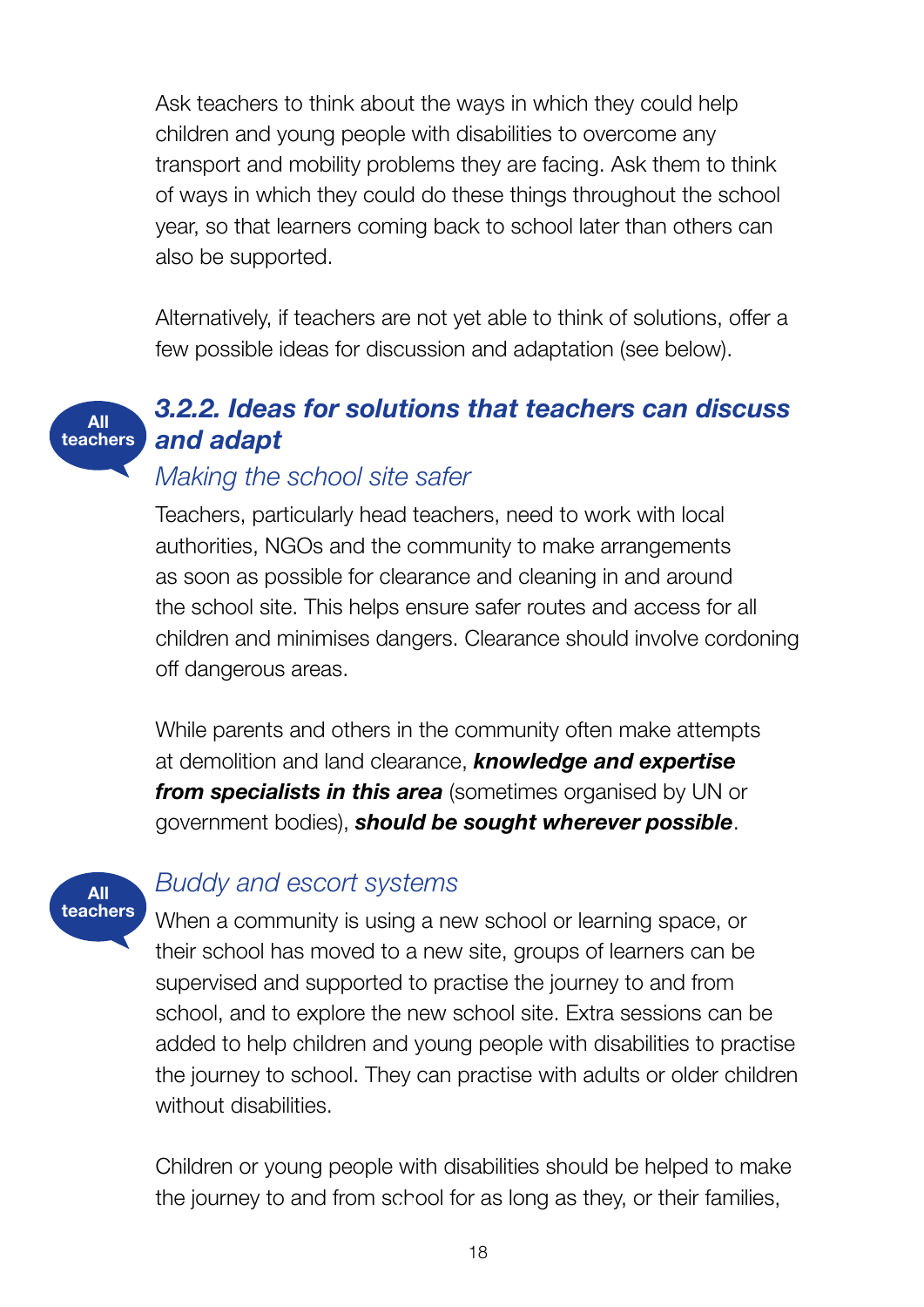feel they need it. Teachers or school principals can discuss and arrange this with parents, community authorities and older children or young people.

If parents feel that safety concerns cannot be fully addressed simply by students helping each other on the trip to school, then teachers could work with parents and other adults to develop **an escort system**. For instance, parents or other adult relatives can take it in turns to escort children with disabilities, and any other children who need support, to school.



After escort systems have been set up and are operating, the practice of pairing children or young people with and without disabilities to help each other get to school and stay there could be tried. This is often known as **a buddy system** (see Section 5.2.2. for more details).

Teachers or facilitators can encourage learners without disabilities to help their peers with disabilities in the following ways:

- push wheelchairs or other wheeled mobility devices
- carry bags/books, fetch drinking water, help with getting to the toilet, etc.
- guide blind or visually impaired learners across rough ground or along crowded streets
- walk with friends who are finding it difficult to learn the new route to school
- where buses are used to travel to school, help learners with disabilities to get onto, find a seat, and get off the bus.

Stress to teachers and supervisors that buddy and escort systems are worth trying, although they can require detailed planning and supervision. Once established they can be expanded to help other learners and community members. They can also help the teachers themselves, by increasing the number of people looking out for learners who might need assistance. Expansion ideas include: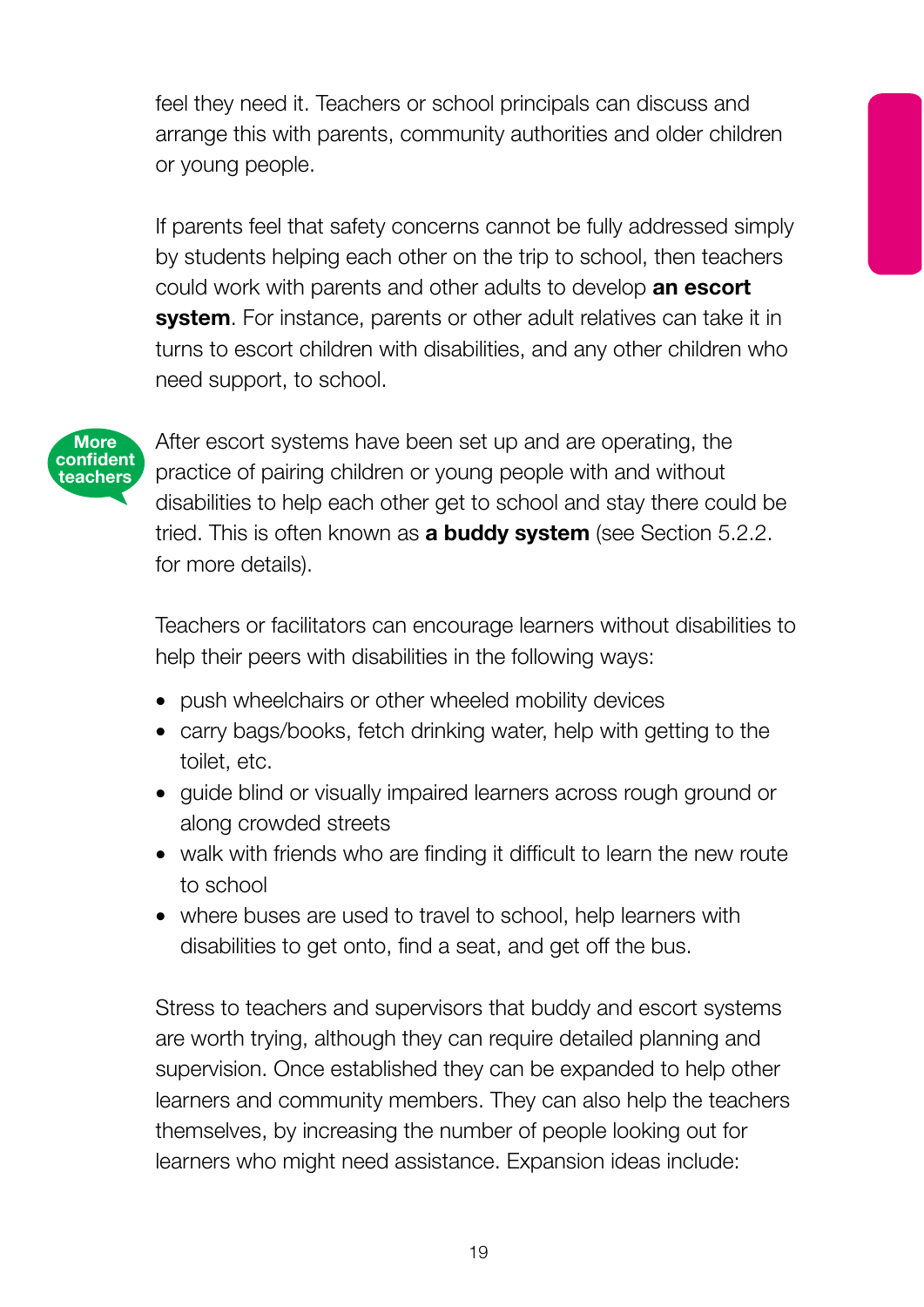- pairing or grouping older with younger pupils
- pairing or grouping girls to reduce the risk of being abused or attacked
- arranging for female teachers to travel together or be escorted by trusted male colleagues or relatives.

#### *Transport and movement within the community*

Teachers should be reassured that they are not expected to tackle large-scale transport problems in their community. However, in relation to learners in their class, teachers may be able to take some simple steps that do not require much time or prior knowledge of disability.

#### *Raise community awareness*

**More confident teachers**

- If a teacher takes a bus to work each day, talk to the driver and/ or fellow passengers. Encourage them to offer assistance to any children with disabilities travelling on a bus in the future. This requires minimal input from the teacher, but could help, gradually, to change other people's views so that they become more supportive of children and others with disabilities in their community.
- Ask a parent-teacher association (PTA) or school management committee meeting to discuss and find a solution.
- Form or mobilise women's groups to help and protect each other and children when travelling to school, the market, clinic, etc.

#### *Map the problems*

- More confident teachers could do a mapping activity with children (those with and without disabilities). They could do it with parents or other community members as well, if they feel able to.
- The map could show where the main transport and movement problems are in the community, e.g.,
	- o where buses are or are not available, affordable or accessible
	- o where roads/paths are not useable or too rough/dangerous
	- o where children and adults, male and female, feel they are not safe.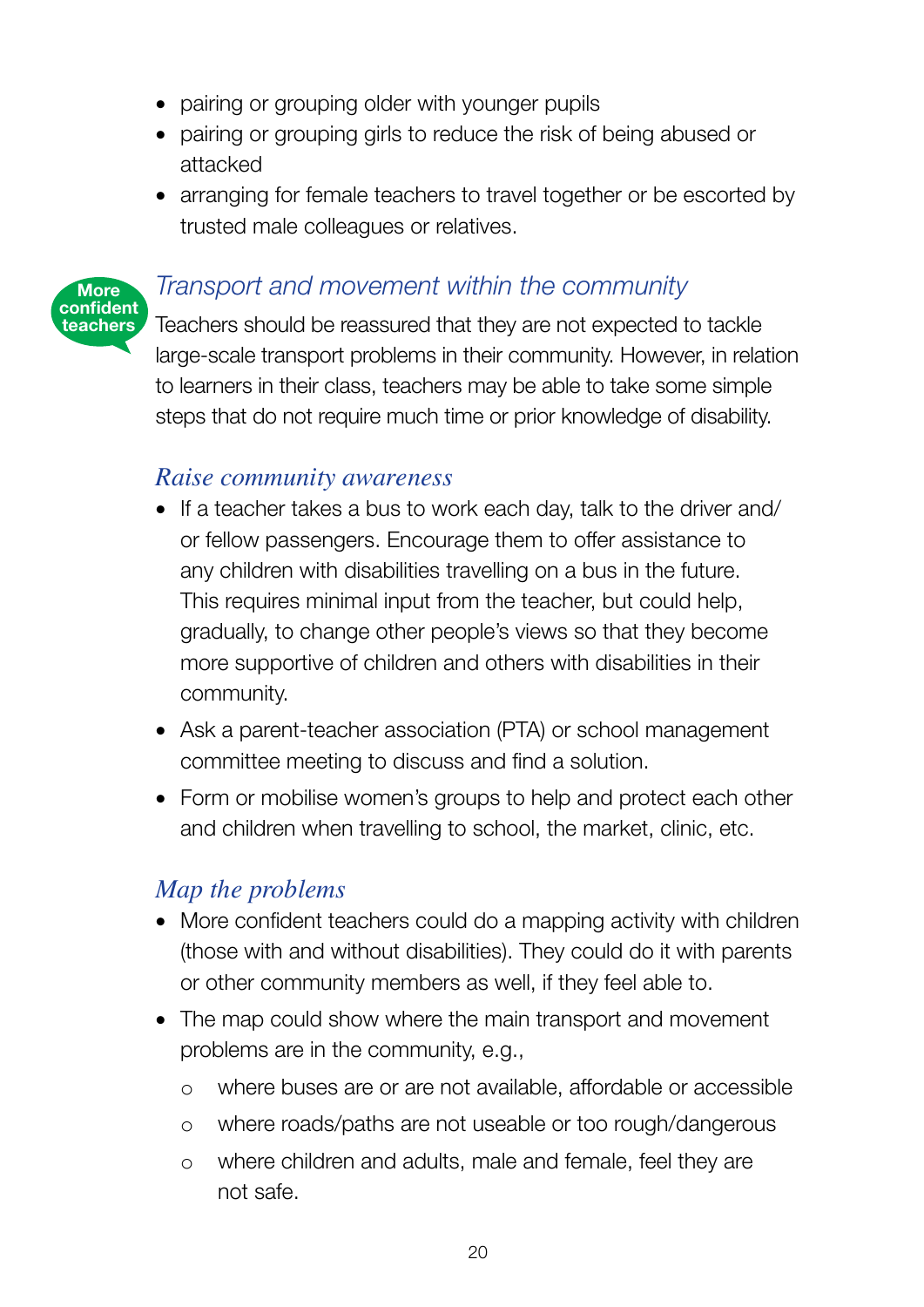- Such an activity could be used as part of a regular lesson plan (maths, geography, civic/social studies, art, etc.) so it does not have to be too much extra work for the teacher.
- If paper and pens are not available, learners can still make a map on the floor using locally available materials (sticks, string, leaves, stones, bottle tops, etc.).

Teachers or facilitators could use this map:

- to help them advise learners with disabilities and buddy pairs or groups (and even fellow teachers) on the safest and smoothest routes to school
- to inform parents and other adults about the transport/movement barriers that learners are facing, to encourage them to join in an escort system
- to show to local leaders, government agencies and NGOs, to encourage them to take action on infrastructure, road safety and personal safety on routes to and from the school.



## *Mobility aids*

Teachers may feel that they do not have the knowledge to deal with the mobility needs of learners with disabilities. However, even without such knowledge, as a first step they can talk to the children or young people and their parents. They can try to find out whether particular learners need – and have access to – mobility aids. Children, young people and parents may have their own ideas for mobility solutions that do not need much input from teachers – just the encouragement to act on their ideas.

Some other steps that teachers could take include:

• Ask colleagues, friends, local leaders, etc., if they know about any disability organisations or adults with disabilities in the area who could advise on and support the mobility needs of learners with disabilities. Teachers may then feel that they are not trying to tackle these challenges alone.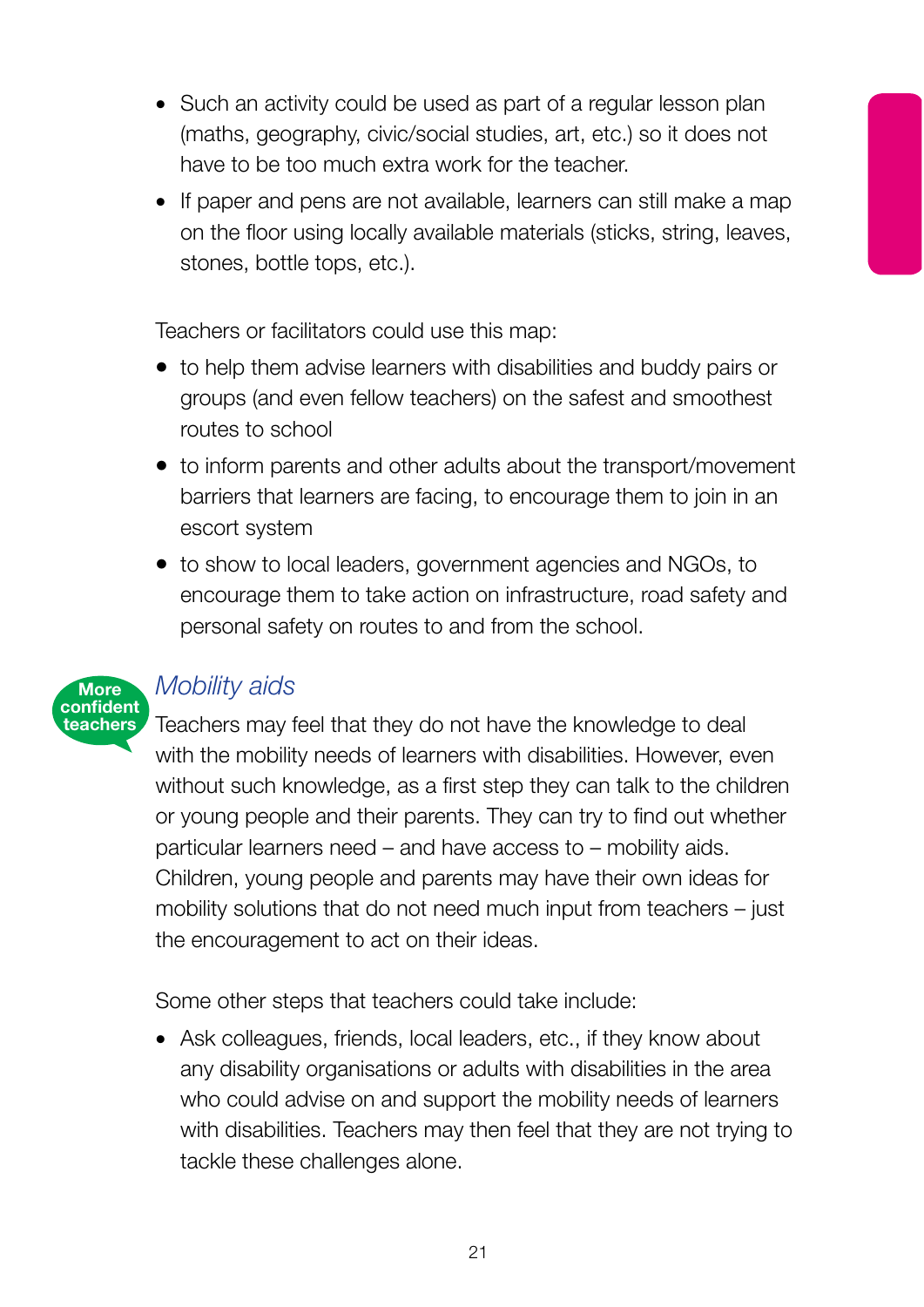- If an opportunity arises, mention to a local NGO or government worker that a particular child has mobility difficulties. The official may be able to find funding or support for mobility advice and aids that parents were not aware of.
- Ask a local craftsman to join in a discussion with learners and parents to see if there are any affordable options for making mobility and access equipment. In some emergencies there may be skilled adults who cannot currently work, who might be willing to make equipment for people with disabilities.
- Check whether local government, social services or medical facilities can offer any support to children and young people with disabilities – are they able to get resources or equipment?

## *Home learning and outreach*

**More confident teachers**

- Ask or support teachers to find out how many school-aged children in their area are at home, and why. In many cases the simplest approach is to ask children in the teacher's class to say who they know who is not coming to school. In other contexts this information can be found by asking the head teacher, a local NGO, or parents. Learners, or other community members, should never be expected to provide information that might put them at risk, and the information they give should be considered confidential.
- If a learner is facing big difficulties getting to school, or will be spending time at home recovering from injury, teachers could try to prepare some work that they could do at home. Older siblings or other learners could take the work to them and bring it back to the teacher. Some teachers may be able to make occasional home visits to check on learners' progress.
- At the same time, teachers or school principals should be encouraged to plan when and how to bring learners who are at home into school, especially when children or young people have been injured in the emergency. In the short term this will mean being flexible about enrolment dates, and deciding which class is most appropriate.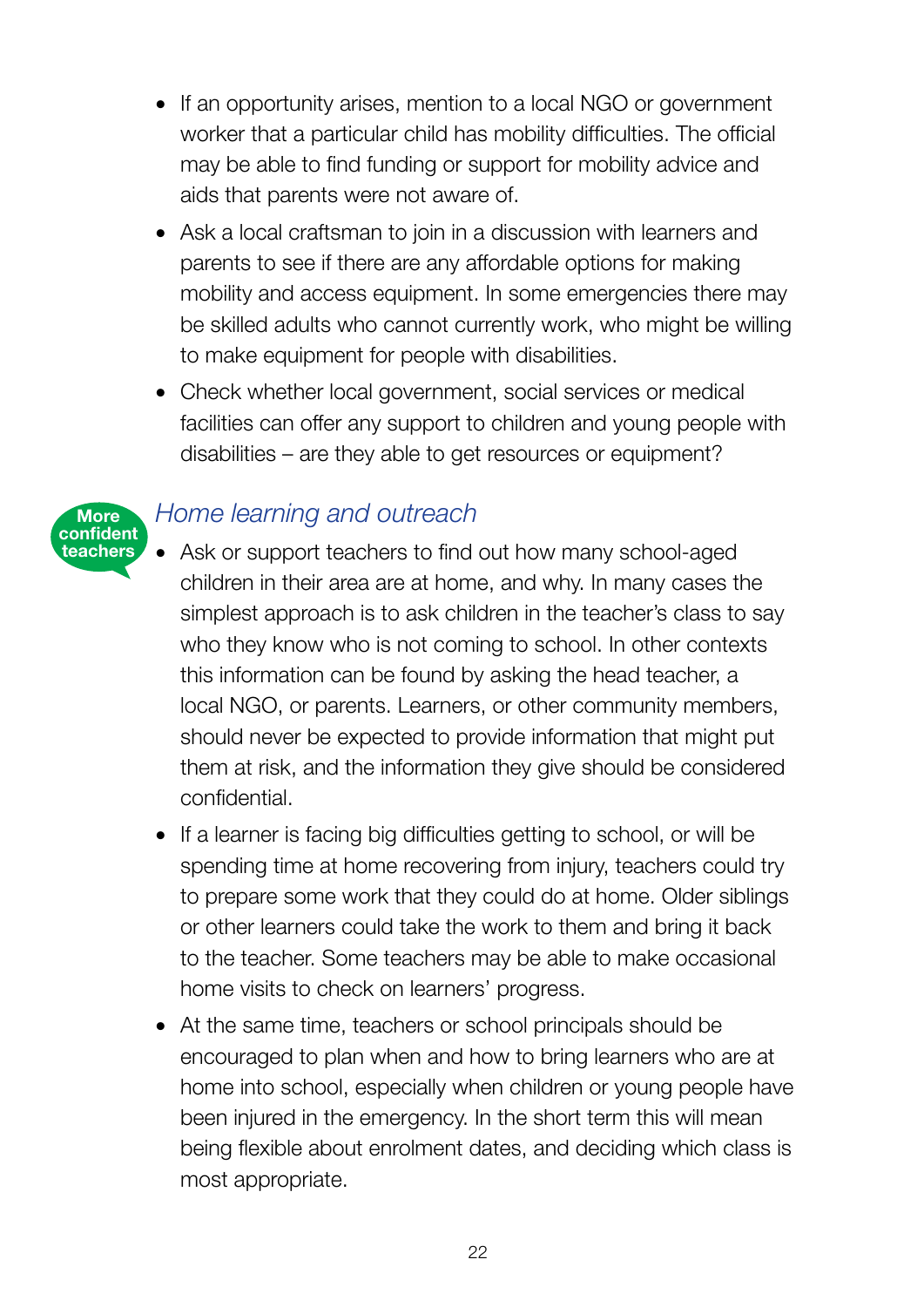• In some contexts, principals or teachers may need support to get permission from the local education authorities for supporting injured learners to return to school at varied times.

Shaker, a nine-year-old Palestinian boy with a physical disability, was affected by the crisis in Gaza. When his wheelchair broke it was very difficult for him to attend school. Shaker's family lives on the fourth floor, so he had to crawl up and down the stairs every day. Save the Children UK, in partnership with Jabalia Rehabilitation Society, provided elbow crutches and a new wheelchair. Shaker now goes back and forth to school easily.



*A teacher with disabilities in an informal afternoon school, Kroo Bay, Freetown, Sierra Leone*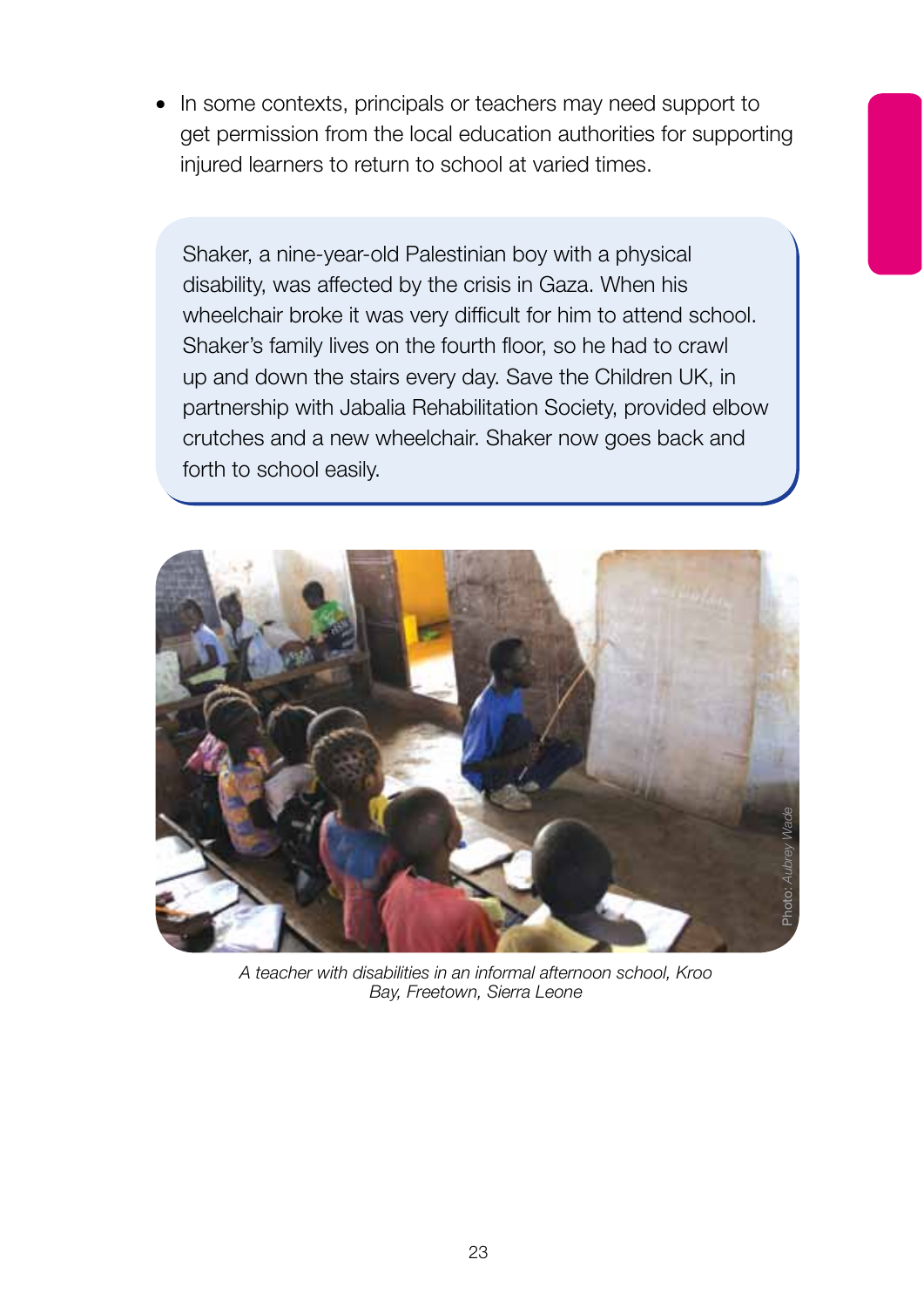## **4. Recognising when children and young people need more support to take part in learning**

#### *Common arguments we need to challenge*

- "Only medical personnel should identify children with disabilities."
- "Identifying children with disabilities or who are experiencing difficulties with learning takes up too much of a teacher's time."
- "There's no point identifying these children we can't teach them in our school anyway."
- "We don't need to think about this, aren't all children with disabilities easy to spot because of their obvious physical differences?"

## **4.1. Barriers to inclusion**

Physical, intellectual or sensory issues which affect children's learning needs can often go unnoticed. Younger children in particular might not be able to express what is affecting them. When teachers are working in difficult circumstances or under high levels of stress – such as during or following an emergency – learners with disabilities may be even more likely to be overlooked.

Teachers may believe that identifying a child's possible disability and working out if and how this affects their learning needs, is a specialist task that can only be done by medical personnel or specially trained teachers. They may lack the confidence to take action themselves, leaving many children and young people excluded.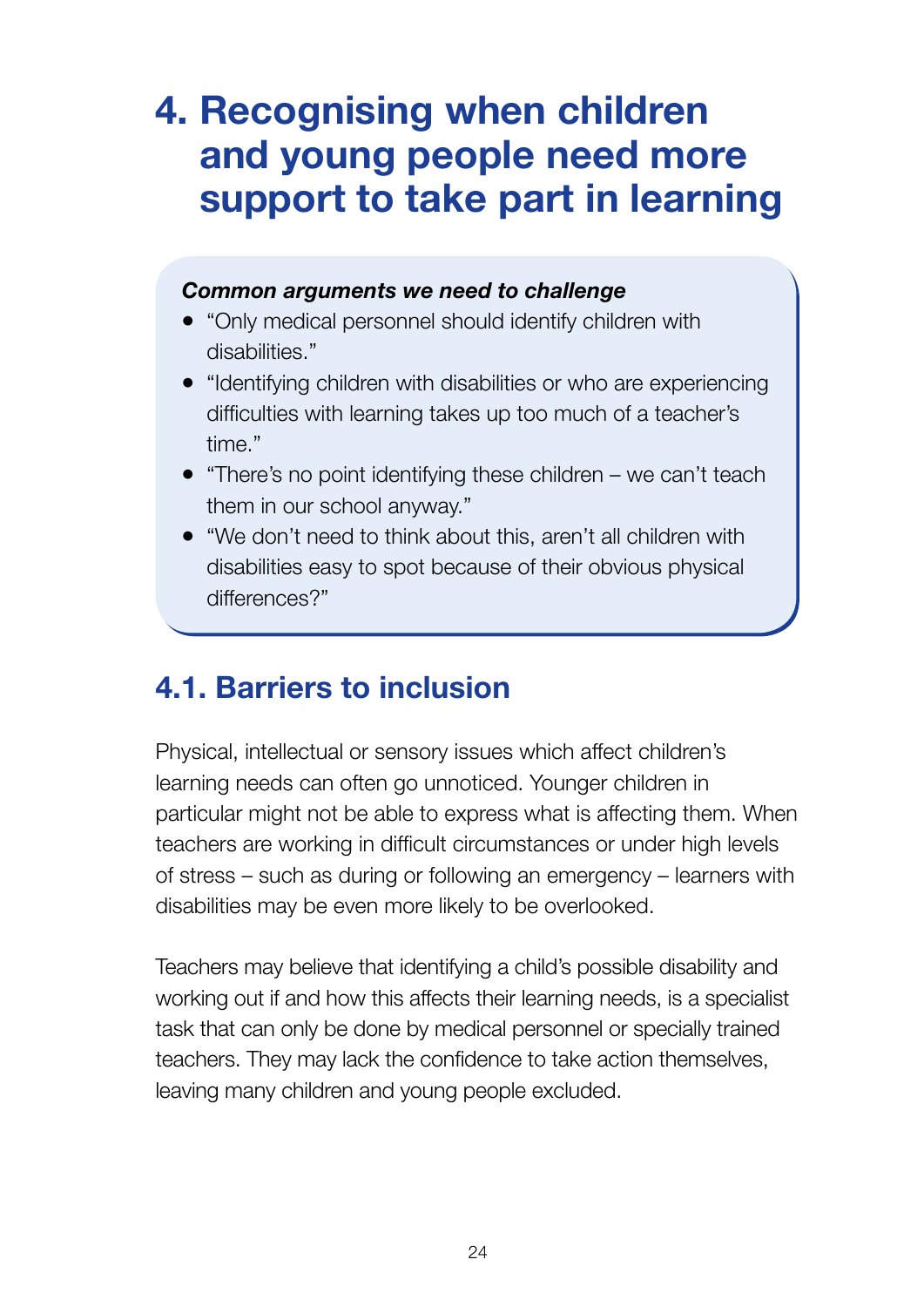## **4.2. Solutions**

Specialist or medical knowledge may be needed if we are attempting to diagnose a specific condition and prescribe treatments or plan rehabilitation. However, at the classroom level, teachers are not expected to become directly involved in medical interventions. Their role is to notice whether children and young people are experiencing particular difficulties – with learning, communicating, moving around, etc. Then they need to act alongside parents and other professionals to find ways in which the learner can more easily participate and achieve in education.

## *4.2.1. Key messages to convey to teachers*

## *"Teachers need to do their best to be good teachers."*

A good teacher is always observing the children and young people in his/her class to see who is coping or experiencing difficulties. They adjust lesson plans and teaching methods so that they can help anyone who is struggling.

Teachers need to notice if learners are experiencing difficulties in class or around the school. They are not expected to make a specialist, medical diagnosis. Looking out for anyone who is struggling to learn is a part of a good teacher's day-to-day work. It is not an extra duty (see Section 4.2.2. for specific ideas),

### *"Teachers will be much more effective if they frequently observe and think about the learners in their class."*

To help teachers understand more about observing children, try this activity:

Ask teachers to brainstorm the different ways in which they observe, get to know or assess children. Then ask them what sorts of differences in children's characteristics, behaviour or performance they notice when they make these observations.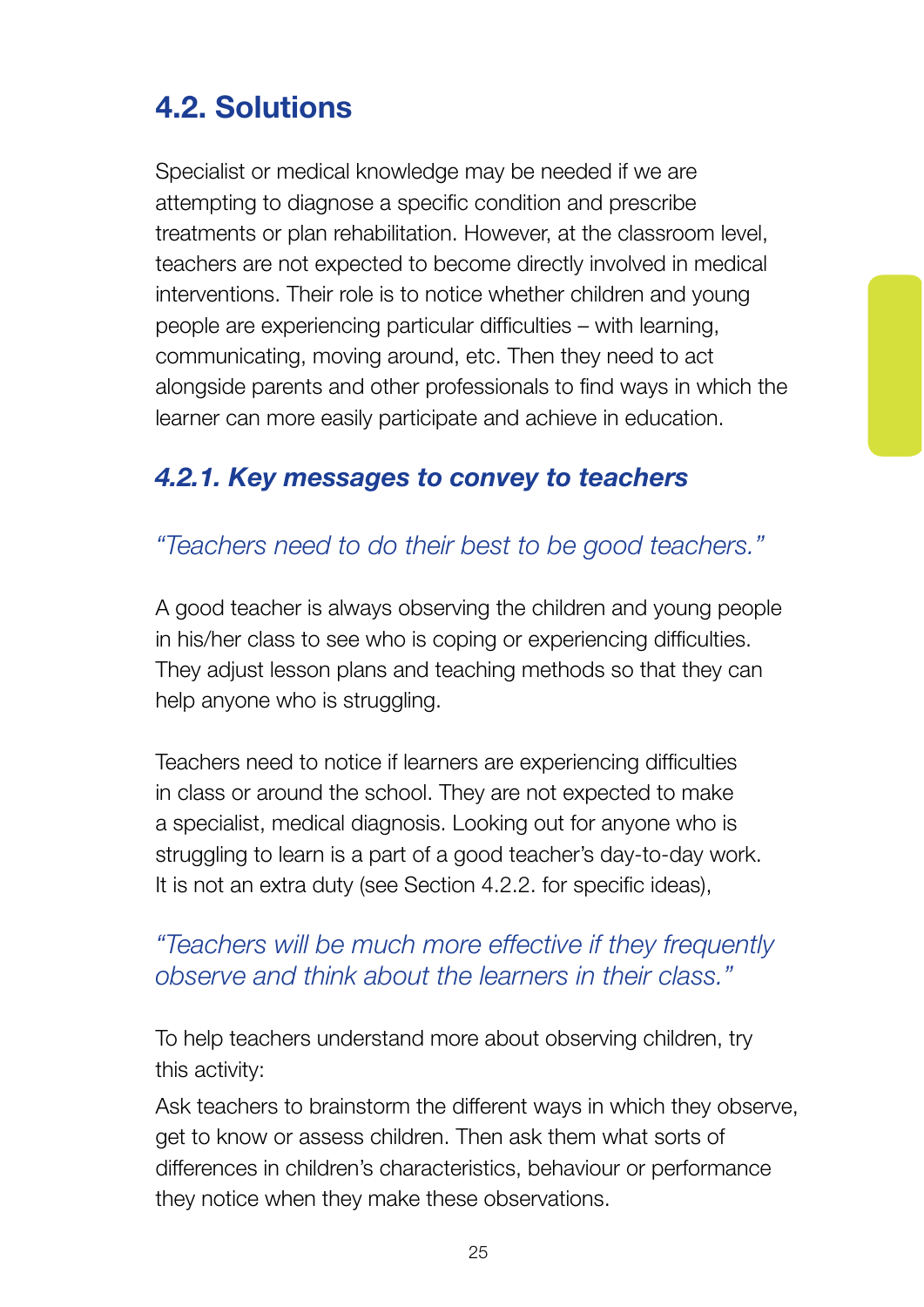Well trained or experienced teachers might give answers such as:

- We closely watch learners' behaviour in the class.
- We ask learners questions to see if they understand the lessons.
- We set short tests or activities to show if learners have understood.

Teachers may say that when they make these observations they notice:

- quick or slow learners
- children who concentrate and behave well, or those who have difficulty focusing after a short time and disrupt lessons
- those who have friends, or those who seem to be alone
- children who are particularly active and mobile
- children who do not move around the class or school grounds very much
- children who are less co-ordinated or have trouble making the shapes for drawing and writing
- children who always seem to participate and volunteer answers, and those who are usually silent in class
- children who do not seem to listen or watch attentively
- children who seem to struggle to speak.

These are observations that a good teacher makes in order to understand and manage their class and develop quality learning.

Using these skills, a teacher may identify learners who are struggling to take part in educational activities. Some of these learners may need support because of a disability, but in many communities affected by emergencies or long-term crises, a large proportion of the class may be having difficulties. While it may not be possible for a teacher to 'fix' all the challenges learners experience, identifying who is struggling most, and thinking about what could be done to support them, is extremely useful.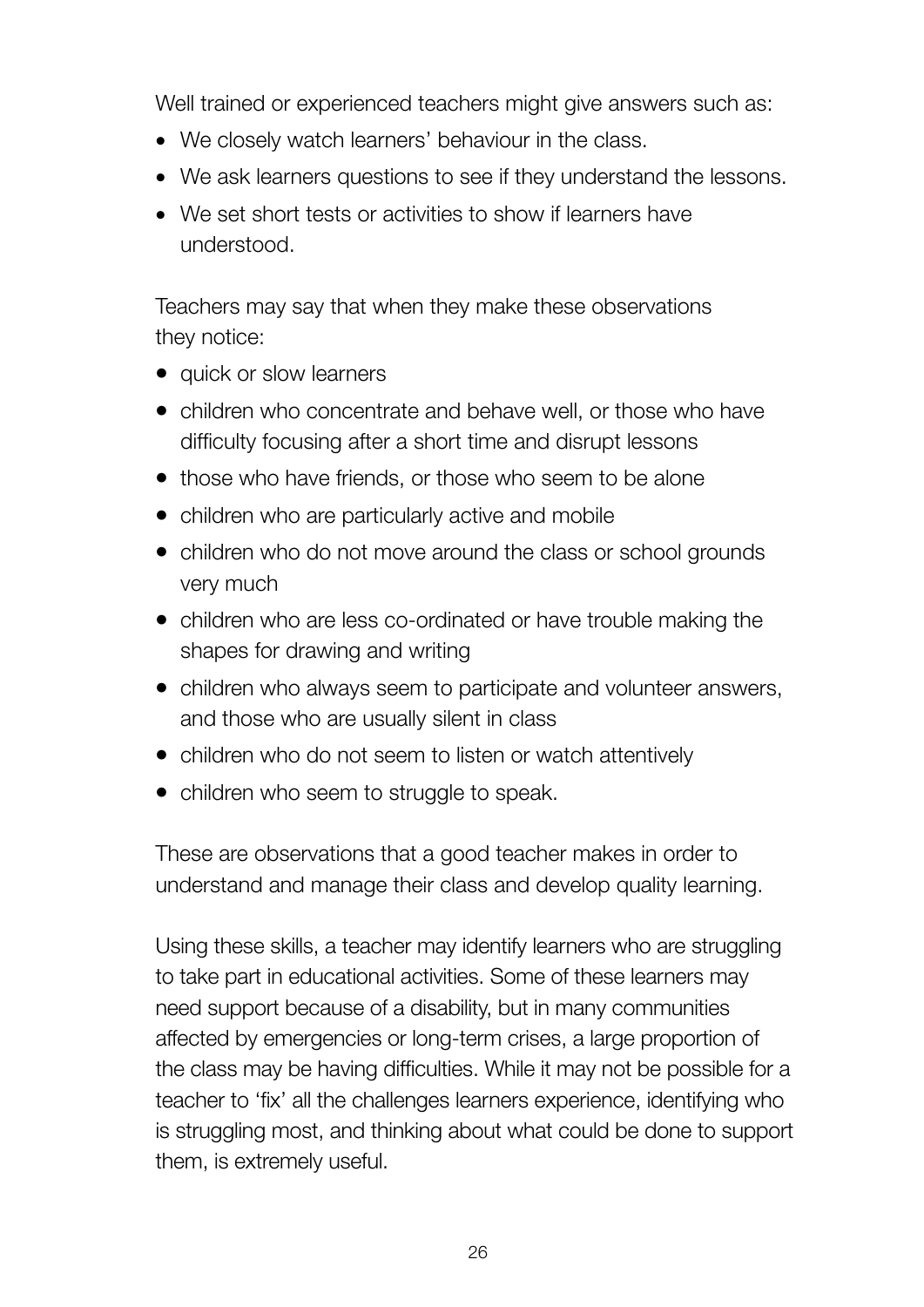## *"Talk to others about learners' situations"*

Teachers should try not to think of some children and young people as 'good learners' and 'well behaved', while others are 'disorganised' or 'disruptive'. Instead, a good teacher looks at how the learners in their class behave. It can sometimes be helpful to write down these observations and thoughts about learners' behaviour.

It is not necessary for a teacher to identify what the cause of a child's behaviour is, particularly as they are unlikely to have the medical skills to diagnose a physical or psychological condition. But it is helpful for a teacher to pass on what they have observed to others who might be able to offer advice or support.

Once a teacher has identified that some learners may need support with aspects of learning and participating in education, they can discuss this with other teachers, their school principal, or any other supportive people available (e.g. parent-teacher association, school management committee or child club members, school supervisors or mentors, social workers or healthcare professionals).

## *"Keep trying to observe learners, even when you are working in difficult circumstances"*

In an emergency situation teachers may not have had time to get to know the children or young people in their class. The behaviour of children and young people may have changed as a result of the emergency. Class sizes may be very large. But the same principles apply – teachers will be doing a good job if they can:

- observe everyone in the class as much as possible
- think about whether anyone is finding it difficult to take part in the learning activities
- discuss ideas for making learning easier with others.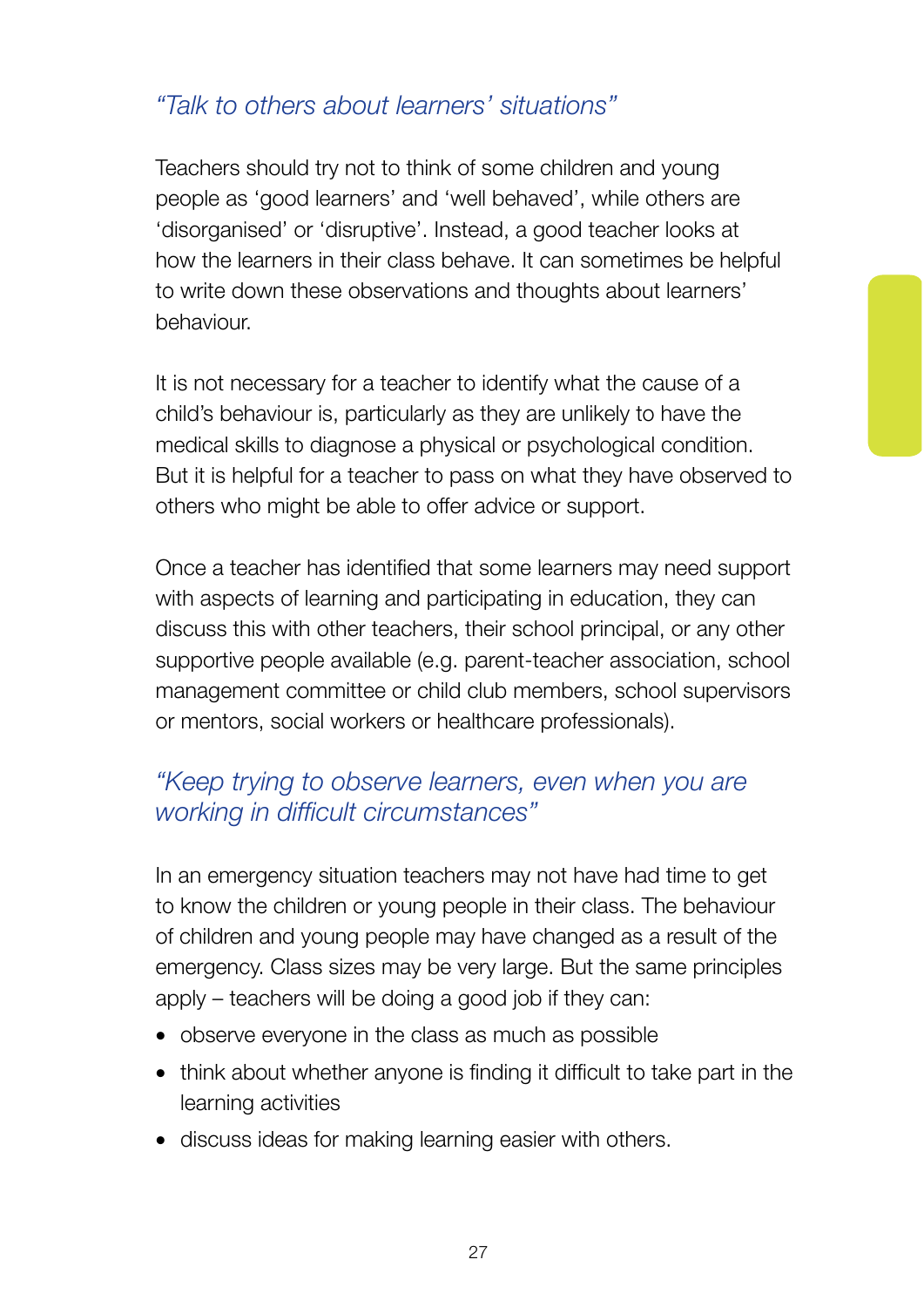#### **4.2.2. Ideas for solutions that teachers can discuss and adapt All teachers**

#### *Ask other people*

Teachers do not have to work on their own to observe and identify learners who need support. They can:

- discuss their observations with other teachers, parents or key people in a learner's life – this can be helpful and reassuring
- ask if the parents or colleagues have observed similar or different behaviour to what the teacher has seen – different people see different aspects of the learner's life
- combine different people's observations and reflections to build a clearer picture of the things learners are good at, and the things they can do with assistance from others
- contact staff from a local clinic (if there is one) and tell them what they have observed about the behaviour of learners who may need help. Medical professionals may then be able to assess the learners and get them appropriate medical or rehabilitation support
- tell a NGO support worker what they have observed about children and young people in their class. The NGO worker may then organise psychological or practical support if necessary.

Once a teacher has observed a particular behaviour and discussed it with others, they can begin to plan the next steps for supporting more learners' participation. They could:

- make simple and bold basic learning materials from locally available objects (e.g. using bottle tops to help learners with visual or intellectual impairments to count) or adapt existing materials so that learners with disabilities can use them more easily
- keep asking for ideas from parents, learners, fellow teachers, etc. – somewhere in the school or local community there will be someone who has helpful ideas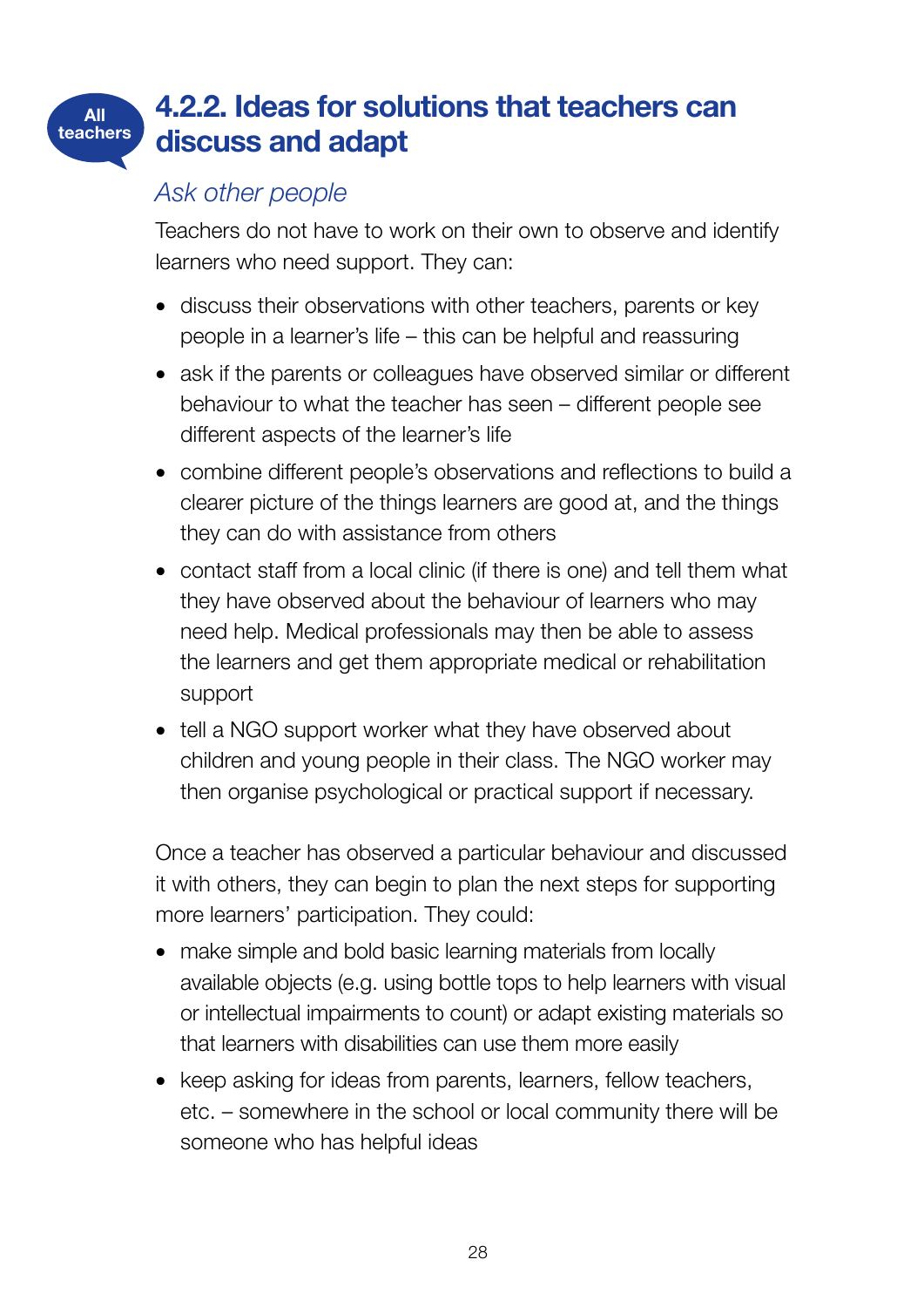- keep asking for advice and support from other teachers, trainers, principals, school supervisors and NGOs, to take gradual steps towards making learning easier for all children or young people in the class who are showing signs of difficulty
- continue, if possible, to link up with someone who has specific experience, such as a community-based rehabilitation worker, or a local government or NGO worker, who may offer a wider range of support to learners with disabilities and their families.

In an NRC programme in Burundi, 14 Inclusive Education Resource Persons give on-the-job support to mainstream school teachers, helping them to adapt education processes to the needs of children with disabilities.

The Resource Persons regularly visit classrooms to follow up on the development and well-being of the children. They also:

- provide supportive learning and teaching tools, such as Braille books and styluses, sign language books, picture cards and mathematics resources
- give advice on how to make the school and classroom environment more inclusive and accessible for all children
- train teachers in sign language; how to organise group work, peer support and extra instruction; and creating a child-friendly classroom.

Most children with disabilities involved in the NRC programme study a regular shift in the mainstream school. They receive extra support from a Community Rehabilitation and Development Centre around three times a week, where they can practise lessons and get more detailed instruction if needed.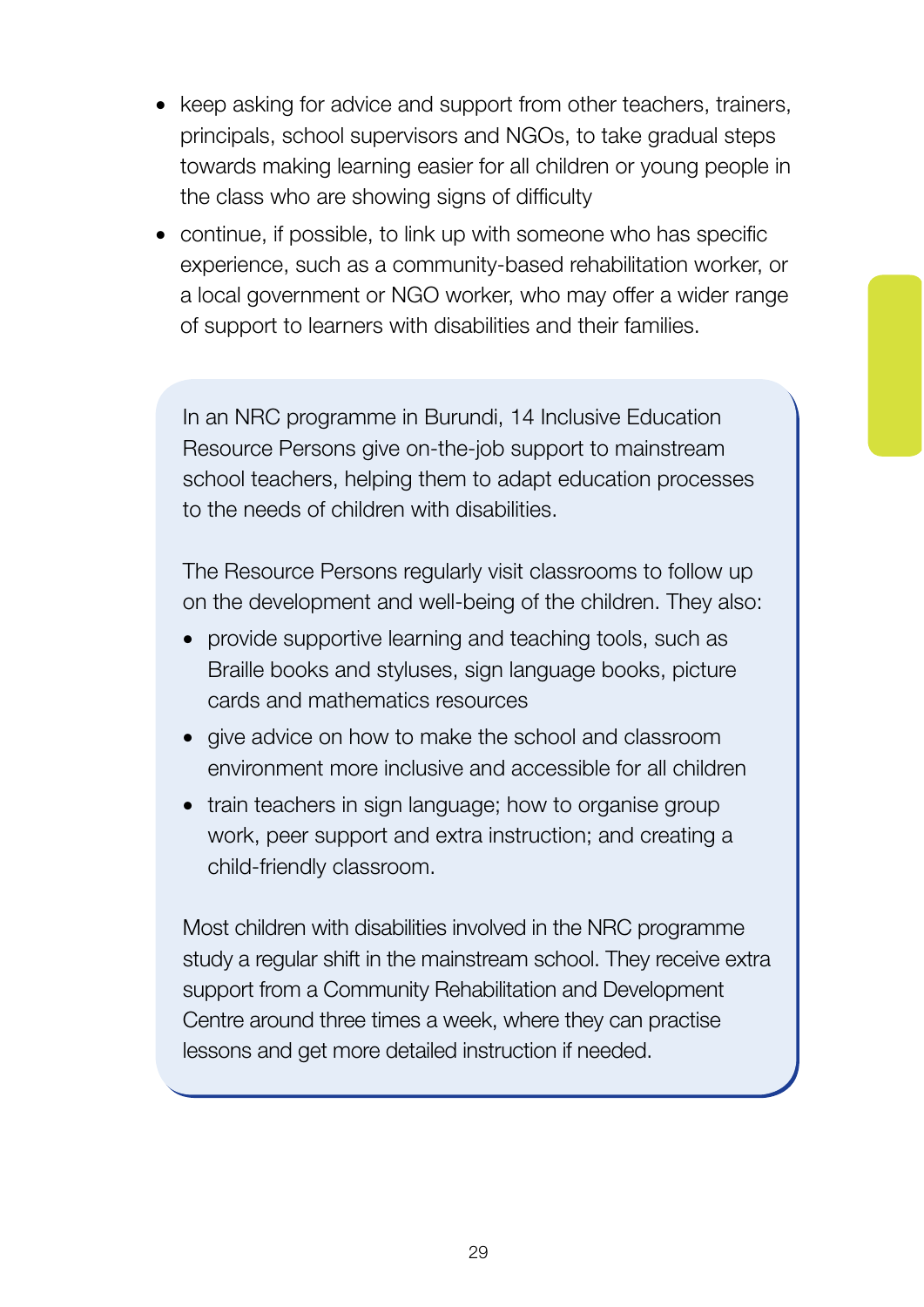

## *Child-to-child approaches*

Often the children in a class know more about each other than their teachers do. They may notice when a fellow learner is having a difficult time. Teachers can:

- ask learners to help them identify children with particular support or learning needs (whether related to the psychological consequences of the emergency, physical issues, or any other reason)
- plan carefully, and discuss with learners, so that any identification activities become part of a supportive process, not an opportunity to tell tales on each other.

Education in emergencies through to recovery may have a strong focus on teaching about reconciliation, tolerance and rebuilding communities through co-operation. Teachers can use this to help them identify any children who are struggling to attend school or join in lessons. They can:

- encourage learners to help each other, e.g., by working in small groups where faster learners help slower learners, or where older learners help younger ones, etc. Older or faster learners can then tell the teacher if they notice other learners who are struggling
- develop buddy systems involving every learner, so that everyone has at least one friend they can ask for practical help, or who can help tell the teacher about their problems with learning. This way, helping and assisting becomes the norm, and does not single out learners experiencing difficulties (see Section 5.2.2)
- do fun yet educational activities with the class, such as making a map or doing surveys to help identify any children who are not coming to school. This activity may be better suited to more experienced or confident teachers who have successfully completed the previous two tasks and want to try something more complex
- mobilize any existing child club members to support children and young people with disabilities.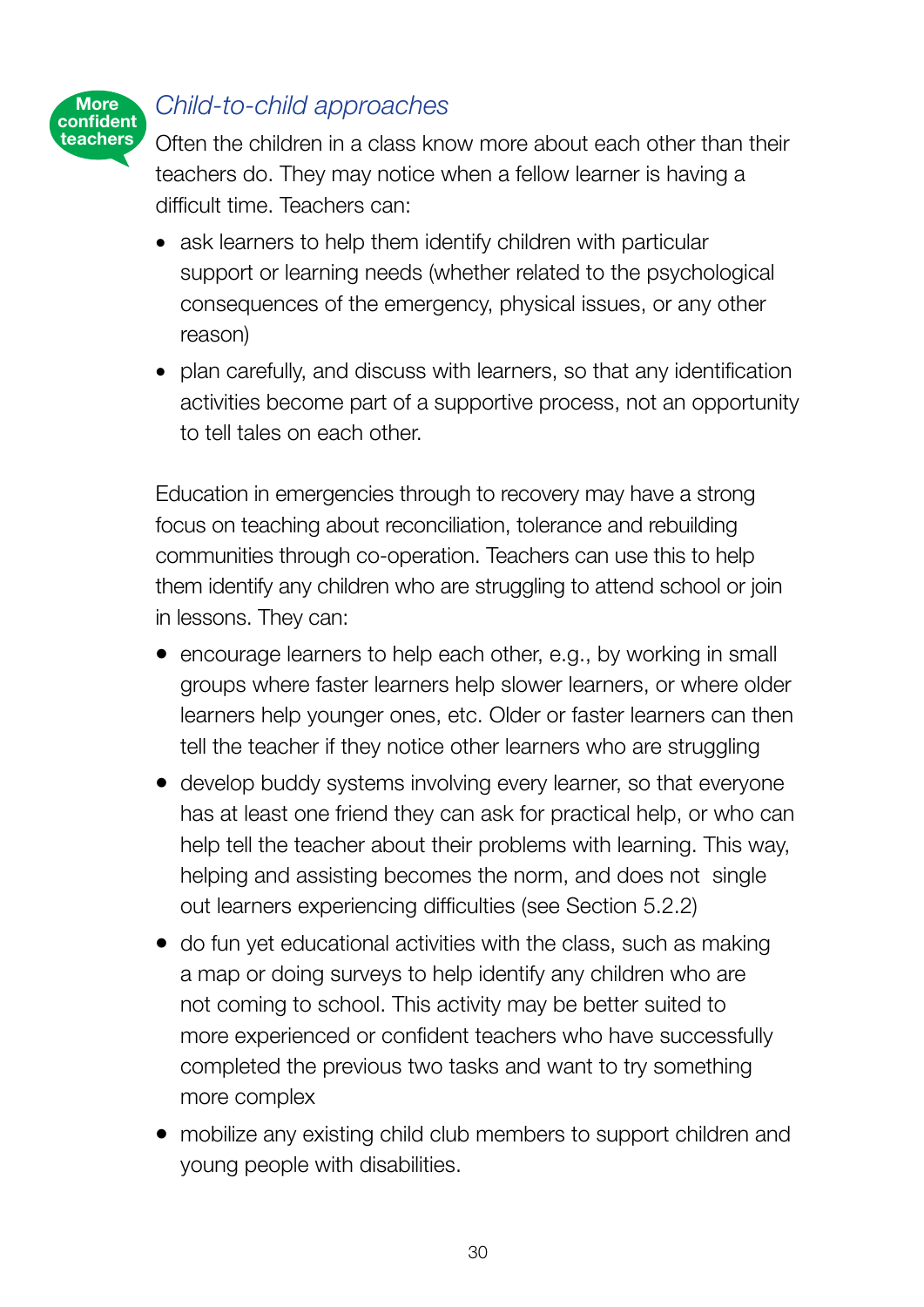Child-to-child approaches help teachers to *identify* learners who are experiencing difficulties. As we will see in Chapter 7, they also help teachers with *teaching* these learners, especially in large classes where the teacher cannot help every child individually all the time.



*Displaced children in a temporary school supported by Save the Children, Sri Lanka*



### *Consult learners*

Teachers can:

- ask children and young people what they find easy and difficult about the classroom and being at school. In small groups, ask them what they like and don't like about their classroom or learning space. Encourage them to draw their perfect classroom and explain what is in the drawing and why they put it there
- discuss with groups of learners whether some of them find anything about the classroom particularly difficult. The teacher can explain that they want to help make the classroom and school better for everyone
- ask if there is anyone who cannot see or hear easily, or anyone who does not always understand what is being said. Ask children if everyone can use the toilet safely; whether there is enough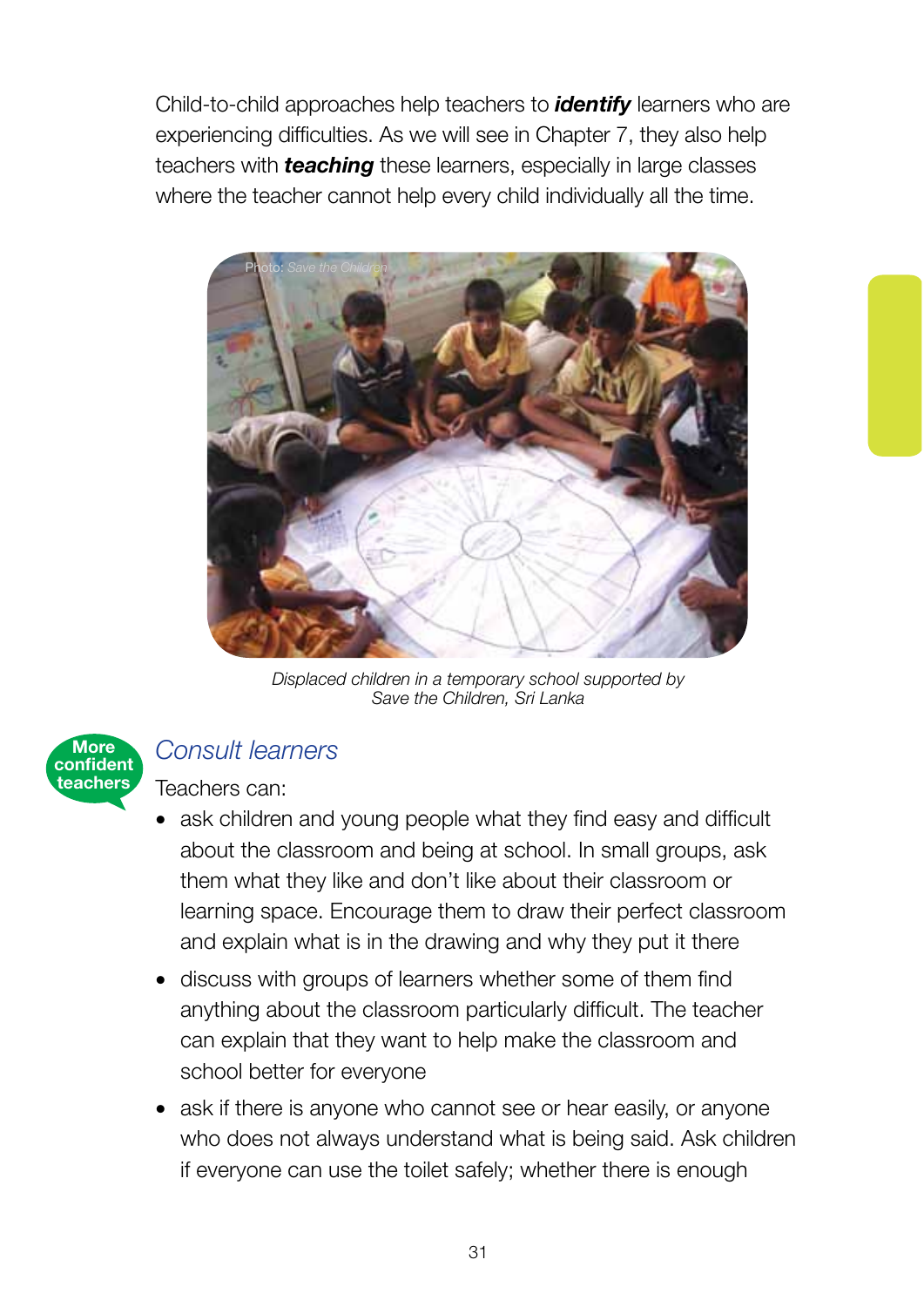light for everyone to see what is written on the board; whether everyone has a comfortable place to sit

• record which learners have difficulties with different aspects of the learning environment. Think about what could be done to make being in the classroom and the learning process easier for them.



## *Observation and reflection notebook*

Writing things down can help teachers to reflect on and remember what they have observed about a particular learner. Teachers can:

- keep a small notebook in which they write their observations and reflections about learners'
	- o physical skills such as walking, running or carrying/holding items
	- o social skills such as talking, listening, sharing or playing together
	- $\circ$  daily living skills such as eating or using the toilet
	- $\circ$  cognitive skills such as speaking in sentences, being able to draw a specific object, or showing creativity in a game
- write down in a factual way anything that they think may be of concern or particular interest in relation to a learner who is having particular difficulties with taking part in school life. (Try not to compare learners directly. Every learner develops at a different speed, so direct comparisons between learners will not help the teacher to identify difficulties that particular learners are having as a result of a disability)
- try to do this for everyone in the class, at least once a year it is a valuable part of a teacher's job, not just an extra task to help assess learners with disabilities.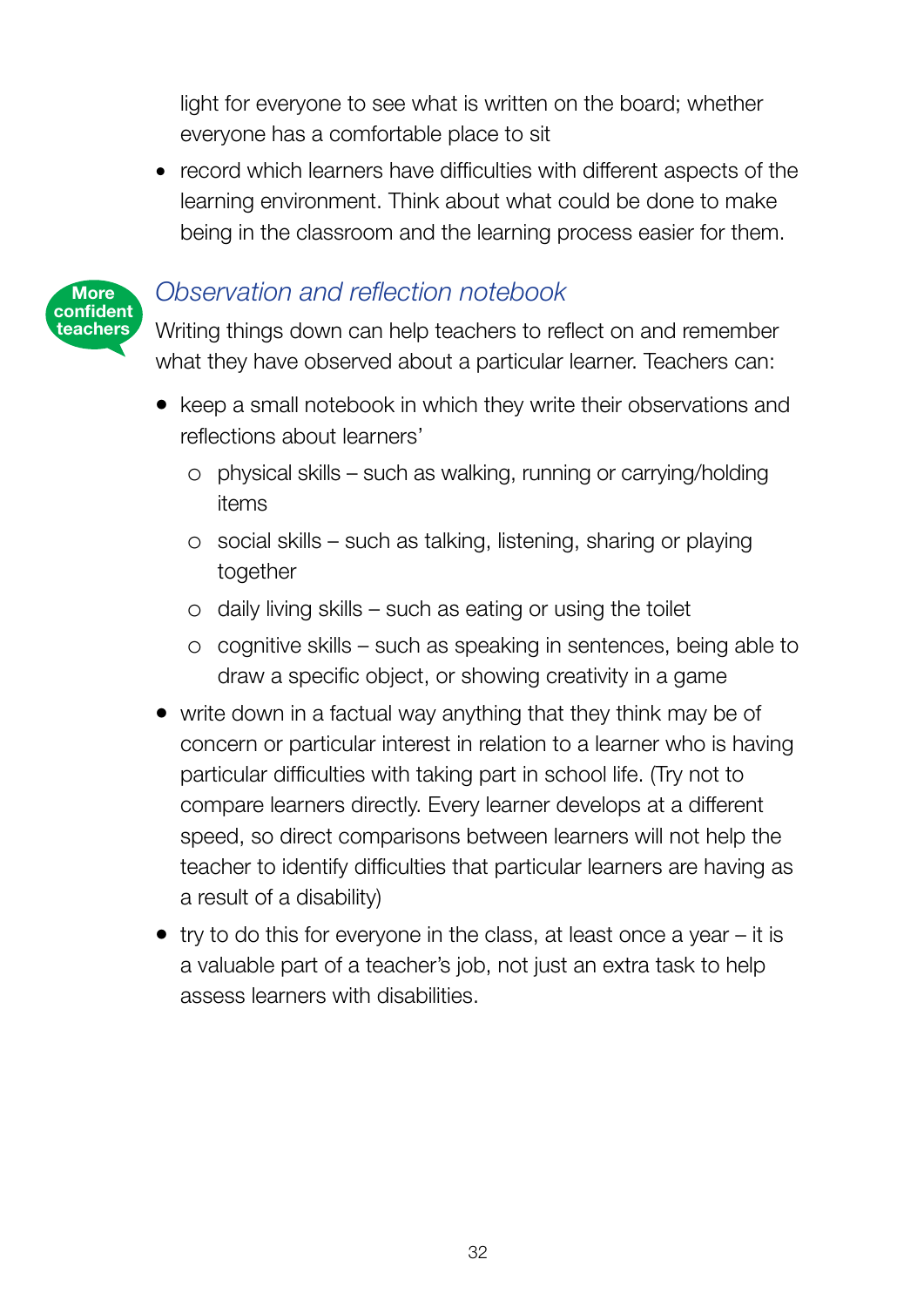## **5. Managing the school day**

#### *Common arguments we need to challenge*

- "It's too difficult to organise the school day to suit a diverse range of children."
- "We don't have time to supervise and help learners with disabilities throughout the day."
- "We cannot manage everyone's different eating and toileting needs."

A school or a learning space is often at the centre of a community. Most children and young people spend a lot of time at school. During and following an emergency, getting them back to school as quickly as possible and into a learning environment, however temporary, re-establishes a daily structure in their lives. School, whether in a government building or an emergency safe space, can provide a safe place for all children and young people to socialise with their peers. It is somewhere for them to begin to rebuild their confidence and self-esteem, and generates a feeling of routine in what could otherwise be a very chaotic environment.

## **5.1. Barriers to inclusion**

### *Unstructured school day*

Working in difficult circumstances, teachers may struggle to provide a 'routine' school day. Children with disabilities, learning difficulties and behavioural problems may, at times, need help or learning resources that teachers feel are different from the norm or are more time-consuming. Teachers may feel this puts them under pressure, i.e., that they do not have enough time in the day or enough staff to include these children.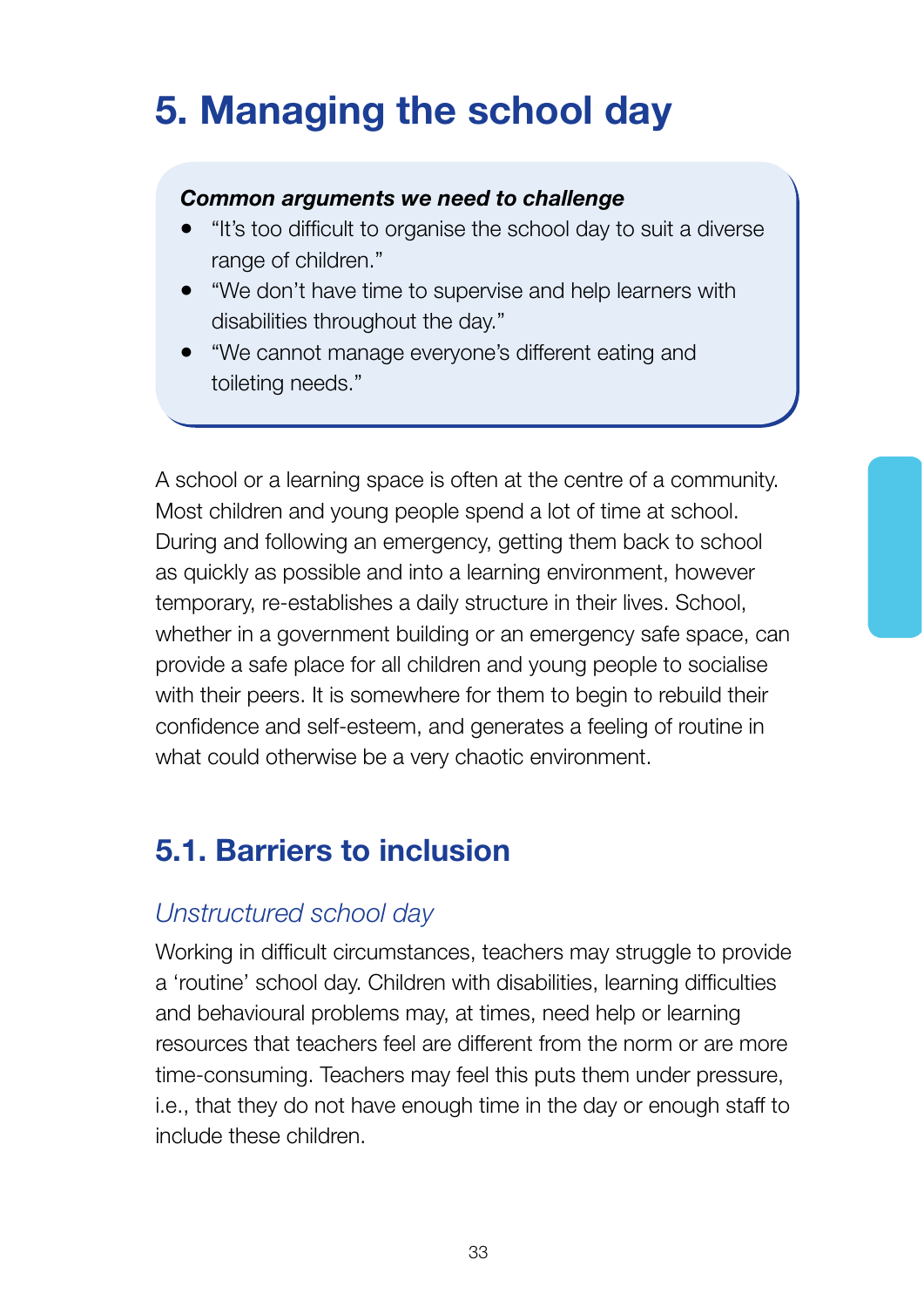However, the way the school day is organised may actually be the main barrier here. In any school, if the day is not well structured, if lessons are not well planned, and if staff and resources are not employed effectively, learners will notice the chaos. Some will deal with this better than others. Children experiencing learning difficulties or behavioural problems may find it particularly difficult to participate and achieve in a disorganised environment. They may get increasingly distracted or disruptive in class. Teachers may feel that such behaviour requires specialist inputs, but instead basic changes to the organisation of the school day may help to tackle this problem and enable these learners to be included.

In an emergency response there are often plenty of opportunities to restructure the time learners spend in school or a child-friendly space in ways that are different from a traditional school day.

## *Long session times*

How long should the school sessions be? Most adults find it difficult to concentrate for more than 40 minutes, yet many schools provide lessons lasting an hour or more. Most children find this challenging. Children and young people with learning difficulties and behavioural problems may have very short attention spans. Those with physical, intellectual, hearing or visual impairments may get tired more quickly because of the additional efforts required for mobility or communication. Teachers may feel that specialist input is required to engage these learners in lessons, but simple changes to the timetable may actually be more effective.

## *Poor access to food*

Following an emergency, food may be scarce and learners may come to school hungry. This affects their concentration and energy levels. Lack of food or poorly organised meal arrangements create a barrier to participation and achievement and may deter some from coming to school at all. Food arrangements may present particularly significant barriers for learners who have health needs affecting the food they can eat.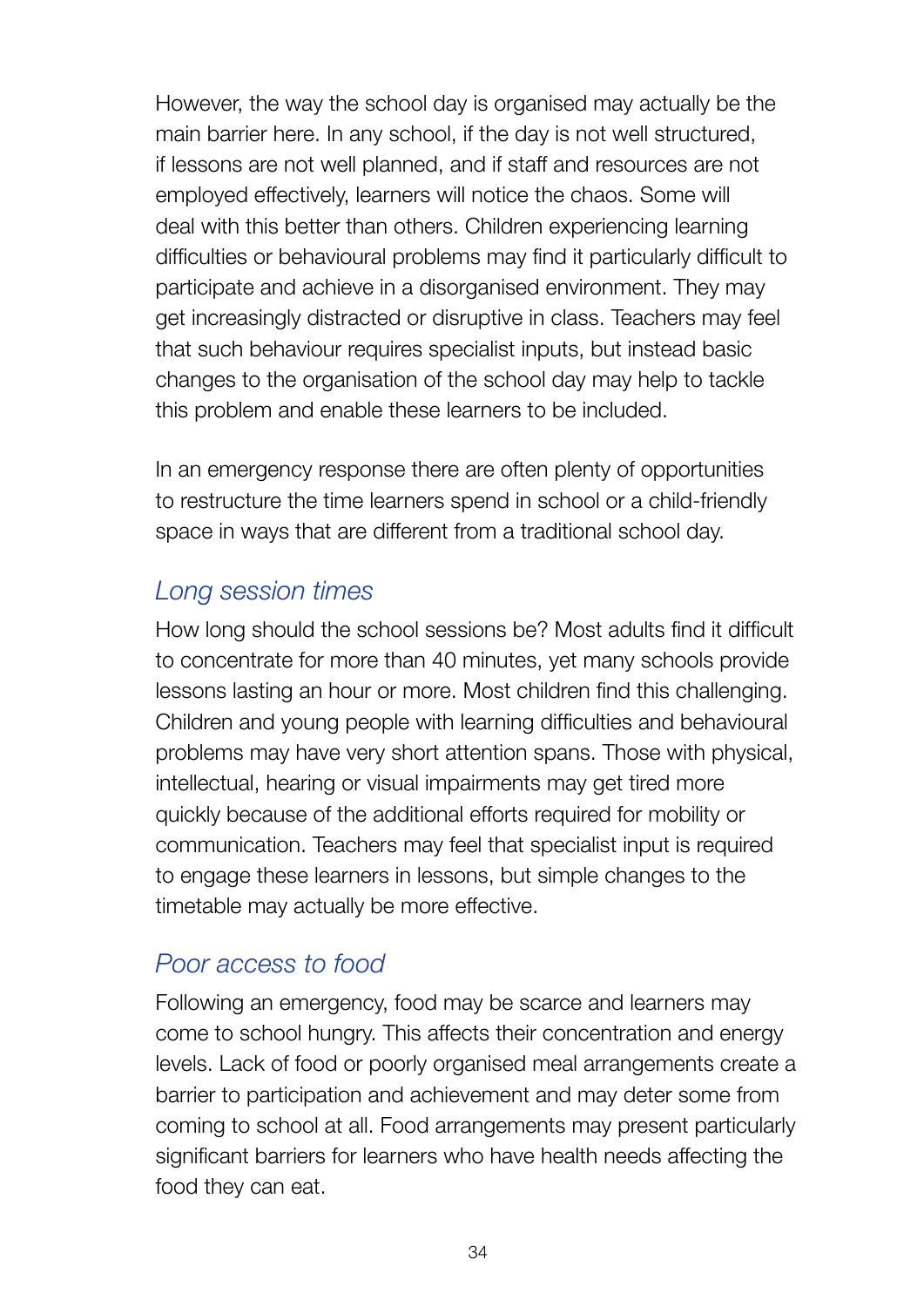## *Lack of access to water and toilets*

Providing safe drinking water and appropriate toilet facilities are basic first steps in the creation of a healthy, learner-friendly environment. In an emergency situation these facilities may be damaged or scarce. This creates organisational challenges for teachers when children and young people need to use the toilet, wash their hands or simply have a drink. Some learners with disabilities may need to make more regular toilet breaks or require help going to the toilet. Other children and young people may experience changed toileting needs, as a result of changed diets, locations, water supplies, fear, or other experiences during the emergency. If teachers can help to organise water and toilet needs, more children and young people might be able to take part in school.

# **5.2. Solutions**

There is no universal formula for managing the school day effectively. Every school organises the day differently, depending on the number of daylight hours, seasonal weather conditions, routine domestic/agricultural chores that teachers and/or children and young people need to perform, transport options, and so on. This means every school has a different starting point when it comes to reorganising the way the school day is structured and managed. This chapter outlines the benefits of reorganising the day to make it more inclusive for learners with disabilities, and suggests possible actions for teachers to take or adapt.

### *5.2.1. Key messages to convey to teachers and school managers*

### *"An emergency offers a chance to make useful changes to the school day"*

Before the emergency, there were probably particular start and finish times. Days were divided into sessions for different subjects, and the school year was divided into terms of similar lengths. During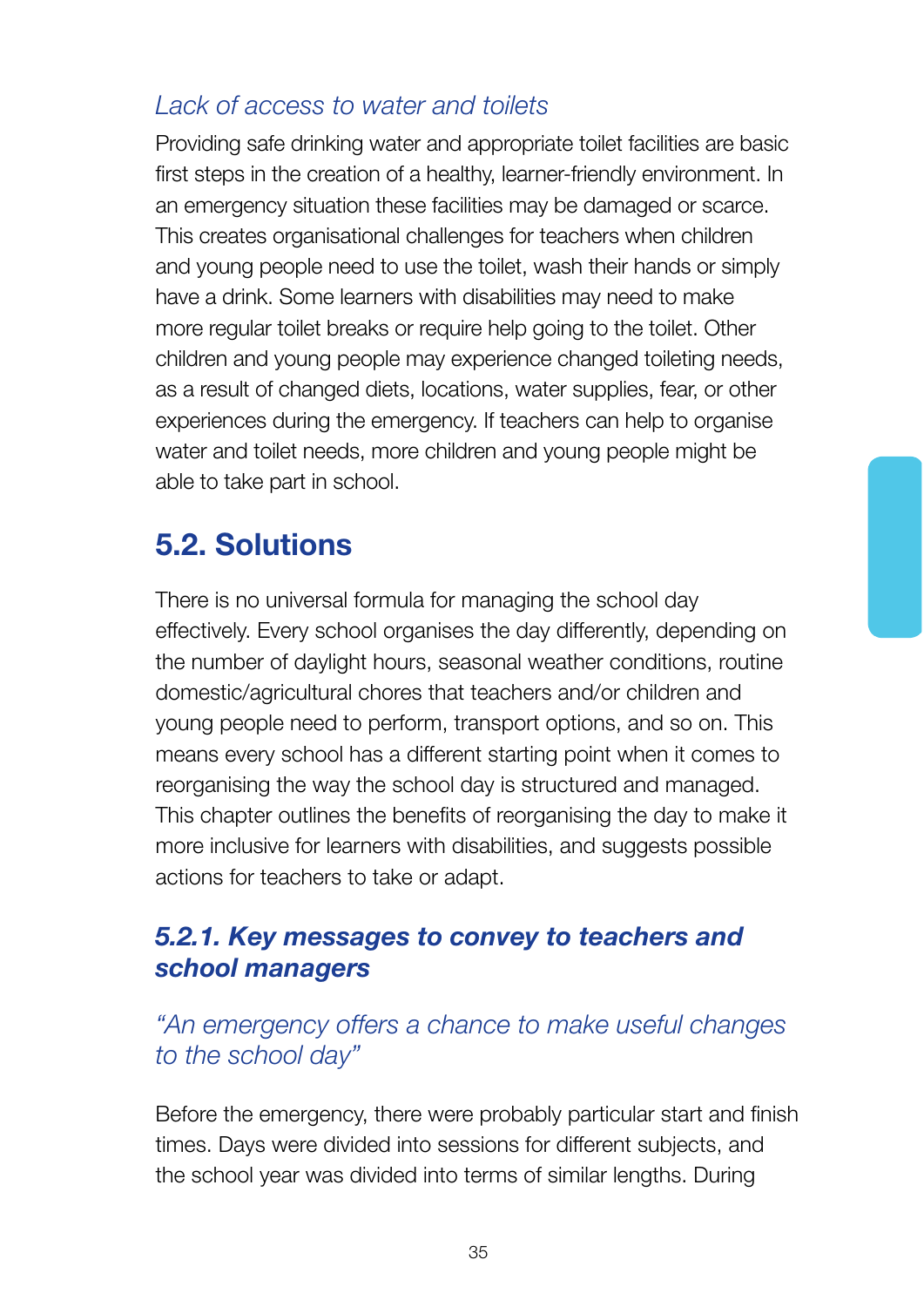and following an emergency, the arrangement of the school day and school year may be rethought. Can or should a similar schedule be revived? Do learners now need time to do other important things within the family or community? When and for how long should children and young people go to school? When can learners who have been ill or injured be admitted to school?

If it is possible to ask these questions, principals, teachers and the community can think about the impact that the school's organisation has on all learners, especially those with disabilities, learning difficulties and behavioural problems. This is a good chance to reorganise the school day to help more learners attend, participate and achieve.

### *"Changing the school day benefits teachers as well as learners"*

A well-organised school day benefits all learners, not just those with disabilities or behavioural problems. But it also benefits the teachers. It may take a little effort to reorganise the school day so that it is more inclusive for all learners, but once this is done teachers should find their jobs become easier. If everyone – learners, teachers and parents – knows what to expect and when, this can be very reassuring in a time of disruption.

A clearly organised day can enable learners to become more selfsufficient or supportive of each other in school. They may need less guidance or instruction from the teacher if they do not have to navigate through a chaotic day. Involving learners in designing how to reorganise the school day so that it suits everyone can further promote tolerance and empathy – a key goal of many emergency education programmes.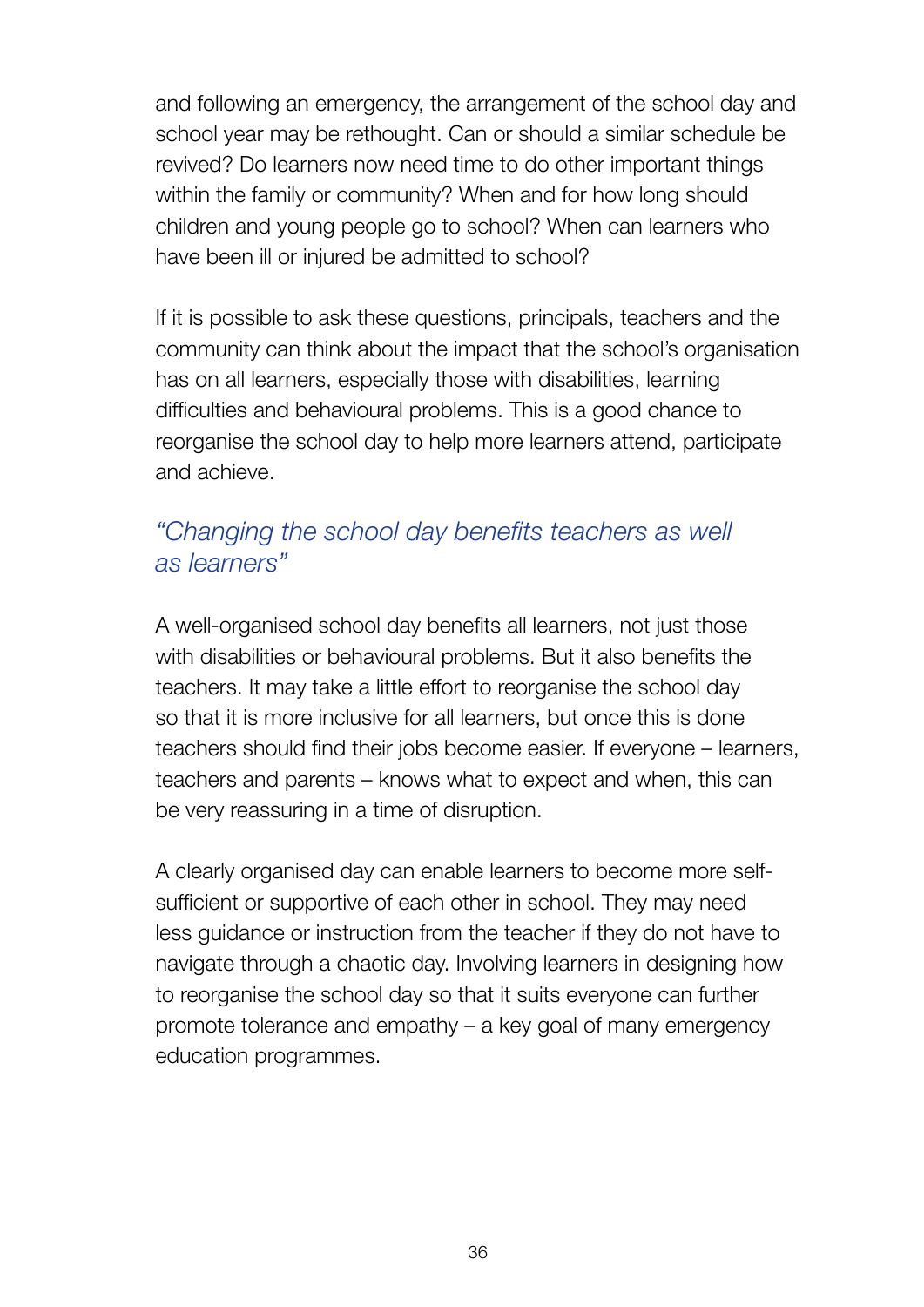### *"An organised school can deal with interruptions more easily"*

Unexpected changes will still happen, especially in an ongoing emergency. However, if teachers and school managers have worked out a clear vision for how to organise the school day to be inclusive, and if children also understand this arrangement, they can more quickly and effectively deal with any interruptions, adapt what they are doing and return their classes to the routine.

### *5.2.2. Ideas for solutions that teachers can discuss and adapt*



### *Build on the familiar*

While an emergency may offer a great opportunity for changing the way education is managed, teachers should not throw out everything of the 'old way'. Elements of familiarity will help learners to cope and feel included. Try to discuss with other teachers and whoever is managing the school about how to best structure the school day. Base at least some of the new school day arrangements on subjects or daily events with which everyone is familiar. Choose those elements that work well for children and young people and change those that do not. **All**



### *Ask other people*

Consult learners, parents and community members when making decisions about the organisation of the school day.

- If new start and finish times are being suggested, check whether transport or escort arrangements (see Chapter 3) are still possible at these new times (especially when learners live far from school or face mobility challenges).
- Check whether learners will be travelling at the safest times (e.g., in daylight or when the roads are less busy).
- Ask learners (e.g., through a school council) how they would like staff to organise break times or before/after-school clubs.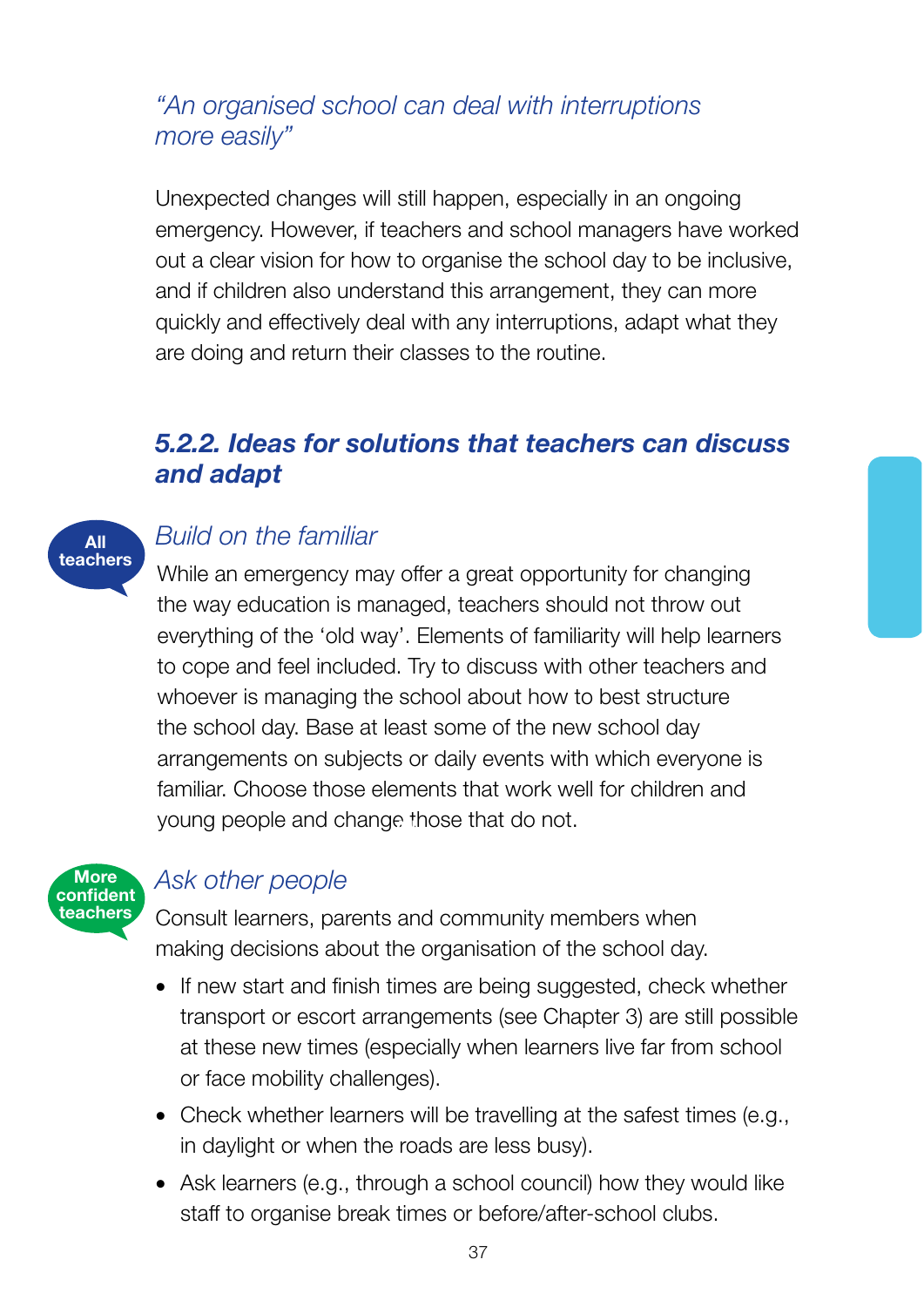• Ask parents about offering separate start or finish times for certain children with disabilities, learning difficulties or behavioural problems. This may be one way to ensure their attendance and participation.

In conflict-affected areas of Nepal, World Vision helped to organise discussions in local school management committees to change schooling hours to make it easier for everyone to get to school. It was agreed that in winter classes would start later in the morning and earlier in the afternoon. During summer, schools operated a morning shift.



### *Learner-friendly timetabling*

Shorter lessons (e.g. 30 minutes) will help more learners – with and without disabilities or behavioural problems – to participate and achieve. Teachers can:

- discuss with the school principal about timetabling shorter lessons
- ask to timetable frequent breaks throughout the day. This will ensure that rest, toilet and food needs are met for most learners
- use these breaks to rest themselves it takes a lot of energy and concentration to teach well
- use longer 'double' sessions for active lessons like sport, where relevant.

# **All teachers**

### *Avoid surprise changes*

Routines are important for most children, especially those who have learning difficulties or who have experienced distressing events. Teachers can:

- remember that some children will find it difficult to adapt to changes with timetables and activities
- tell children about the changes in a clear and calm way, so that they understand what is happening and do not get stressed. This may reduce the risk of disruptive behaviour, so that the teacher can manage their class more effectively.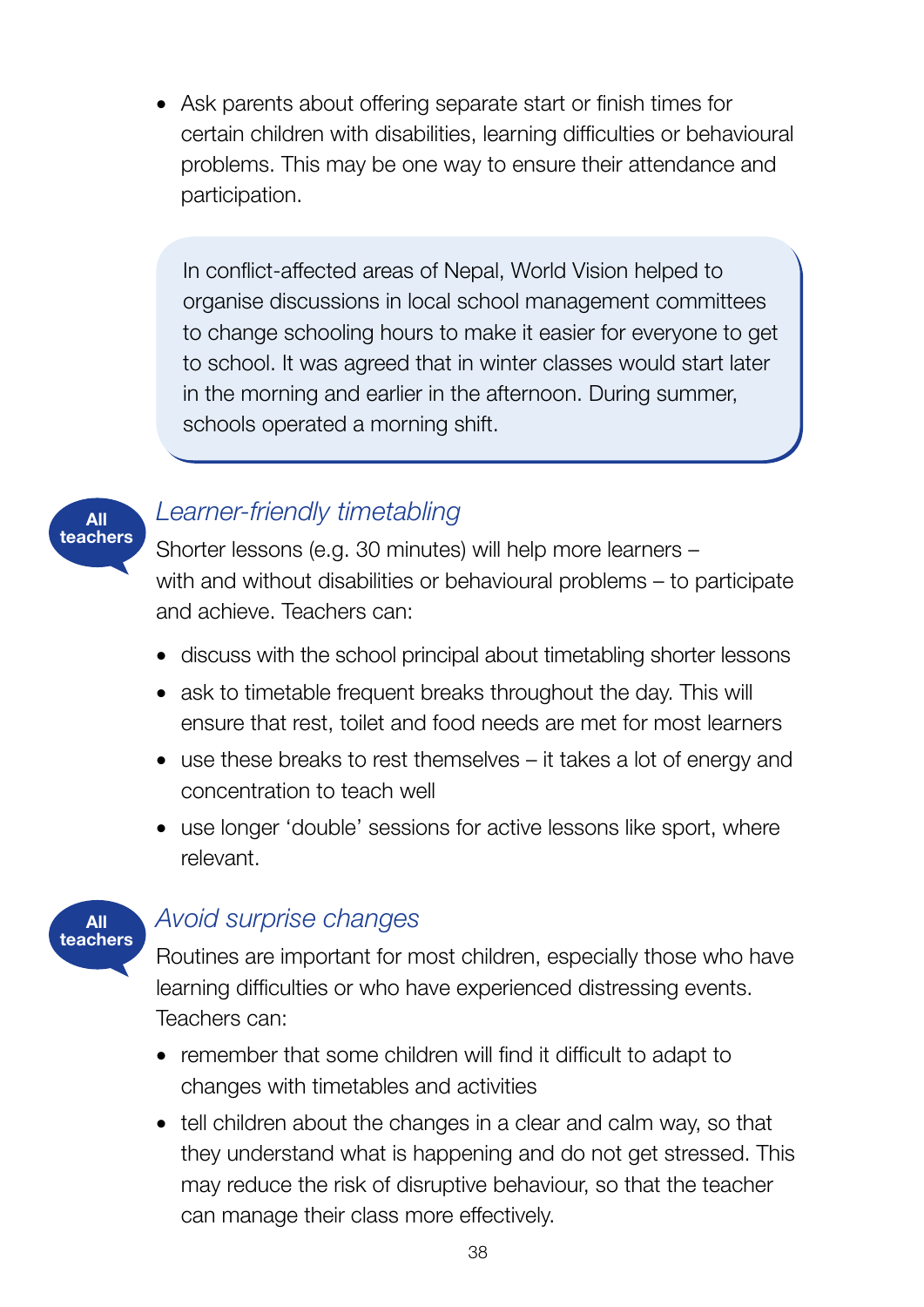

### *Plan to bring children into school at flexible times*

Where children or young people have been out of school because of illness, recent injury or long-term disability, the teacher or school principal will need to talk to the child's family and agree the best time for them to come back to school. This may be some time after other children have returned to school following an emergency. It might be important for the learner to initially spend a shorter time in school every day and gradually increase this time, particularly if they have been ill or their physical condition means they tire quickly.

Being flexible in this way is essential to ensure everyone's right to education. It will also be important for the teacher and any local officials, supervisors or NGO staff to work out a plan to help the child catch up with the learning that they have missed.

Where children or young people have missed out on years of education, it may be possible to get them into a local accelerated learning programme, if one is available. Alternatively, it may be possible to arrange catch-up classes at the school.

## **All teachers**

## *Keep children active*

Outdoor play, drama and other recreational activities and sport need to be given plenty of space in the timetable. They can help learners build their confidence with their friends. Enabling children to use their physical energies safely and creatively can be particularly important after an emergency when pent-up feelings may affect everyone, particularly those facing the greatest mental or physical challenges. Some structured and enjoyable physical activity should take place every day, but learners who do not feel able to take part should not be criticised.

During physical activities, do not allow learners to criticise each **teachers** other for lack of ability. Encourage praise, both for those who do well at the task and those who try to take part to the best of their abilities. Encourage learners to help each other with the tasks.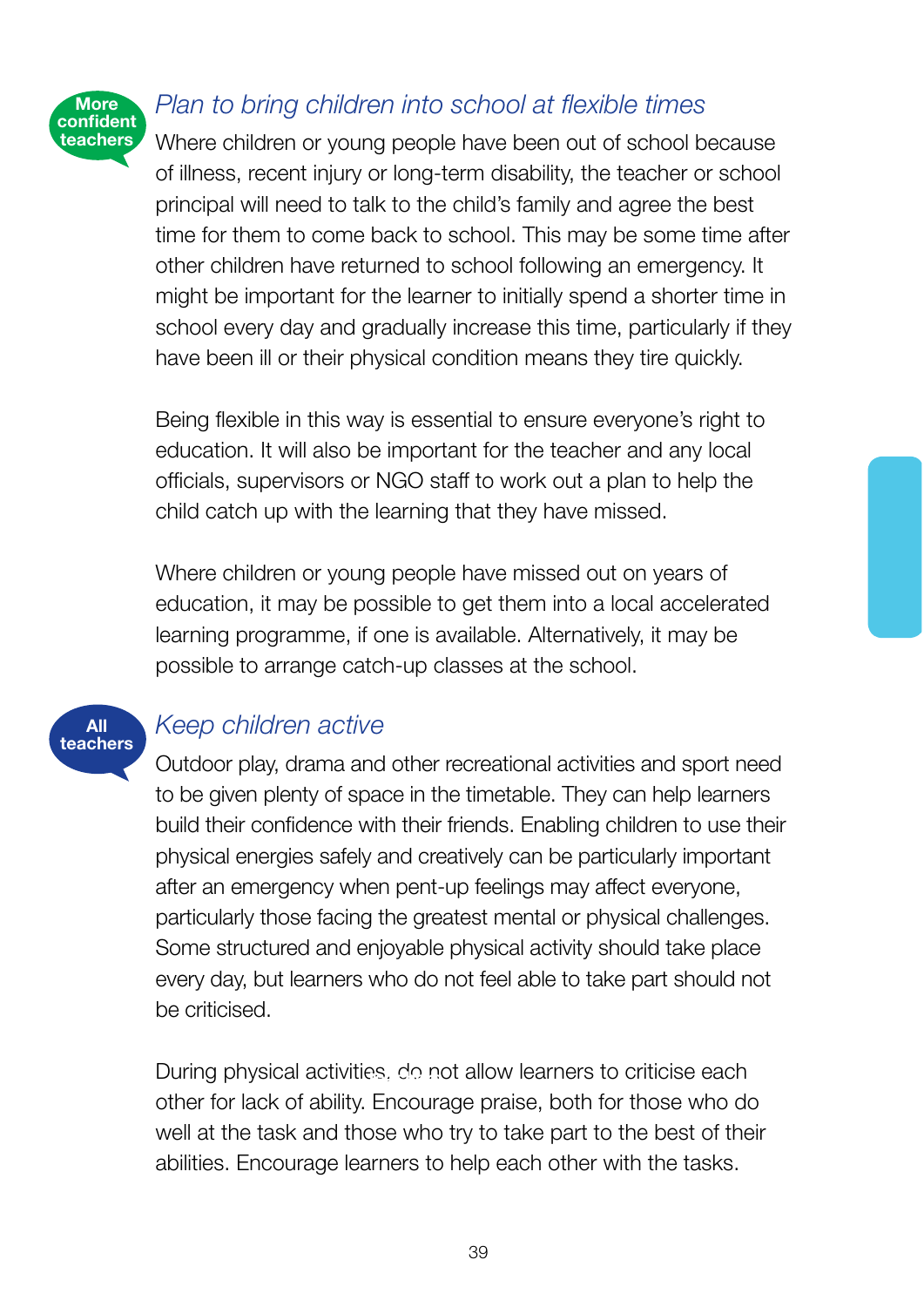

*Children sing songs at Cejecodema School in Martissant, Haiti*



Some learners may find it more difficult to express their feelings. Teachers can:

- use physical activities, singing, drawing, discussions and creative writing to help children and young people express their emotions
- focus more time on these activities (and less on formal academic learning) for learners who have been most affected by the emergency or have difficulty expressing themselves
- encourage groups of children and young people to produce cultural street shows or dramas in the safe space areas. Try to give everyone a useful task to carry out, and vary the performers
- ask parents or local volunteers to get involved in organising physical or musical activities.



### *Learner-friendly toilet arrangements*

All children will have different toilet needs and these should be met. Teachers can work with each other and school principals to:

- relax any previous school rules on who is allowed to use the toilet and at what times
- create a set of learner-friendly 'use of toilet' rules that will benefit everyone, so that learners do not disrupt each other too much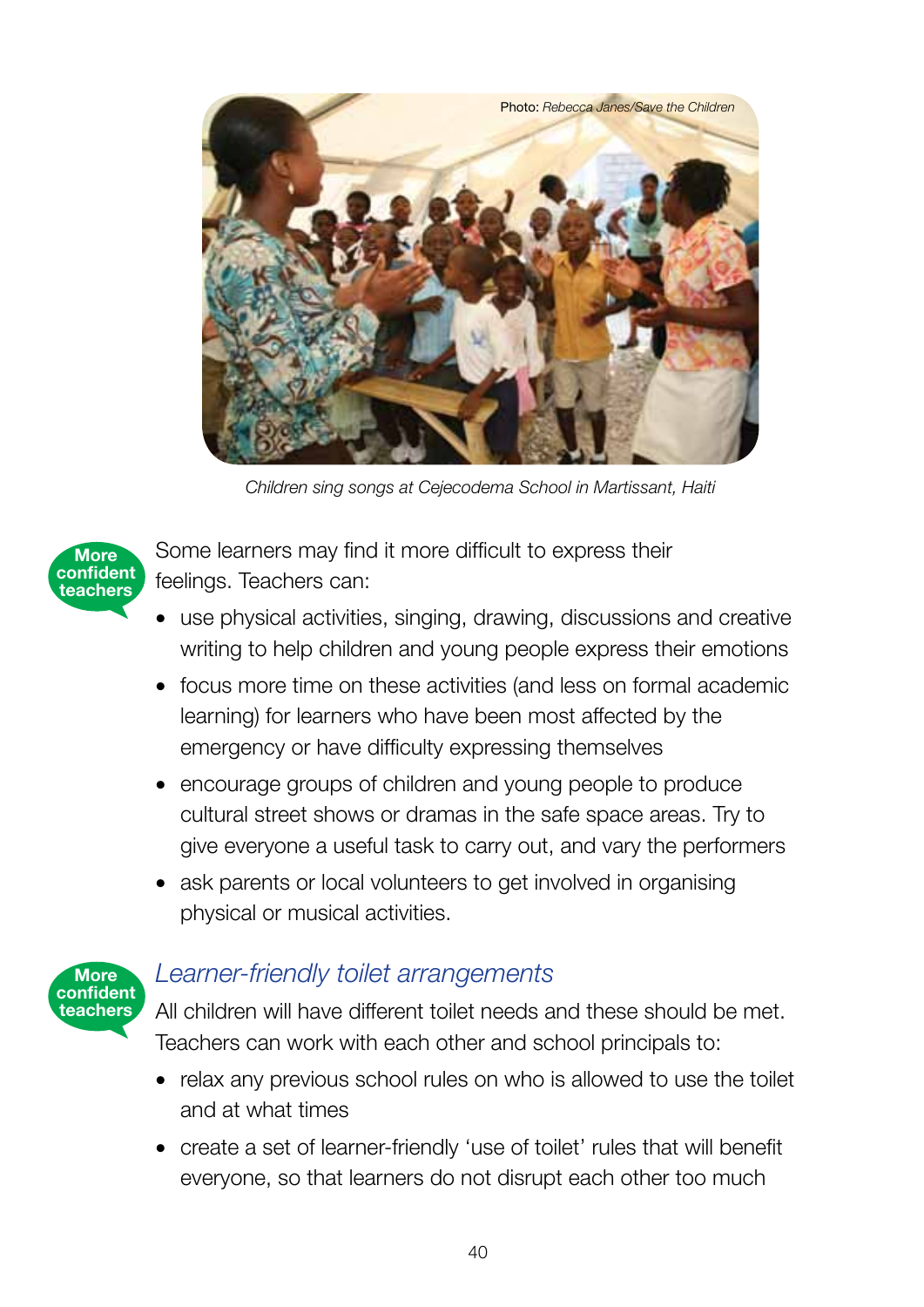- ask students to suggest their own rules and decide on which they will follow – based on thinking about everyone's different needs. Such an activity can encourage even the youngest children to make decisions and empathise with their friends' needs
- ask learners to discuss the issue through a school council (if one exists), or set up separate groups of boys and girls to discuss it, facilitated by adults or older children

Teachers may have to do less work to maintain discipline when learners have made the rules about using the toilet. Learners may respect the rules more and/or ensure that their friends stick to the rules.

Some learners with physical, intellectual or visual impairments may need help with getting to and/or using the toilet, especially if the facilities are not very accessible. Teachers can:

- talk to the learner and their family to find out what help they need and how often, and how they are managing at the moment (at home and school)
- invite a trusted family member to come into school to help at regular times, if this is possible
- find out if the student has a friend in class whom they trust and who could be taught how to help them.



### *Further adaptation of timetables*

Building on the initial actions to make timetables more learnerfriendly, teachers can:

- observe which learners might be struggling and need extra breaks
- discuss with the learner how they can be supported. If a learner is falling asleep, seems bored or unable to keep up with the teaching, ask if changing the pace or speed of the lesson would help
- discuss with other teachers about which learners might need extra breaks, and how this can best be managed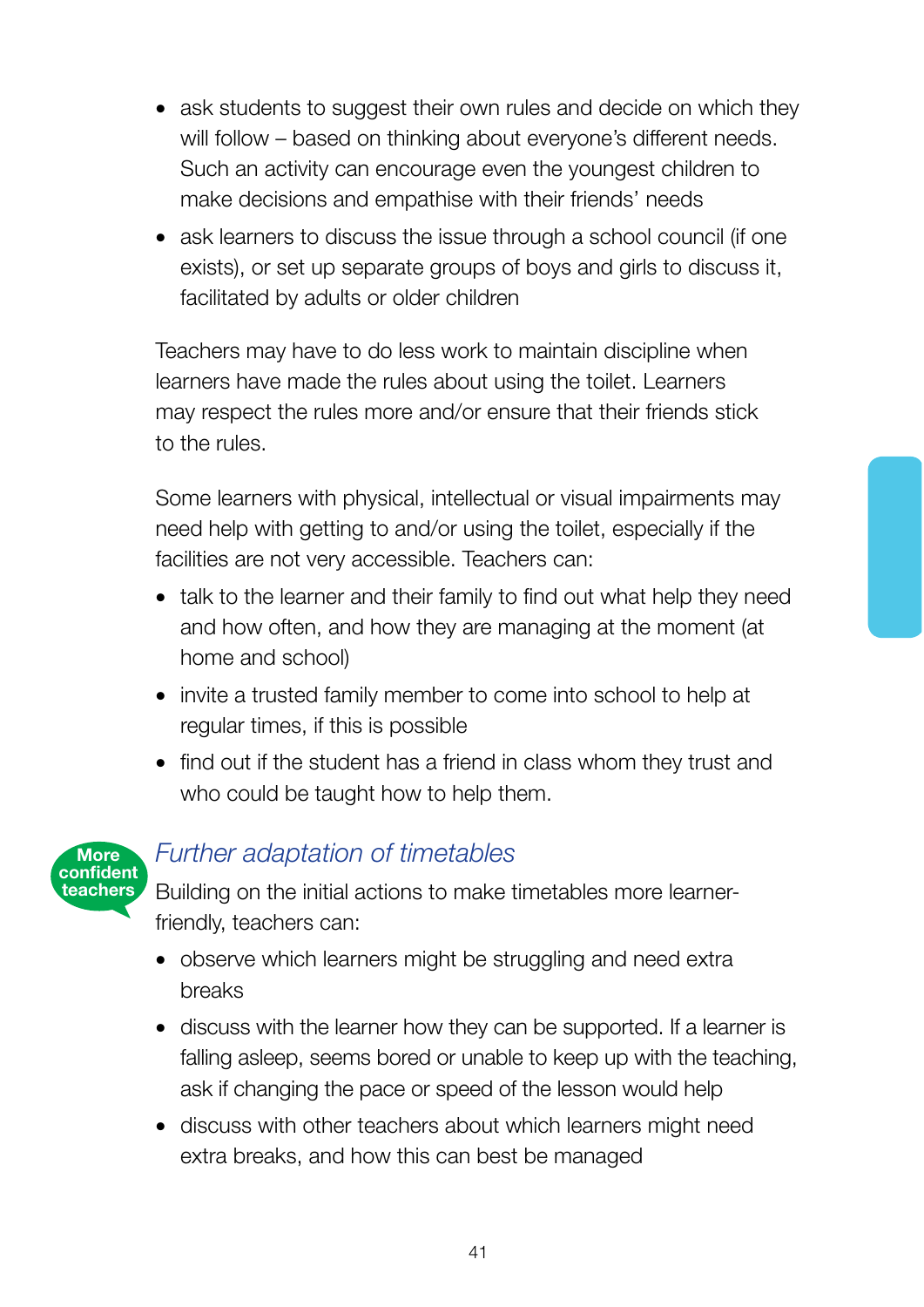- be flexible and arrange other 'breaks' *within* sessions for some children. This might involve a five minute break in a quiet corner away from the rest of the class, or outside the class with a support assistant or buddy, for children who are becoming tired or distracted due to their disability or learning difficulty
- work with school managers to provide flexibility within the school day/timetable for learners to get assistance from counsellors or health personnel, if available
- try to make sure that children with disabilities or health problems get a good rest (or even sleep) during breaks if they need it, particularly if they experience pain.

### **More confident teachers**

### *Use support assistants*

During or following an emergency, there may not be enough trained staff to run a school or learning space. Voluntary or paid support can be sought from existing parent-teacher associations, school governing bodies or neighbouring communities. Support assistants can help to improve the education available to all children and strengthen school-community links. Assistants might include:

- educated people who are now unemployed and looking for something to do
- community members who have been displaced from their usual work and have skills that can be used in the classroom.

Working with school managers, teachers can look for:

- male and female assistants
- assistants from families of children with disabilities, learning difficulties or behavioural problems who can share their knowledge of supporting these children
- anyone in the community who knows sign language. These assistants can interpret for the teacher/deaf learners and/or teach sign language to other learners so that they can buddy with deaf learners.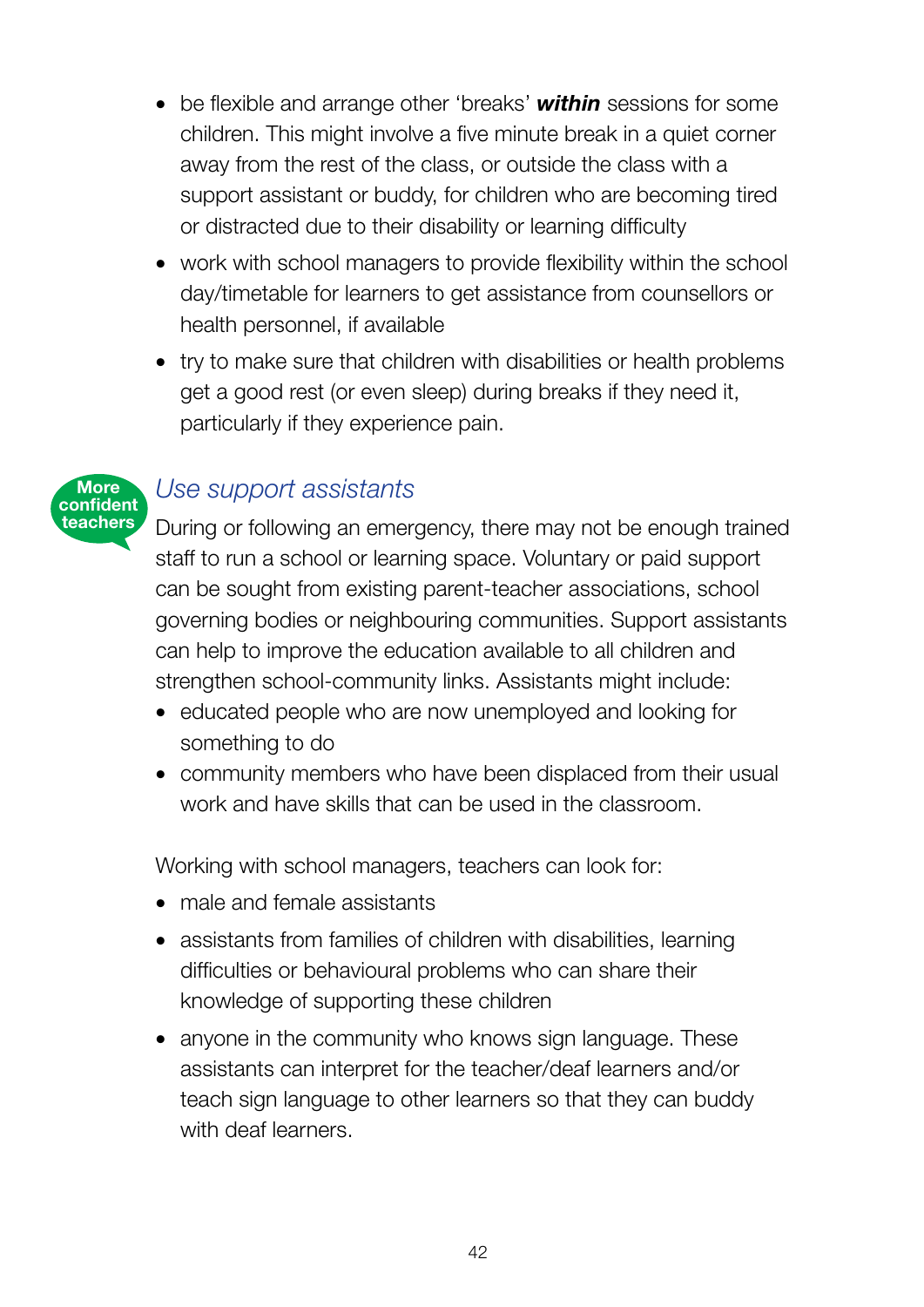Classroom assistants can help the teacher by:

- helping children to go to the toilet
- helping learners with disabilities during break times, with their meals, while moving around the school, and during recreation time and sports activities
- supporting children who want to talk about issues that are troubling them, and liaising with appropriate people who can provide counselling, etc.
- encouraging children with disabilities to communicate and interact as much as possible with other children and adults (not just with the assistant) and to be as active as possible.



### *Develop buddy systems*

A buddy system can help teachers to manage the school day in the following ways:

- Buddies can help learners with disabilities, learning difficulties or behavioural problems to understand and remember the structure of the day, or to move themselves to the right place at the right time.
- All learners can help each other with school work (especially when the class is very large and/or made up of diverse age groups).
- They can help each other with daily challenges, like fetching drinking water, or cleaning the classroom.
- Buddies can relieve some of the pressure from the teacher, especially when there is a large class to manage.
- Buddy systems should encourage all children to talk, play and eat together.
- At school level, child club members could be encouraged to set up buddy activities.
- PTAs or school management committees could be encouraged to support buddy activities.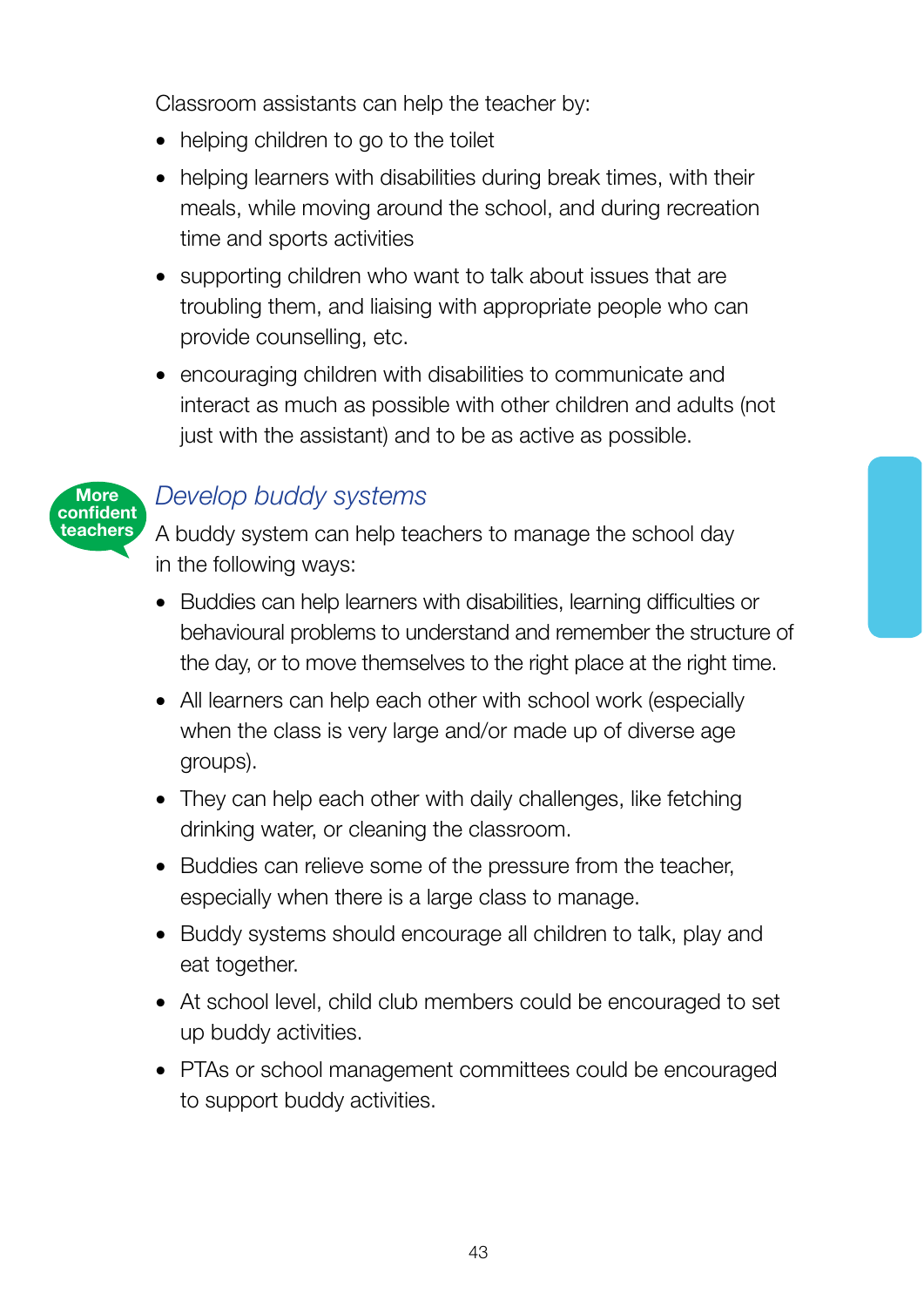A buddying approach can be started with a teacher or PTA member asking for one or two learners to volunteer to work with a learner who has a disability. For younger buddies, giving a few simple and clear suggestions for how they can help a fellow learner will be useful. For older learners, set up a meeting with the volunteer(s) and the learner(s) with disabilities. Ask the latter what they would like help with. Both should be asked to suggest ways in which they can work together.

Teacher trainers or mentors will need to support teachers to help them work out how to introduce a buddying approach in a positive way, and how to keep it going. For example, the arrangement can be explained to the rest of the class by emphasising that everyone can take part in education, and we all need different things to help us learn well. Buddy pairs should not be seated separately from the rest of the class, or isolated from the class.



Photo: *Ibrahim Bangura*

*School children helping each other at the SOS Village School, Freetown, Sierra Leone*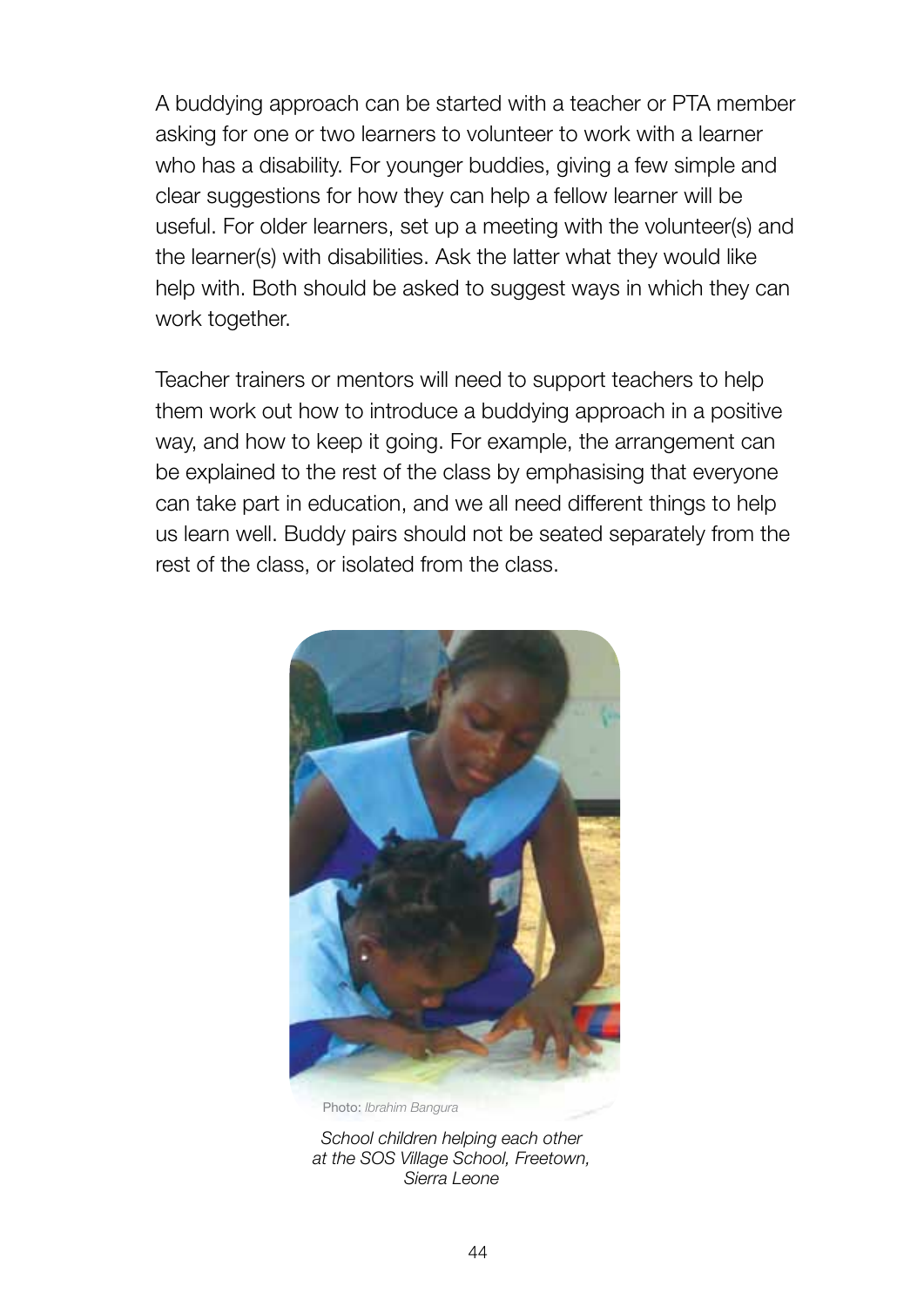The teacher should regularly observe how learners with disabilities and volunteers appear to be working together. Teachers should be encouraged to think about how they can tell if the buddy system is going well, and what they can do to improve arrangements. Lessons learned from the first attempt can be used to expand the approach to other learners with disabilities. Teachers and supervisors will need to work together regularly to do this, but the long-term effects can be very positive.



### *Improve children's access to food at school*

There is a link between the provision of healthy food (and clean water and good sanitation) during school and an increase in attendance and retention of learning. Such efforts can help maintain children's concentration and energy levels, which can help teachers manage the class throughout the day.

If there are school or community-based school feeding programmes, teachers can work with school or NGO managers and parents' groups to:

- develop carefully and flexibly timetabled meal breaks, which help learners to eat at appropriate times and at achievable speeds
- plan for the needs of children and young people with disabilities who require help eating
- ensure that meal and break times help learners to strengthen their social ties and skills. They can be encouraged to develop supportive relationships through helping each other with food
- encourage buddies or support assistants to help learners who need assistance with collecting their food, eating it and tidying up afterwards
- give extra time to those who take longer to eat, by ensuring they get their food first.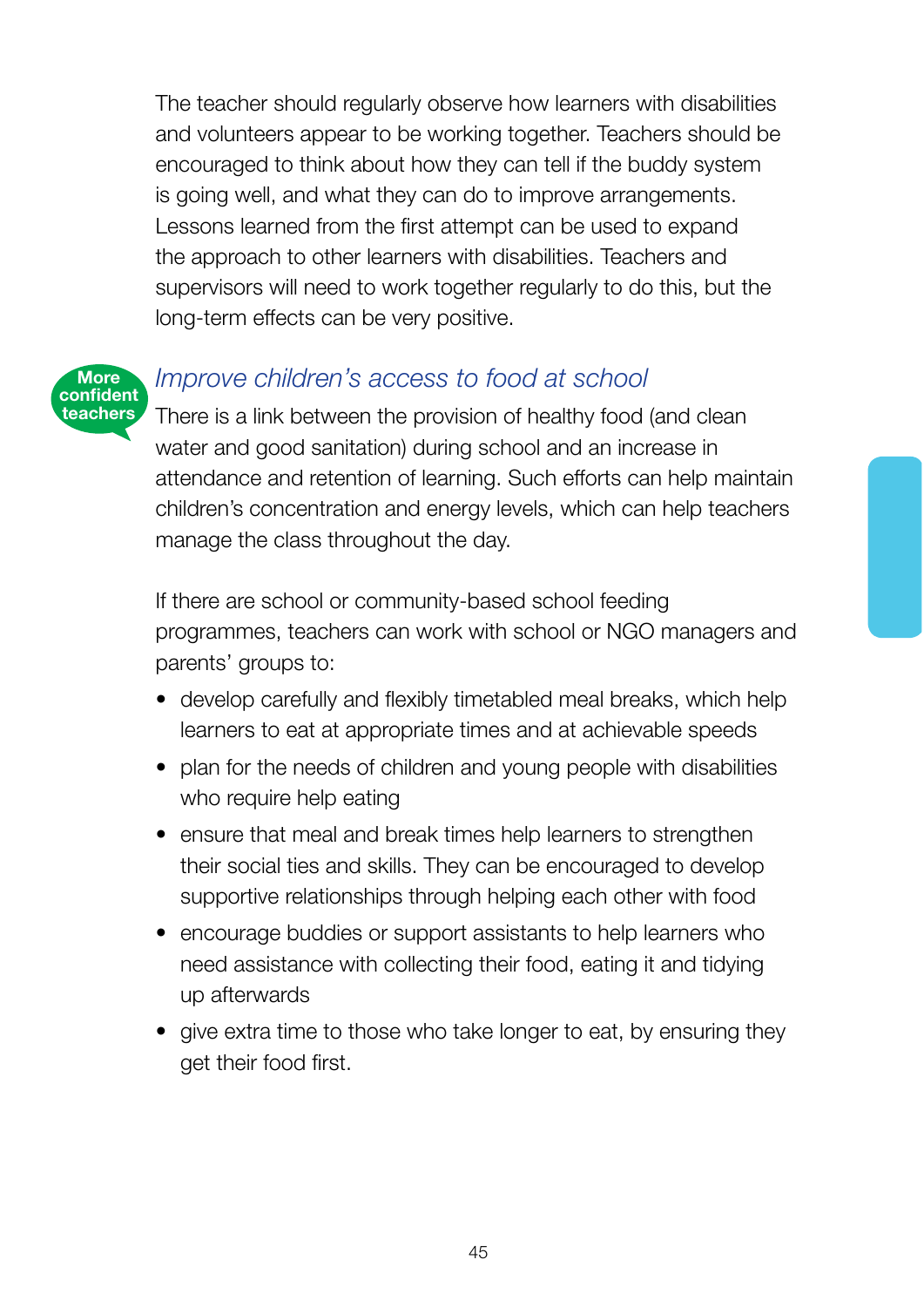# **6. Teaching spaces**

### *Common arguments we need to challenge*

- "We are struggling to provide safe teaching spaces for learners without disabilities first, before we can focus on facilities for those with disabilities."
- "Our funding is limited, we cannot afford to make adaptations for learners with disabilities."
- "The situation is still unstable. Any changes we make to the school this week may be undone next week due to factors beyond our control."
- "Not enough staff are available to supervise the safety of learners with disabilities."

# **6.1. Barriers to inclusion**

Every emergency or crisis situation is different. However, some common barriers relating to teaching spaces in many settings include:

- **lack of or overcrowded classrooms** difficult for learners with physical or visual impairments to move around
- **lack of or unsuitable furniture** desks and chairs are at the wrong height for some learners; all-in-one bench desks are difficult for some learners with physical disabilities to use, as is sitting on the floor when no desks are available
- **poorly lit classrooms/spaces** (no electricity, small/shuttered or non-existent windows) – difficult for learners with visual impairments to see the board and books; and for those with hearing impairments to see the teachers' facial expressions and lip read
- **inaccessible rooms or toilets** (steps, or uneven floors) difficult for some children to enter the room, or risks of tripping when moving around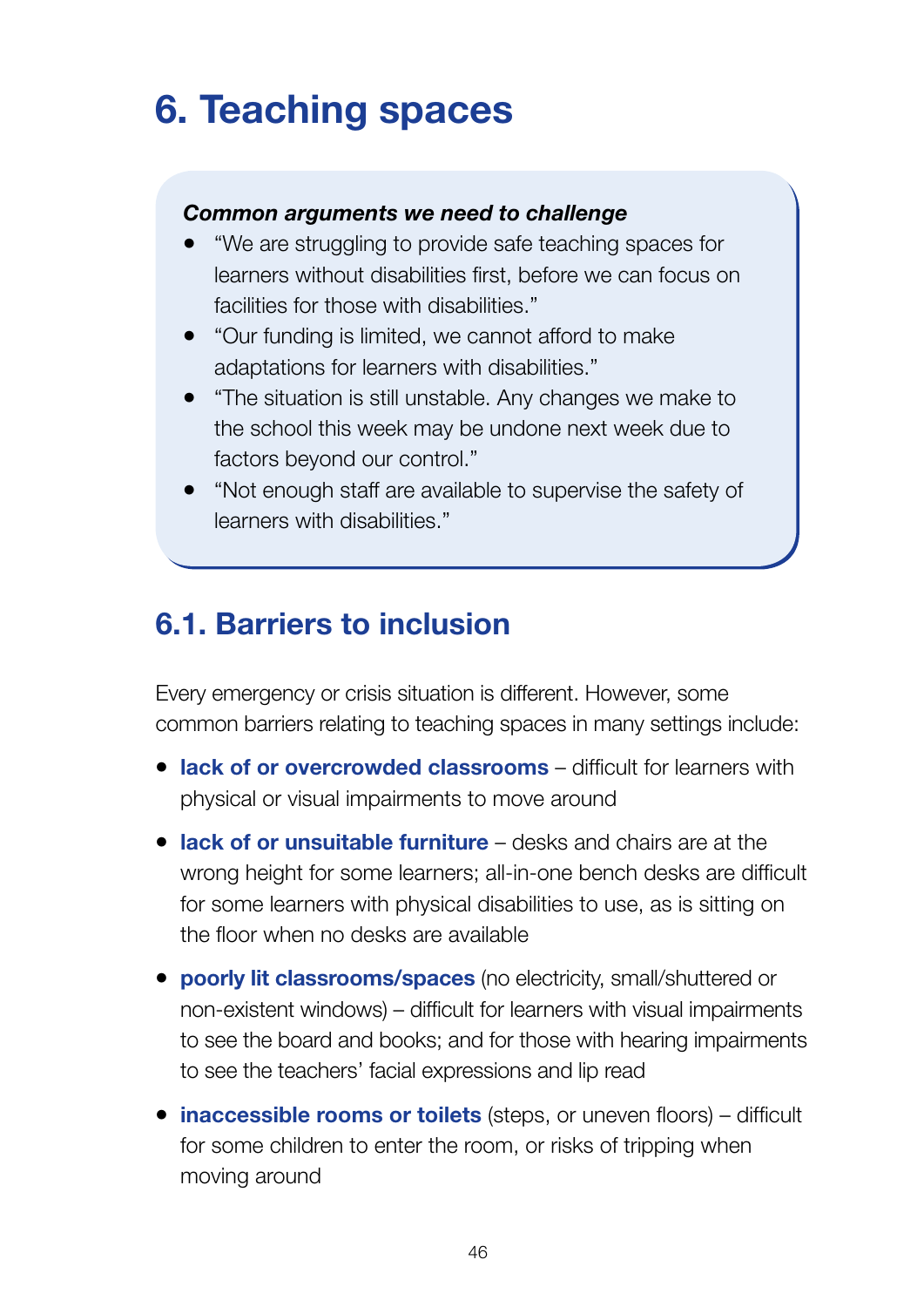- **temporary classrooms/structures** may be too cold/hot, unstable, not weatherproof; teachers may not want to make classroom layout changes or decorate the walls if the structure could soon be gone or changed
- **noisy classrooms** (if overcrowded or more than one class being held in each room; if buildings/walls are damaged or thin, and noise travels between classes or from outside) – will be distracting for all learners, but may present particular barriers to those with hearing or intellectual impairments or other learning difficulties
- **lack of safe play areas for recreation and sport** areas may be unsafe for all children (e.g. risk of violence or landmines) or may be particularly inaccessible to those with physical or visual impairments (e.g. uneven surfaces, no fencing to mark boundaries, etc.)
- **unfamiliar layout and environment** some learners may find it very challenging to get to know a new school environment. This may be a particular challenge if they need to feel their way around, or are used to holding on at certain points for support
- **temperature** classrooms can be too hot or cold, due to overcrowding or climate conditions. This can make it difficult for learners and teachers to concentrate.

# **6.2. Solutions**

The solutions necessary or possible in each situation will be different, depending on the nature and stage of the emergency, the resources available, etc. However, many of the barriers that learners with disabilities face in the classroom can in some way be overcome or reduced with a little creativity and collaboration.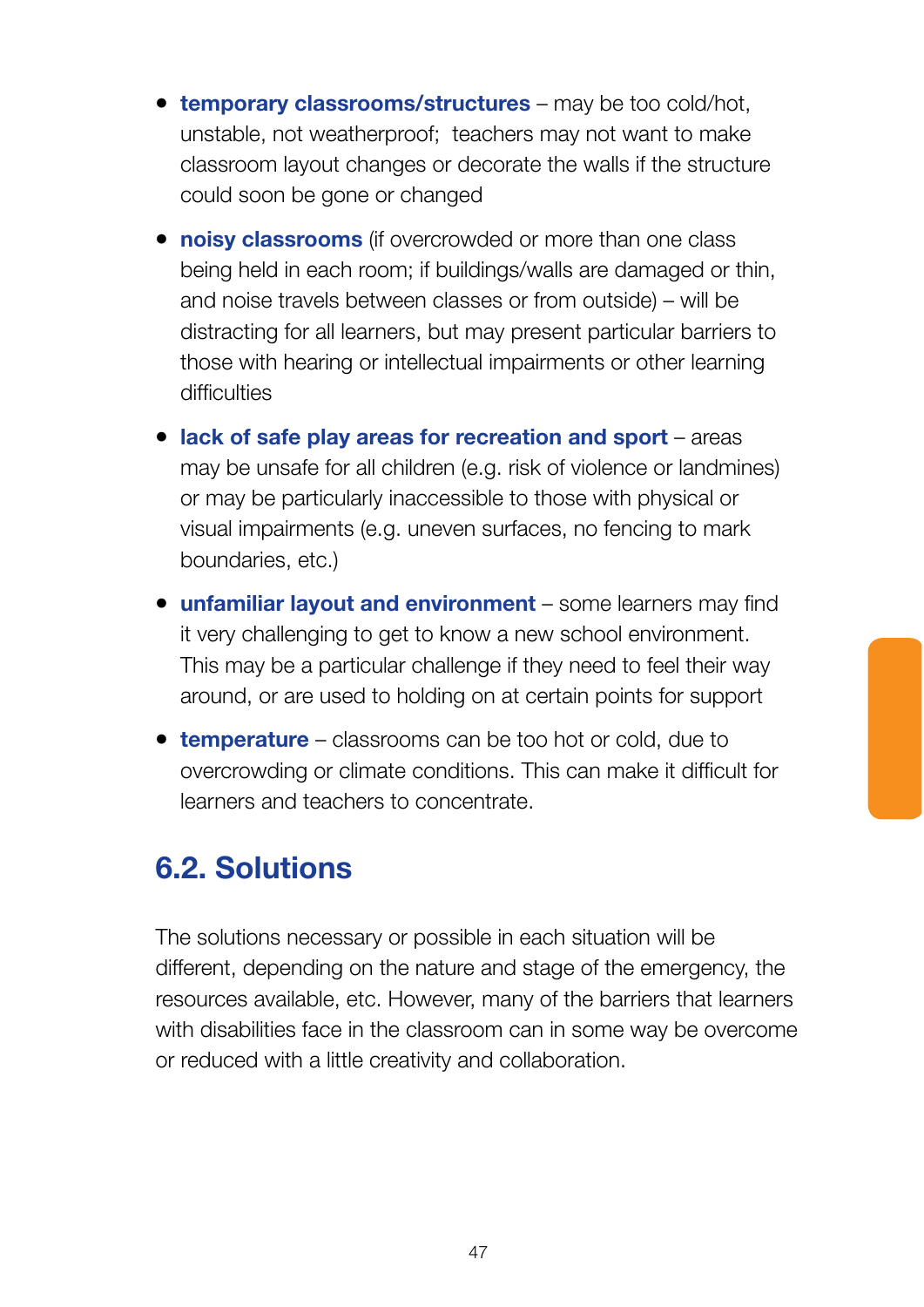## *6.2.1. Key messages to convey to teachers*

### *"Improving accessibility helps everyone"*

Classrooms/schools will probably need improvements to make them more welcoming for everyone, not just learners with disabilities. Improving the classroom for learners with disabilities often improves it for every learner, and even for the teacher.

## *"Improvements do not have to be big"*

Teachers are not expected to make large changes or infrastructure improvements. They just need to try out some simple ideas within their capacity, using locally available resources. Many useful changes focus simply on making the teaching space *feel* more welcoming and comfortable, so that learners want to come to school and participate.

## *"Work with others"*

Teachers, parents and pupils can work together to solve some of the classroom challenges. Teachers should not feel they are working alone. This collaborative working can form part of wider activities around reconciliation, community building, or post-disaster rehabilitation.

### *6.2.2. Ideas for solutions that teachers can discuss and adapt*



### *Identifying the problems*

Teachers should ideally not work alone to decide what changes they need to make in their classrooms. They can:

• discuss with fellow teachers (during staff meetings or break times) about how their teaching spaces are set up. Is there anything that particularly helps the participation of learners with physical, intellectual, hearing or visual impairments?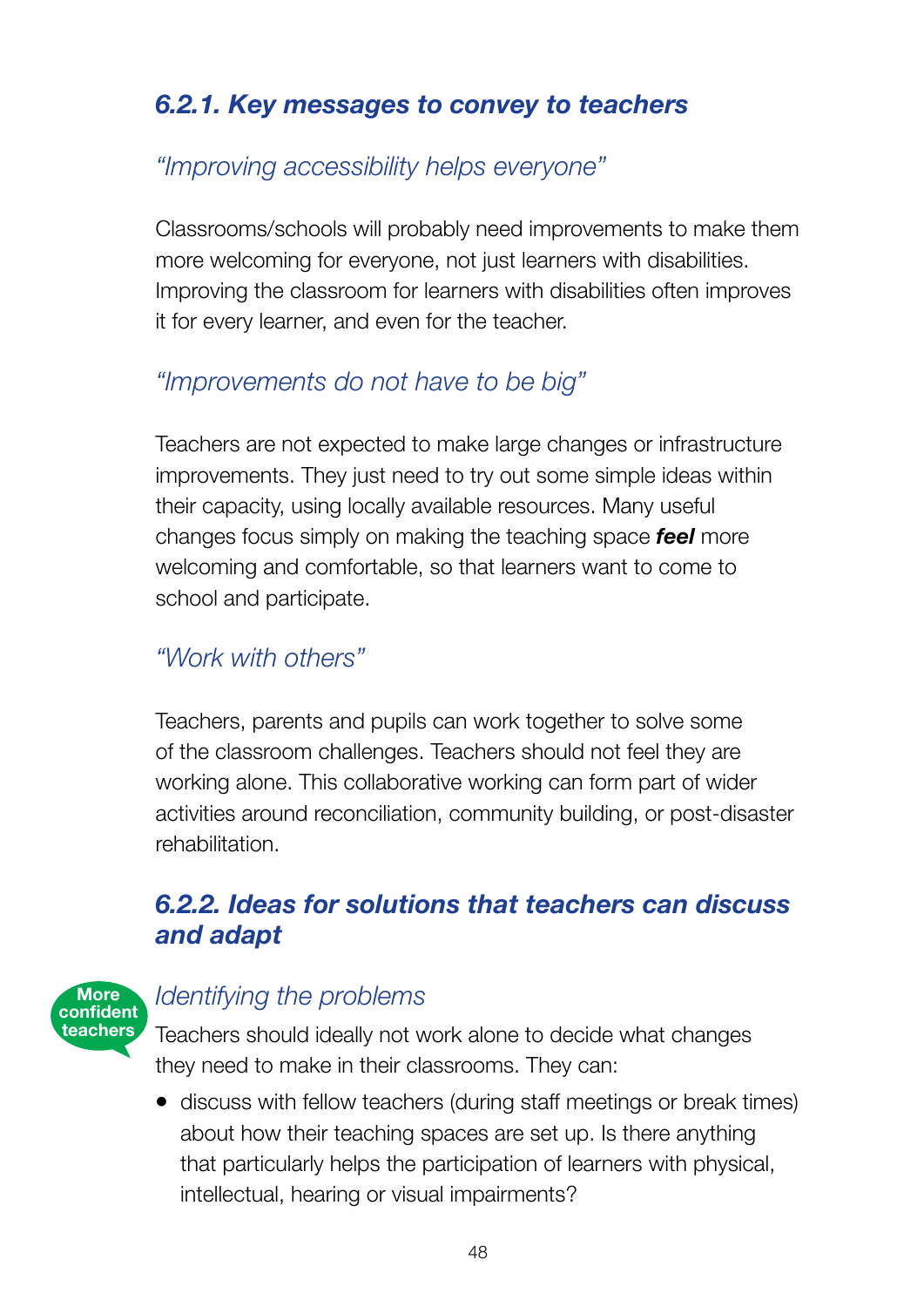- observe each other's classrooms for a short period each week/ month, to look out for new ideas or to give feedback to each other on how to improve the classroom set-up
- involve learners with and without disabilities in identifying what makes the school/classroom comfortable/uncomfortable, accessible/inaccessible, easy/difficult to learn in. This could be done by:
	- o holding a simple discussion, either in class or during a school council meeting
	- o asking pupils to work in pairs or small groups to discuss the issue or make a drawing or map of the school/classroom showing good and bad elements. This could form part of a regular lesson (e.g. art, maths, etc.).
	- o offering anonymous feedback options, such as a suggestions box located somewhere 'safe' in the school, e.g. not right outside the head teacher's office. The school council, a group of learners, or a teacher could review the suggestions regularly. They could discuss with learners which suggestions to prioritise each week or month. This could provide an opportunity for learners to feed back on a much wider range of inclusion issues, not just classroom/facilities issues.

In a post-emergency school improvement session in Tamil Nadu, India, learners were asked to draw a picture of 'my ideal classroom'. One young child drew a picture of a classroom with two doors. When asked why, he said that at the end of the day the bigger children crushed the smaller ones when trying to get out of the door. He thought the younger children should have their own door. When the teachers realised what the problem was, they developed a system for leaving the classroom – smaller children were allowed to leave first. A similar system could be used to help learners with disabilities leave the classroom safely and comfortably.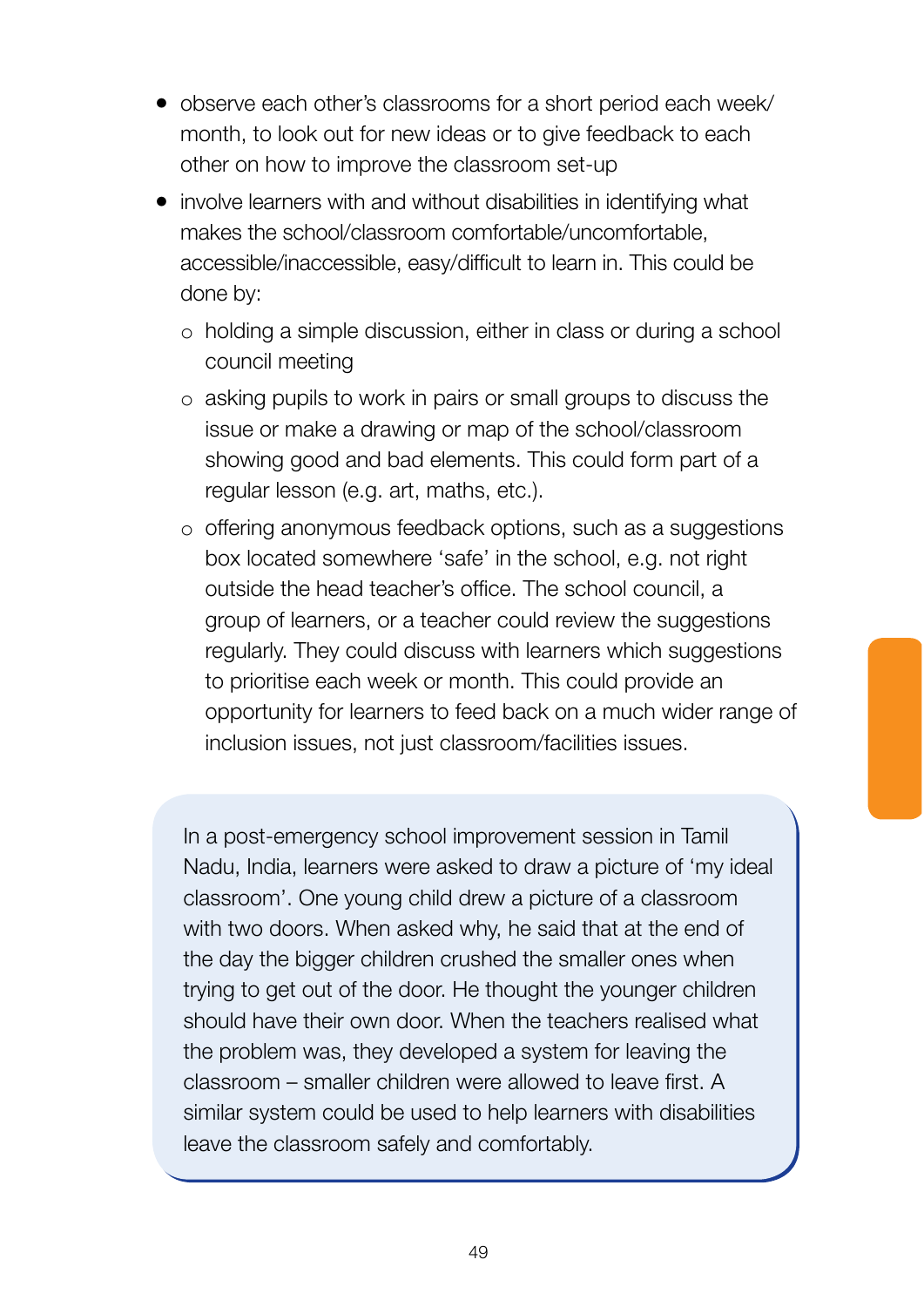## *Common changes to teaching and learning spaces*

The following suggestions might give teachers some ideas for making their teaching spaces more welcoming and inclusive. They will not be suitable or possible in every situation.



### *Lighting*

Teachers are not expected to solve electricity or window construction problems. In poorly lit classrooms or spaces they can:

- think carefully about which areas of the room are used for which purpose or by which learners, (e.g. learners with visual impairments may benefit from sitting near a window; a dark corner could be used for storing materials)
- ask pupils for their ideas about how to arrange the desks so that everyone benefits from the available light
- discuss with learners about setting up a rotation system so that learners (without visual impairments) take it in turns to sit in darker or lighter areas of the room
- make use of outdoor spaces if the weather and natural light is good and the security situation permits.



### Desks and chairs

Where there are not enough desks and chairs for everyone, teachers should think about how to ensure this does not lead to learners dropping out:

- Ensure that learners with disabilities always have access to any available furniture if it is suitable for their needs, especially if sitting on the floor is very difficult for them.
- Set up a rotation system so that learners take it in turns to sit at a desk or on the floor.



Where desks and chairs are not a suitable height or design for particular learners, teachers can:

• shorten table legs by cutting off some of the wood, or lengthen them by placing them on blocks of wood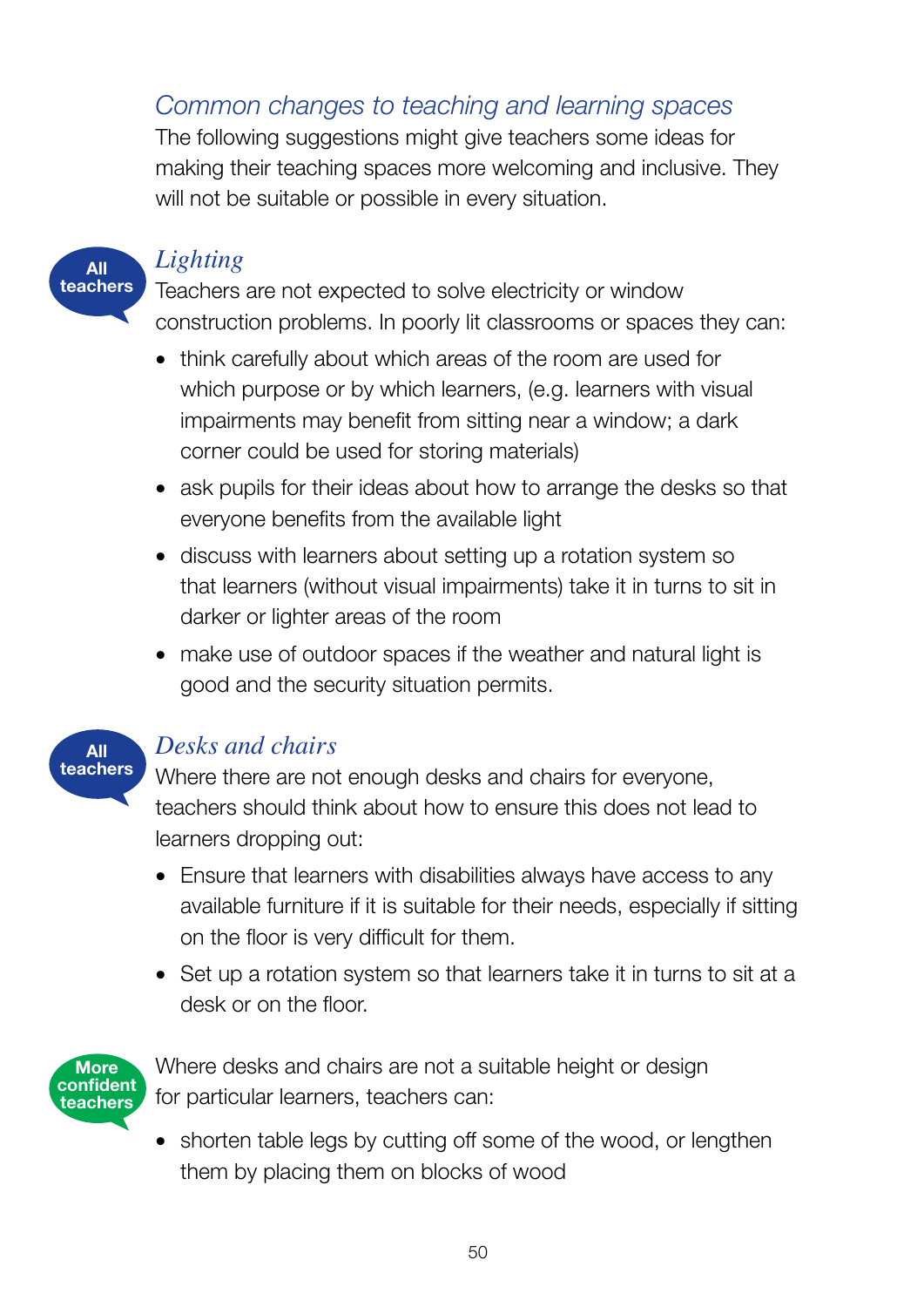• ask whether any vocational training or livelihoods programmes nearby are focusing on woodwork – they might be happy to have a furniture building/adaptation project for their students.



### *Rows or groups*

In overcrowded classrooms, arranging seating in rows may seem like the only way to fit everyone in. However, where possible, working in small groups can help teachers to manage large classes of learners with diverse abilities. Teachers can:

- reorganise the class into groups for at least some of their lessons
- use child-to-child approaches in groups so that learners with disabilities or those experiencing learning difficulties feel more supported
- make the task of rearranging desks (or floor seating positions) part of a regular lesson. For instance, in a maths lesson, learners could count the number of people and desks. They could even take measurements and draw diagrams illustrating possible layouts for the room that give all learners more space of comfort.



### *Noisy classrooms*

Temporary classrooms – e.g. tents, prefabricated buildings, or buildings originally designed for other purposes – may not be very soundproof. Learners and teachers will struggle to talk and listen if there is a constant background noise. This may be an even greater barrier to learning and participation for those with hearing or intellectual impairments or learning difficulties.

Teachers are not expected to find new school premises or improve classroom structures, but they could try the following:

• Plan lesson schedules with other teachers, so that there are agreed quiet and noisy periods. For instance, neighbouring classes could have quiet reading periods at the same time, or noisy interactive lessons could happen when the neighbouring class is outside doing sports.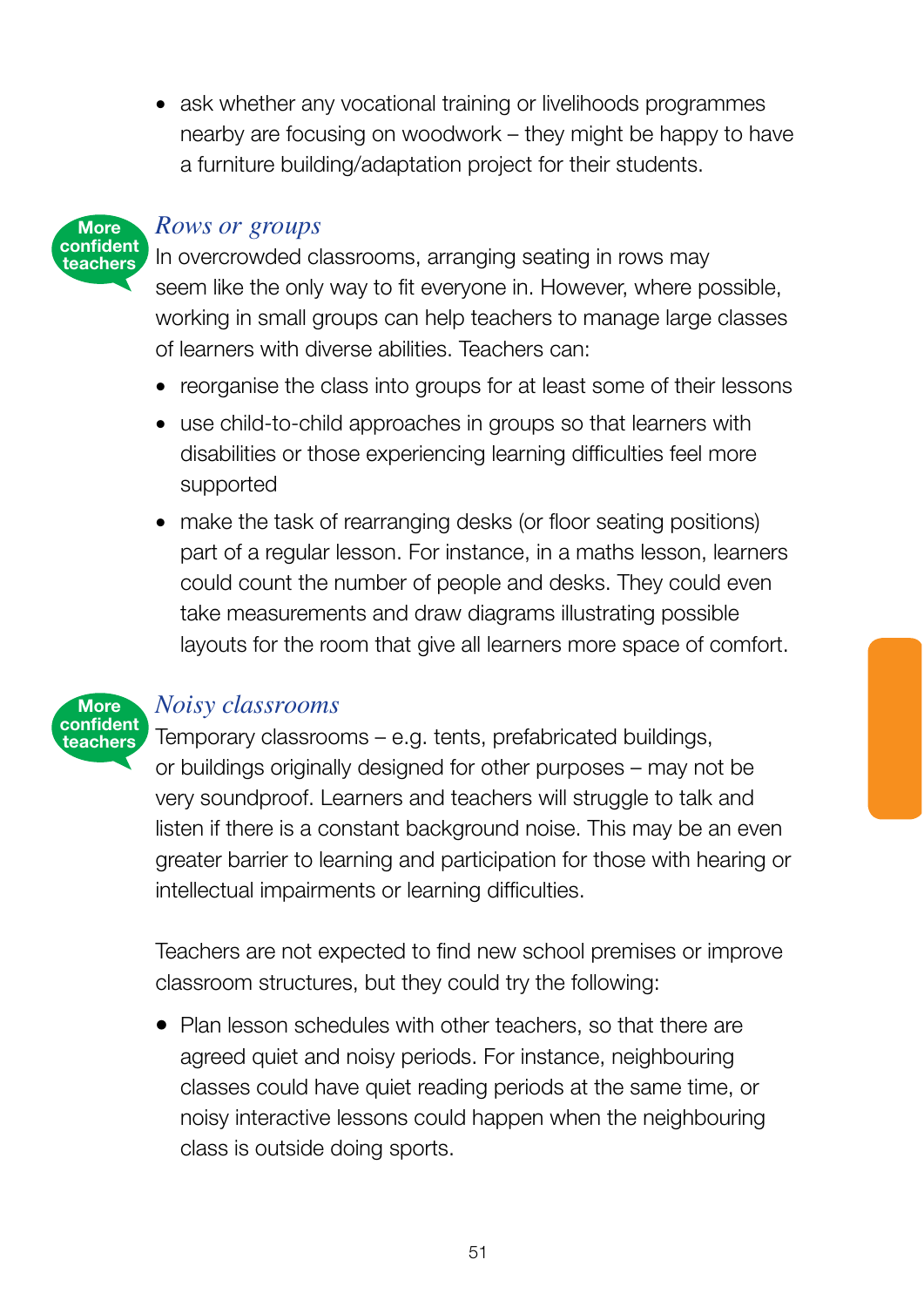- Discuss with the learners, parents and other teachers before making decisions about the best place for learners with hearing impairments to sit. They may prefer to sit close to the teacher so they can hear a little. They may need the teacher to sit/stand in a place where they can lip read easily. Or they may prefer to sit with a buddy who writes notes or repeats what they teacher has said.
- Help learners who experience difficulties with learning or who have a behavioural problem to concentrate or refocus by:
	- o allowing them to take a five-minute break outside the room with a buddy or support assistant in a quiet place
	- o finding them a toy or book to play with or read in a corner of the room for a few minutes, away from the main activity
	- o using fun warm-up activities, games or songs with the whole class.



*Children making a house image using plastic bottle tops, China*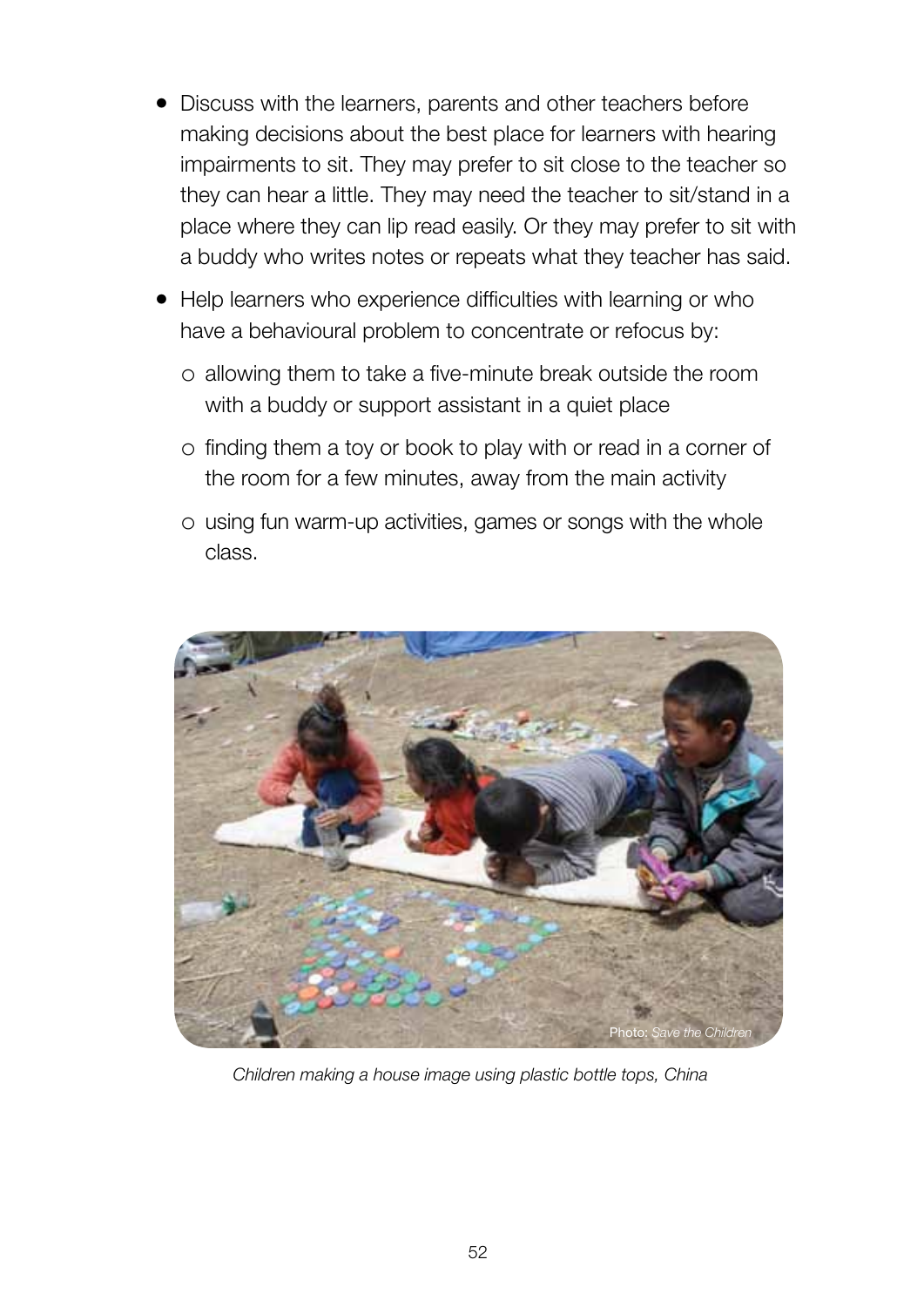### *Decorating the teaching space*

**More** 

**teachers**

Even when resources are limited, teachers can: **confident** 

- make teaching and learning materials (posters, models, etc.), from locally available resources. These can be easily packed up and moved if they need to move classrooms or buildings
- give learners a sense of stability by using these materials to make any room they use feel like 'their' classroom. This may particularly help anyone experiencing learning difficulties or behavioural problems who might be struggling to cope with constant changes
- encourage learners to make basic materials to decorate their classroom, which they can take with them to a new classroom
- get older pupils or those who are learning faster to make materials or games to help younger or slower learners with their learning
- display and use tactile natural materials such as stone, mud and plants.

In Bagh, Pakistan, teachers supported by USAID's ENGAGE programme used simple and available materials to make lessons more visual or tactile for students.

Teachers often asked students to bring supplies from home to use in lessons, such as dried foods, empty boxes, bottle caps, or buttons. Teachers used dried beans/corn to teach number concepts. Ten beans glued on a small stick became a "10- stick" which was useful for teaching place values.

When posters or flashcards were made, teachers outlined the letters, numbers, or objects with yarn so that children with visual disabilities could feel them.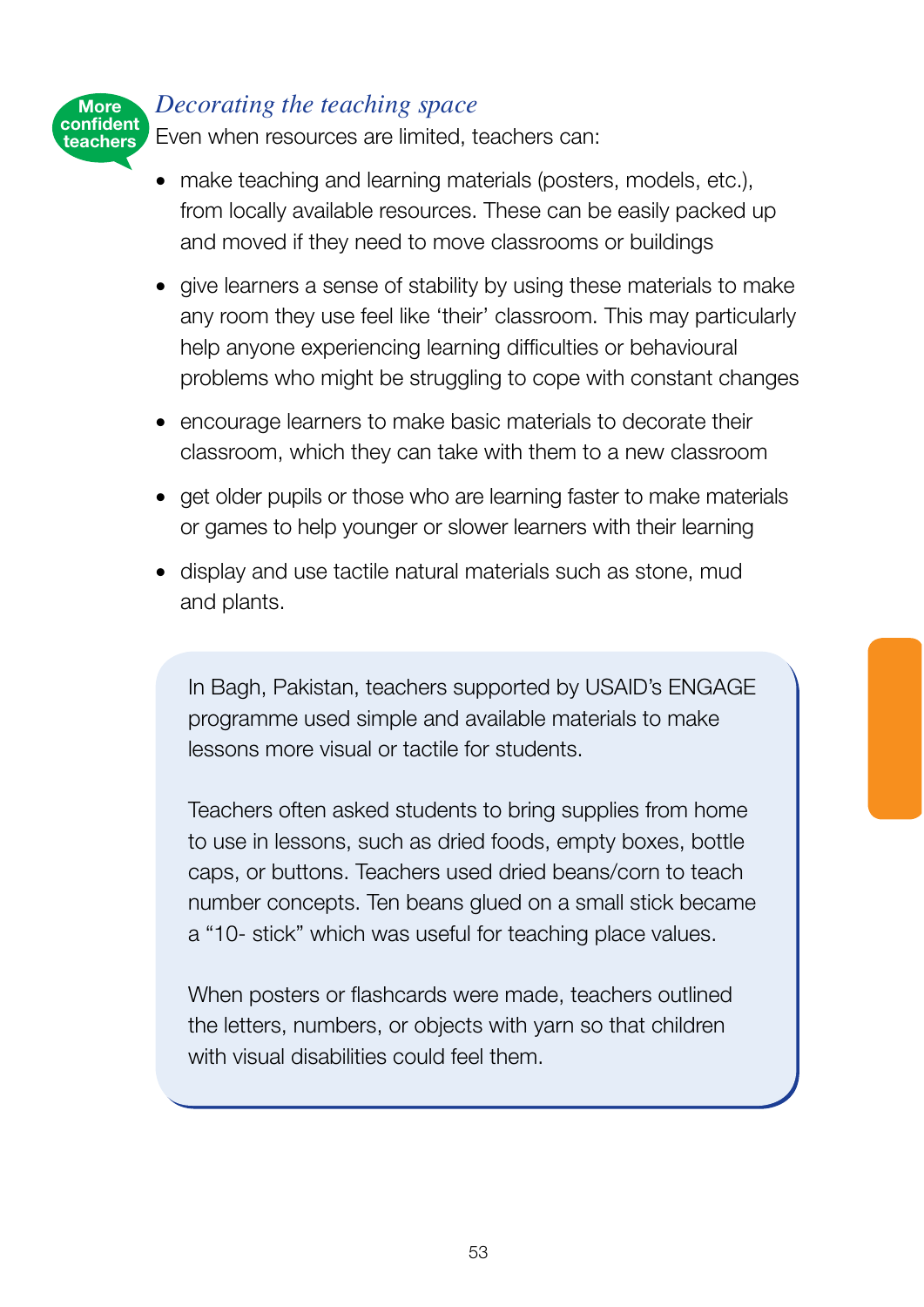# **7. Planning and delivering teaching and learning activities**

### *Common arguments we need to challenge*

- "It takes too long to plan lessons that suit learners with and without disabilities."
- "Learners with disabilities and those with behavioural problems don't understand instructions, can't take part in regular lessons, and disrupt the class for everyone."
- "I don't have the time to teach learners with disabilities and the rest of the class."
- "We do not have enough resources and teaching skills to plan our teaching to suit children with a diverse range of abilities and behavioural problems."

## **7.1. Barriers to inclusion**

During or following an emergency, schools may not have enough teachers, or enough teaching and learning materials, or an appropriate learning environment.

Teachers who are available may have received little or no training, particularly around inclusion or working with children and young people with disabilities, learning difficulties and behavioural problems. They may not feel ready to work in an inclusive school. Those who have been trained may not want to work outside the 'comfort zone' they developed as trainees or newly qualified teachers.

Isolation is a key barrier. Teachers are often working alone, or without support from staff within the education authorities. They may feel burdened by having to solve problems on their own, especially if they were used to having itinerant teachers or a resource centre to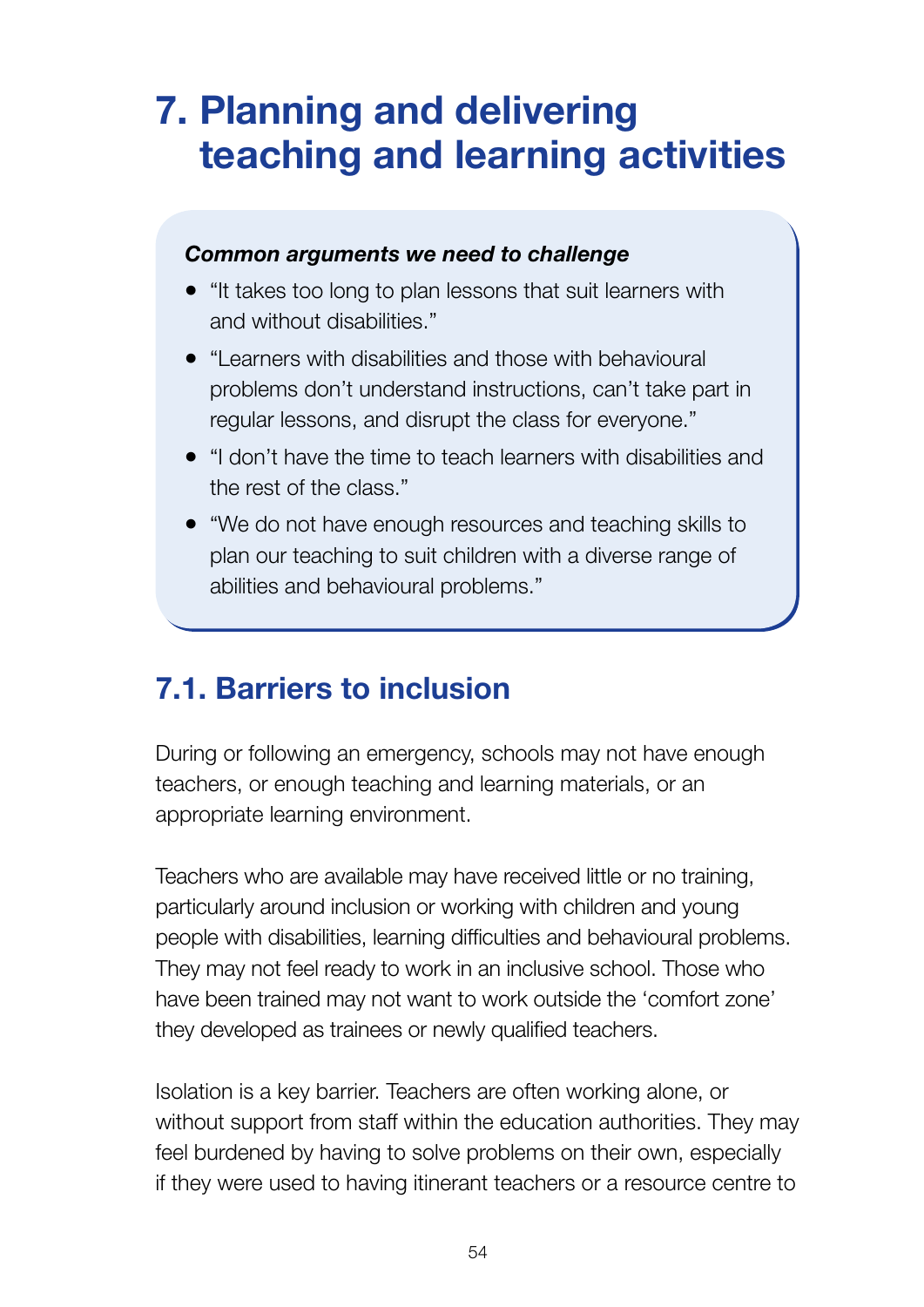help them in the past. Teachers' confidence may also decline when they are working in a strange location, with unfamiliar colleagues and/or a different group of learners.

No matter how well prepared a teacher is, the conditions they face in the classroom – in an emergency or post-emergency situation – may still seem overwhelming. Even if they were used to working with limited resources and/or large class sizes, the situation may have got worse. This can affect the way they deliver lessons. Teachers need regular support and time to discuss these challenges and help each other find ways forward.

# **7.2. Solutions**

To create a learner-friendly, inclusive school, the way teachers teach and the teaching and learning materials they use during lessons must all be learner-friendly and inclusive. Teachers need to recognise diversity and nurture learners with different backgrounds, abilities and learning styles. Teaching and learning materials must be stimulating, participatory and relevant to all children's learning needs and abilities if *all* children are to participate and achieve their full potential.

## *7.2.1. Key messages to convey to teachers*

### *"Inclusive education is quality education for all."*

There is no concrete dividing line between the things teachers need to do to include learners with disabilities or other marginalised learners, and the things they should be doing to deliver quality education to their class in general.

Teachers do not need to plan and deliver totally separate and additional activities for learners with disabilities. They need to change their overall approach to planning and delivering teaching for **every** child. This will benefit those with and without disabilities.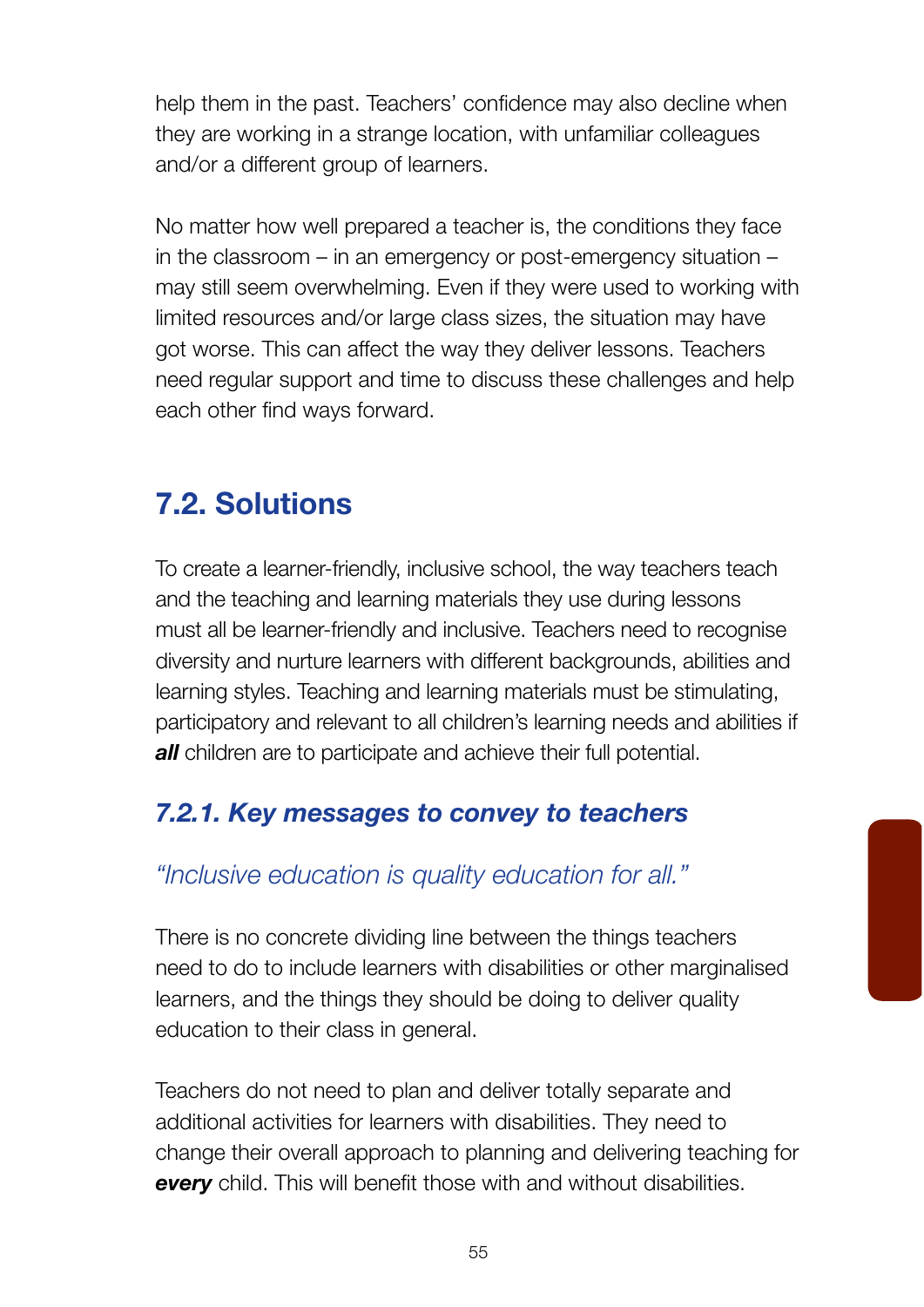### *"Create a learner-friendly atmosphere in class"*

Try to create an atmosphere where all learners feel welcome, comfortable and are inspired to learn. Promote openness and tolerance to ensure that learners accept and include each other in their lesson activities and group work. Aim for an atmosphere where learners feel happy to volunteer to become buddies to help others who need support with learning or daily living activities.

## *"Two heads are better than one"*

Teachers who work together (and with support assistants) to discuss how to plan their lessons and make them more learnercentred and inclusive, find that the challenge becomes less daunting. They can reduce the isolation they feel and can build each other's confidence to tackle new problems.

## *"It's OK to try something different"*

It is acceptable to try new approaches to managing the classroom or communicating with learners during a lesson – even if that is not what teachers learned at college or in a teacher training programme. The teacher training college probably did not foresee its teachers having to work in an emergency, so it did not prepare them for their current situation. This is a new and/or unique situation, so teachers need to think beyond their training to create new or unique solutions.

### *7.2.2. Ideas for solutions that teachers can discuss and adapt*

#### **All teachers**

### *Research*

## *Learn from other people's experiences*

Research into other people's experiences does not have to be complicated and formal. When teachers are planning how to include children and young people with disabilities, learning difficulties and behavioural problems in their regular lessons, they can: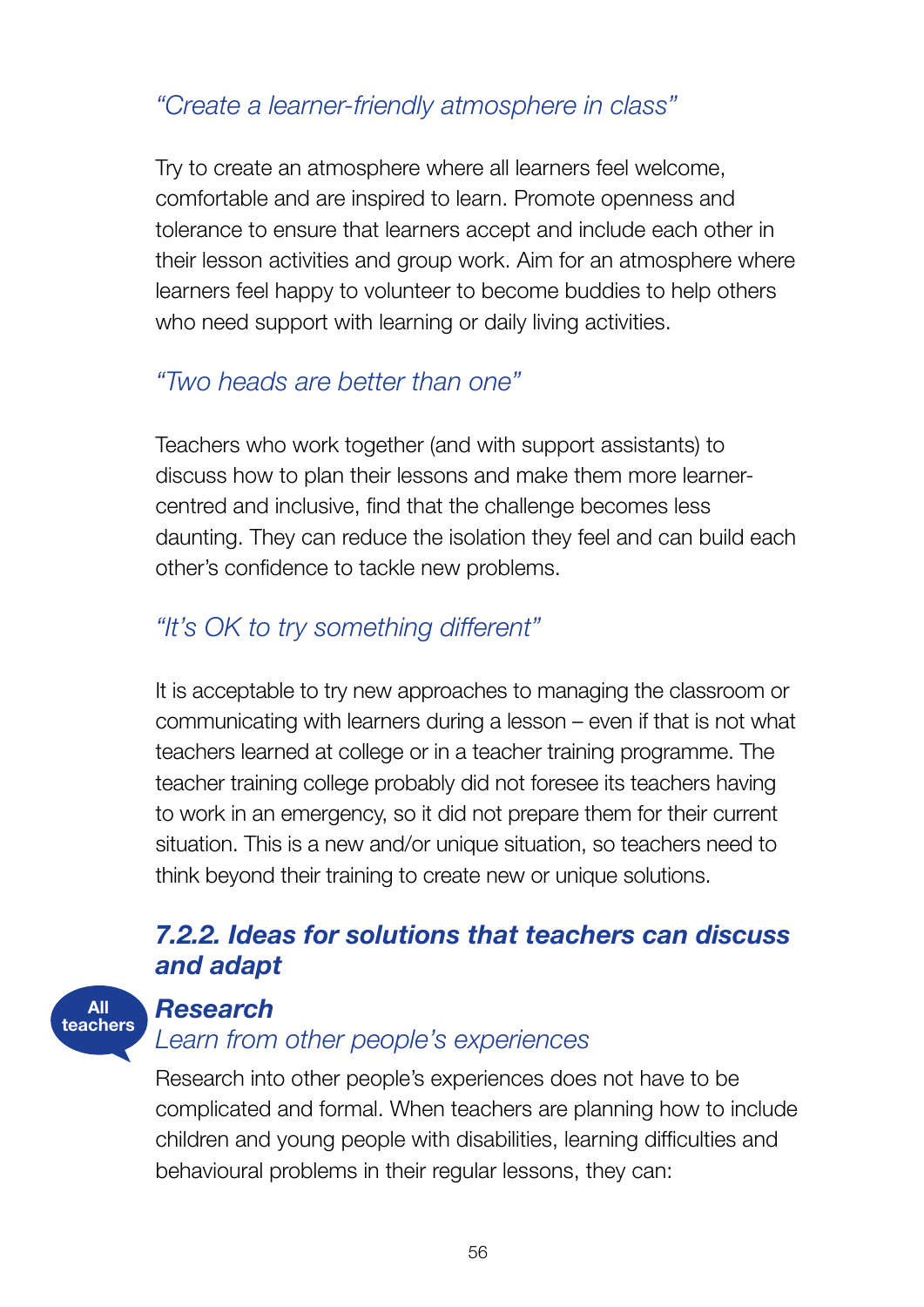- try to find out what ideas have already been tried in the local community or by their colleagues
- talk to parents, community members/leaders, NGO staff, etc. Listen for any bits of useful information. In an emergency, different people with different backgrounds and ideas may now be living close by. They might have ideas that could help make a classroom more inclusive
- feel confident about asking other people for ideas for how to plan and manage lessons that include learners with disabilities. Good teachers learn from other people's experiences and never feel embarrassed about doing this
- ask the school principal/supervisor if it is possible to arrange an hour each week/month when teachers (and support assistants) can sit together informally to chat about challenges of including particular children.

In Afghanistan, the International Rescue Committee's inclusive education programme focused on enabling children with visual and hearing impairments to be educated in their community schools. At first there was resistance from teachers who felt it was not possible for them to teach the children with sensory impairments. The IRC team let them use training sessions as a chance to talk about how they felt about the trainings. The IRC team also went to the community schools, and taught demonstration lessons in the classrooms. Teachers were provided with ideas for how they could teach children with sensory impairments.



### *Plan, learn and investigate with colleagues*

When planning lessons, teachers (and support assistants) can:

• make a list of all learners, describing their characteristics and needs, and try to find out and record out what they wish to learn, what type of activities they engage in with most enthusiasm, and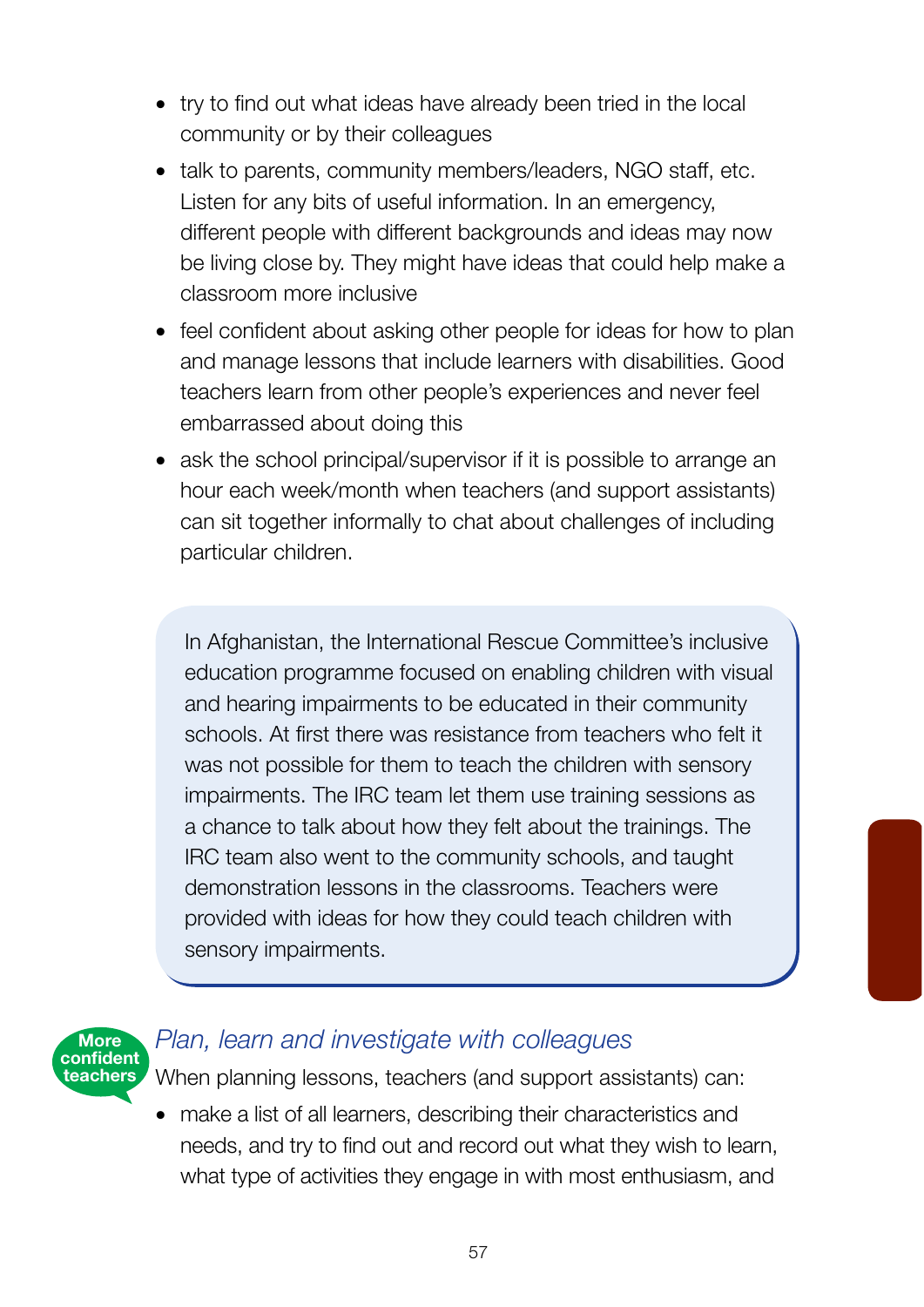who are their closest friends. This will be helpful in thinking about how you can make learning easier for all children and young people

- tell other teachers what happens in their classes, e.g., what barriers to learning they have found and what solutions they have tried
- discuss problems/barriers and solutions they developed in previous years or in other schools
- look for and share any documents about practical advice or any policy and guidance documents that may be available on the issue of inclusion
- develop on-going action research activities within the school and involving learners and parents. This involves identifying barriers to learning and discussing them, testing ideas, and sharing information about solutions.

### *Thinking about lessons*

**All teachers**

### *Plan to use different activities during the lesson*

Each lesson that a teacher plans usually has a clear learning objective. This is something that the teacher wants learners to achieve by the end of the lesson. It is normal for every learner in the class – those with and without disabilities – to take a slightly different route towards achieving that objective.

For instance, if the lesson objective is to teach multiplication, one child might learn multiplication tables through verbally repeating them; another may learn by putting quantities of objects together; while another may learn best by practising written multiplication exercises. All three ways of learning are acceptable. Some children may benefit from all these approaches; others may only cope well with one. It makes sense to use different ways of teaching as much as possible.

Just because a learner has a disability, does not mean they will automatically learn differently or more slowly than the others. But the teacher needs to be prepared in case some children and young people do learn differently. For example, a child with hearing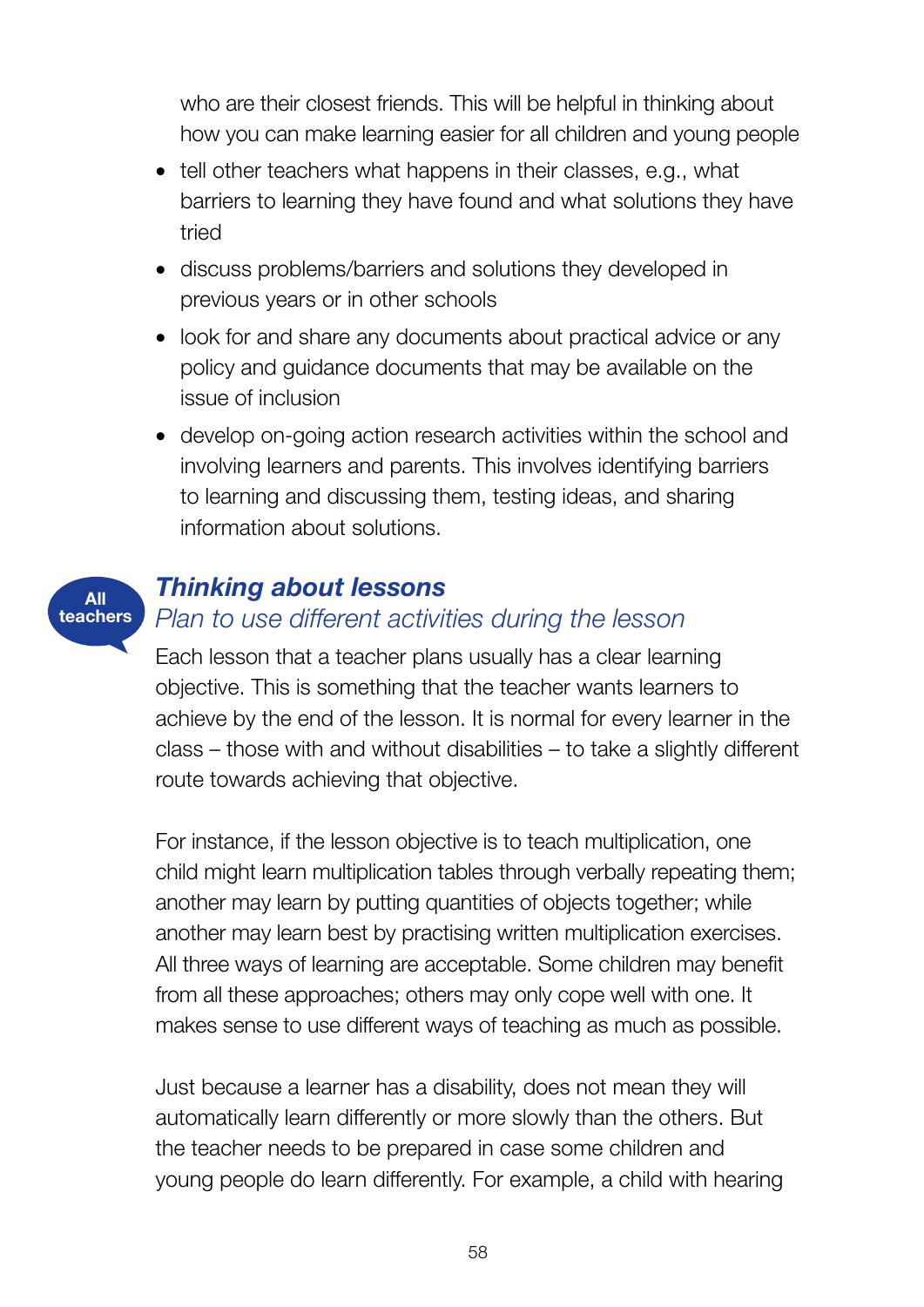difficulties may not learn well with the first method (verbal repetition), but may find the second (using objects) very useful. Teachers can:

- think about the main activity they want to use to teach a particular lesson or piece of learning
- then think about how they could use slightly different activities to help particular learners who seem to be struggling with the lesson. For instance, if the main activity is to read something from the board/book or listen to the teacher reading something, try to think of an alternative activity that involves:
	- o looking at a **drawing** instead of just looking at/listening to words. Perhaps even one of the learners could do the drawing on the board, on paper, or on the floor
	- o touching an **object** that relates to the words they are reading/ hearing
	- Rthe teacher writing on the board and then **explaining the most difficult words** from the text that everyone is reading/ hearing
	- Rworking in pairs or **small groups** so that learners can help each other.

It may seem difficult to start with – one activity per lesson is often enough at first. But gradually teachers will find it easier to think of different activities to use in one lesson.

Using different activities during each lesson will also help the teacher when they have children and young people of different ages (as

This may help teachers to remember what they need to do:

"A good teacher always **DOES** plan to use different activities during each lesson"

- **D drawings**
- **O objects**
- **E explain difficult words**
- **S small groups**

well as abilities) in the same classroom. Older learners and those without disabilities can even help the teacher by thinking of different activities to use with their classmates. They could do drawings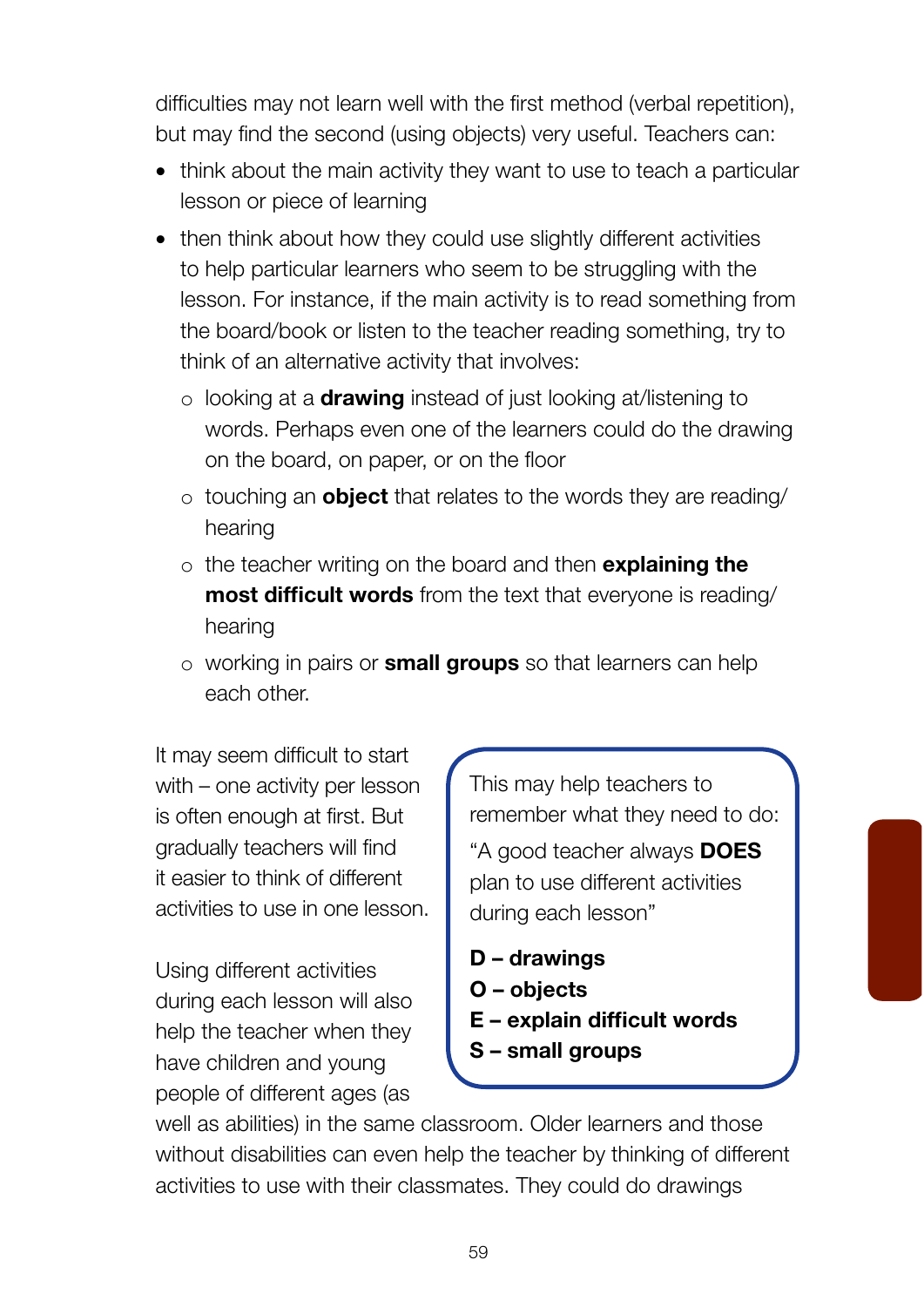for the teacher to use, find objects to use in a lesson, and explain difficult words to other learners who are struggling to understand.



## *Structure lessons to suit thinkers and doers*

Some children and young people will get tired or distracted more easily than others. Teachers need to plan each lesson to include time for 'thinking' activities and time for 'doing' activities.

Children with physical disabilities may get physically tired quickly, maybe even just from writing or holding a book. (Children may also be experiencing pain, which causes tiredness or loss of attention.) Teachers can plan the lesson so that there is:

- time for 'doing' something (e.g. writing, holding a book or objects)
- time for 'thinking' without moving (e.g. five minutes of quiet time to think about the answer to a question).

Children with visual, hearing or learning impairments may get mentally tired more quickly, because they have to concentrate hard to understand or communicate. Teachers can plan the lesson so that there is:

- time for thinking and communicating (e.g. reading, writing, listening, answering questions)
- time for doing actions or resting without thinking or communicating (e.g. running around outside, playing quietly with a toy or object).

### *"It is sometimes hard work to plan these different activities, but it makes the lesson less boring – for the students and the teacher!"*

More experienced teachers can:

• work together to create a collection of different short activities that can be used to give learners a 'thinking' or a 'doing' break during any lesson. Each teacher could create just one activity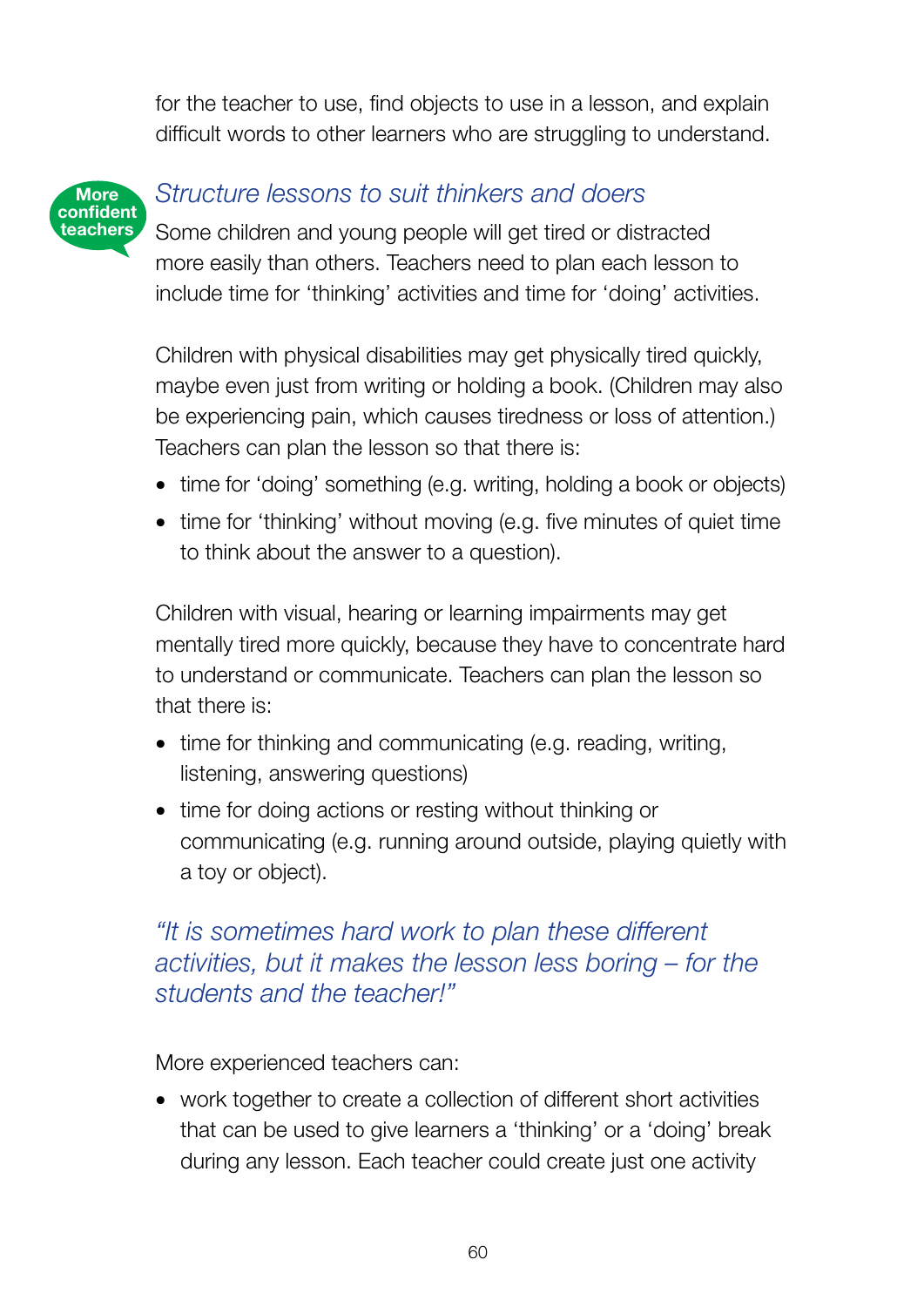which they tell their colleagues about, to build up a shared collection of activities

• use support assistants or buddies to lead these short activities or to think of other activities.

### *Plan which teaching and learning resources to use*

**More confident teachers**

The teaching and learning materials that teachers use in their lessons should be suitable for *all* learners. However, during emergencies materials are often lost, stolen or damaged. There may be no chalkboards, writing materials, textbooks or exercise books. There may be limited space in which to work, relax, play with friends or play sports.

When teachers are planning the different activities they will do in each lesson (see above) they should think about what materials they could use. Where materials are limited, teachers can:

- work out in advance how to divide up or use the available materials in a lesson
- divide the class into small groups so that learners can share materials
- make teaching and learning materials (e.g. posters, models or mobiles). This has always been part of a teacher's job, but may require a little more creativity to make use of any local resources and even materials thrown away as rubbish
- ask other teachers, support assistants, buddies, learners and adults with disabilities for ideas on how to adapt materials for use by children with particular disabilities. Some ideas include:
	- R*Tactile images:* Stick string to the outline of a map (printed or hand-drawn). Stick bottle tops next to city names. Learners with visual impairments can feel the country outline and location of the cities. This can be done with other drawings as well.
	- R*Easy to handle objects:* Select large rather than small stones when making a counting game, so that children with certain physical disabilities or poor co-ordination can more easily pick them up, and visually impaired children can more easily see/feel them.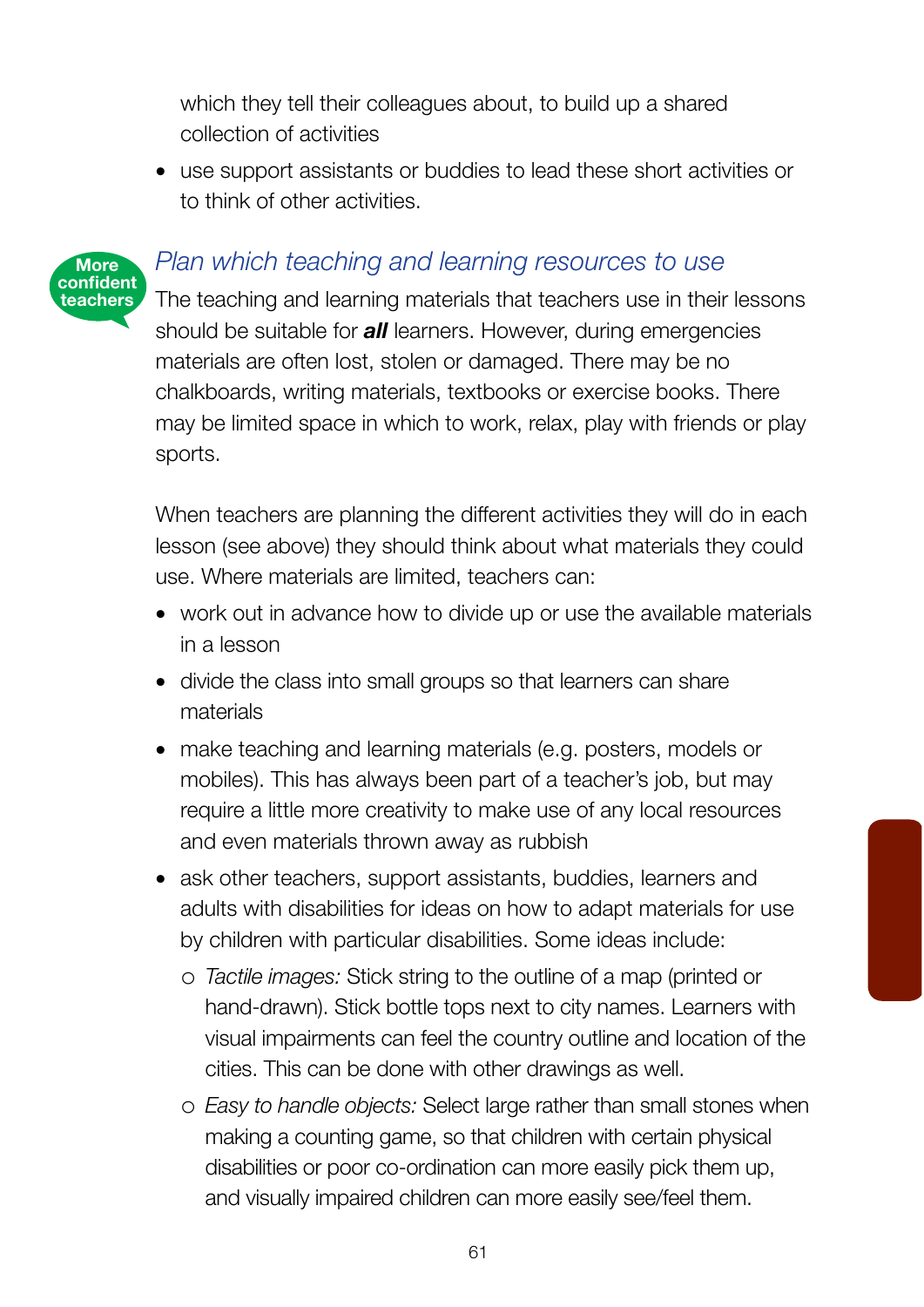R*Noisy objects:* Place a small bell or other items that rattle into the centre of a homemade ball (e.g., a ball made by rolling up old plastic bags and tied with string). The noisy ball will enable children with visual impairments or those who have trouble concentrating to follow its movements during a game.



### *Choosing teaching content*

Every emergency situation will be different in terms of how closely the remaining or new schools follow a national curriculum. Emergencies can, however, offer opportunities to make useful local adaptations to the curriculum. Teachers (with support from school principals, supervisors, etc.) might be able to bring the following topics into lessons in their school:

- *Peace and reconciliation (where relevant), tolerance and diversity:*  These aspects of the curriculum offer teachers a chance to encourage learners to accept and support their peers with disabilities, learning difficulties or behavioural problems. This can help to strengthen inclusive approaches in the school and help teachers with developing a buddy system.
- *Food security, eating healthily, good hygiene practices:* Teachers may find they can use these subjects to discuss the particular needs of learners with disabilities, and discuss solutions with them, their families and/or their friends in school.
- *Keeping safe:* Teachers may again find they can use this subject to find out about (and try to solve) any safety problems that are stopping learners with disabilities, girls, etc., from coming to school.
- *Life skills useful for the local community:* Learning practical skills is often missing from children's education, but is very important for them and their families. Adults from the local community can be encouraged to share their knowledge and skills with children and young people, linked by the teacher to relevant parts of the formal curriculum. Focusing on practical or vocational skills can allow children who are less strong on academic skills to achieve well.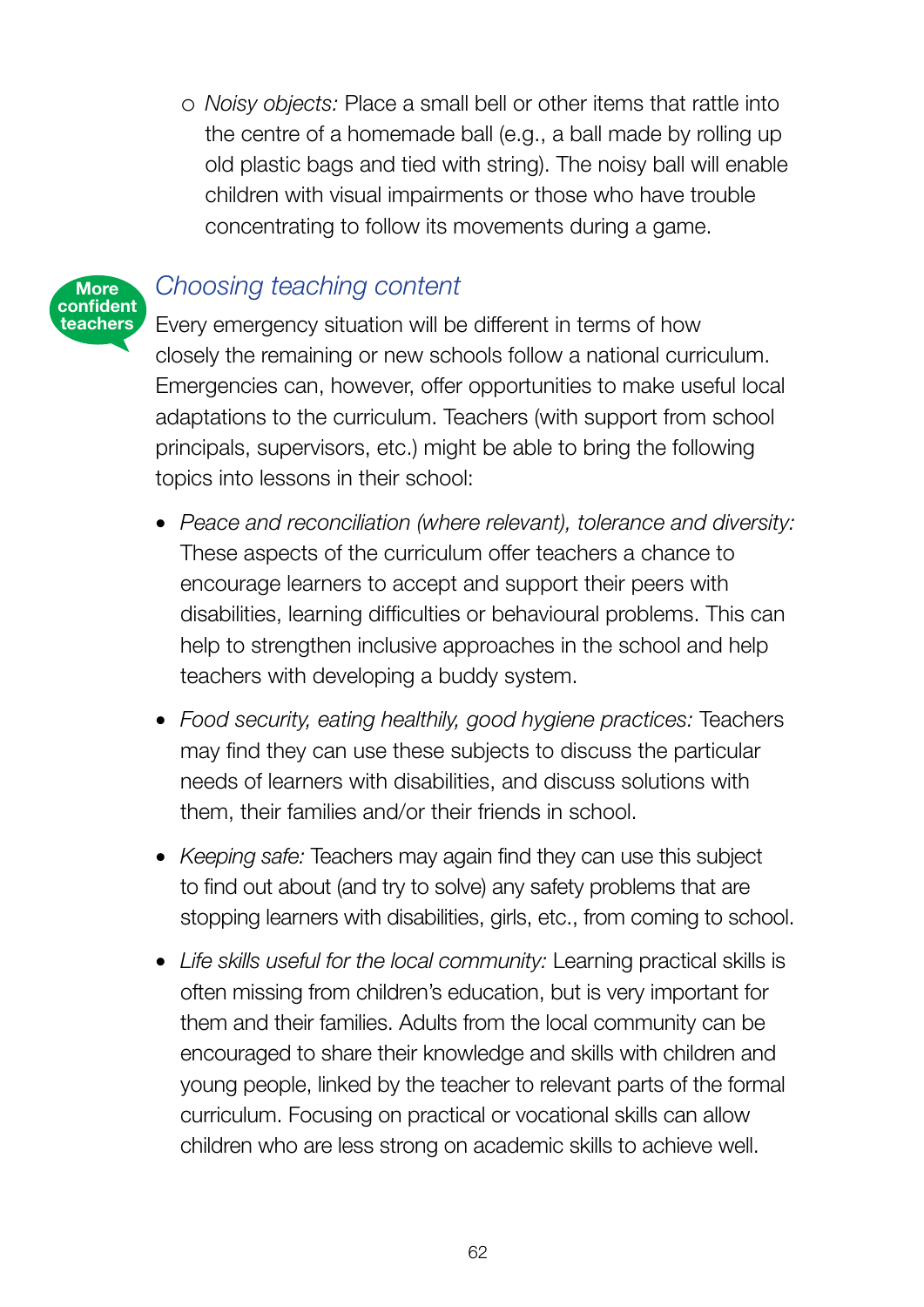

*Children playing in a Child Friendly Space, Kenya*

### *Non-academic activities Outdoor activities/recreation/drama/sports*

**All teachers**

> Physical exercise and other structured recreational activities are part of ensuring the well-being of all learners. Teachers need to make sure these activities are accessible to learners with disabilities. They can:

- adapt activities to use available resources that suit different disabilities, learning difficulties and behavioural problems (e.g. using the noisy ball mentioned above)
- make lessons shorter or use a mixture of lively and restful activities within a lesson (e.g. in a sports lesson, quietly discuss rules or tactics, as well as playing the game; in a drama lesson, quietly discuss the script and where actors could stand, as well as doing the energetic acting)
- group learners together so that they help each other with activities (e.g. a learner with visual impairment could hold a friend's hand when they run; a child who is struggling to learn the rules of a game could be paired with someone who reminds them of the rules).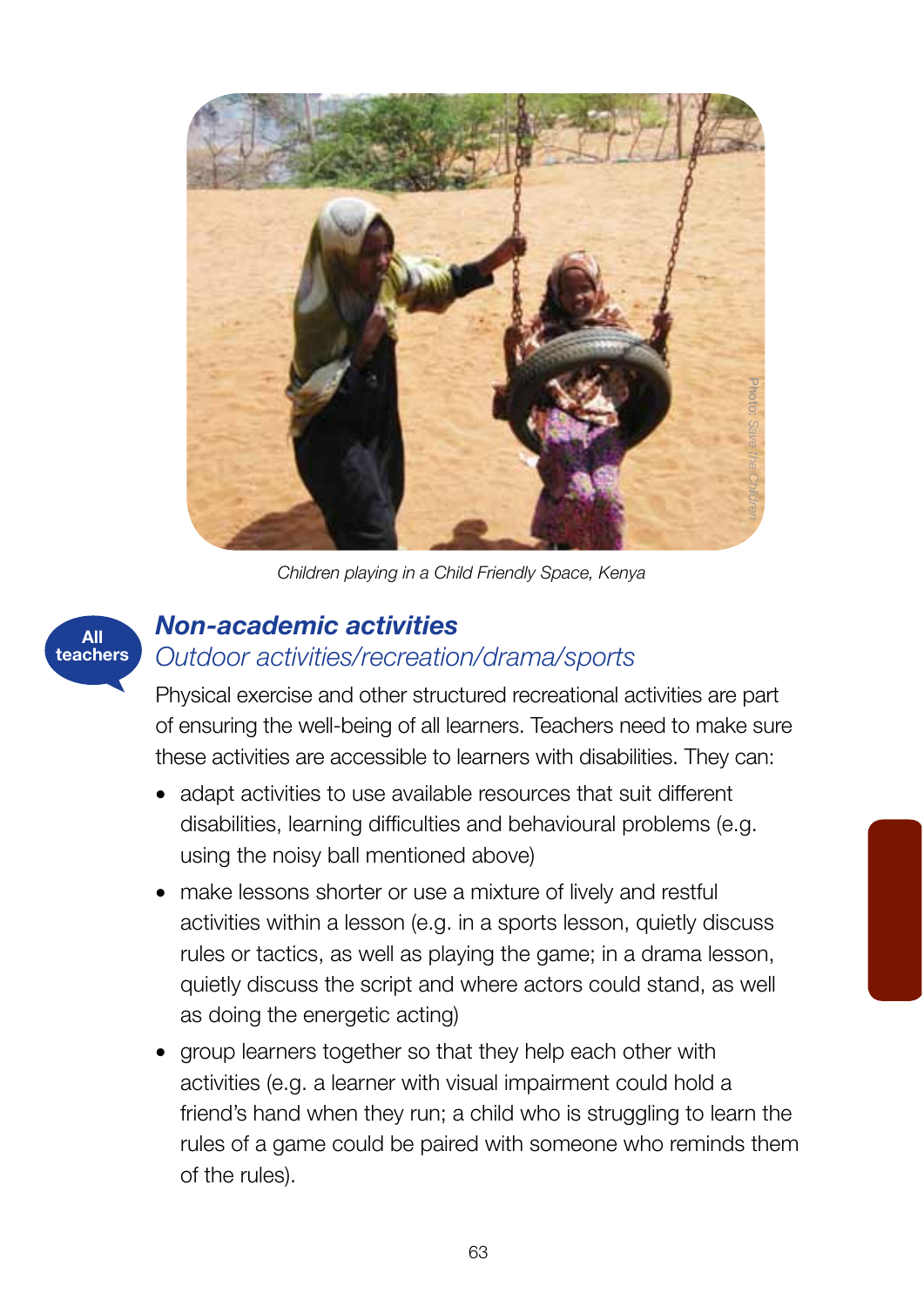

### *Extra-curricular activities*

All learners – including those with disabilities, learning difficulties and behavioural problems – should be given a chance to take part in extra-curricular activities. Teachers can:

- encourage and support these learners to participate in any school councils that exist – their views and ideas are as important as any other learner's. School council representatives with disabilities could be allowed to bring a buddy to the meetings if they need help with moving, writing or communicating
- make sure that pre-school and after-school clubs involve activities that are accessible to learners with disabilities, and happen in places and at times that all learners can manage
- develop clubs for maintaining and improving the school environment (e.g. removing rubbish, cutting grass or bushes, making smooth paths, etc.). This might be a useful way for learners who have physical but not academic skills to play an active and valued role in their school.

Teachers and school managers can also try to make sure that there is time for children and young people to receive counselling and/or psychosocial support as an extra-curricular activity. Those who receive this assistance have been shown to thrive better in the school environment.

### *Managing the class Communication techniques*

Use a variety of different ways to communicate with children in class, not just spoken words, especially if the class includes children with disabilities and those experiencing learning difficulties or problems controlling their behaviour.

**All teachers**

### Body language

The way the teacher stands and moves can help learners who have trouble seeing or hearing the teacher clearly or understanding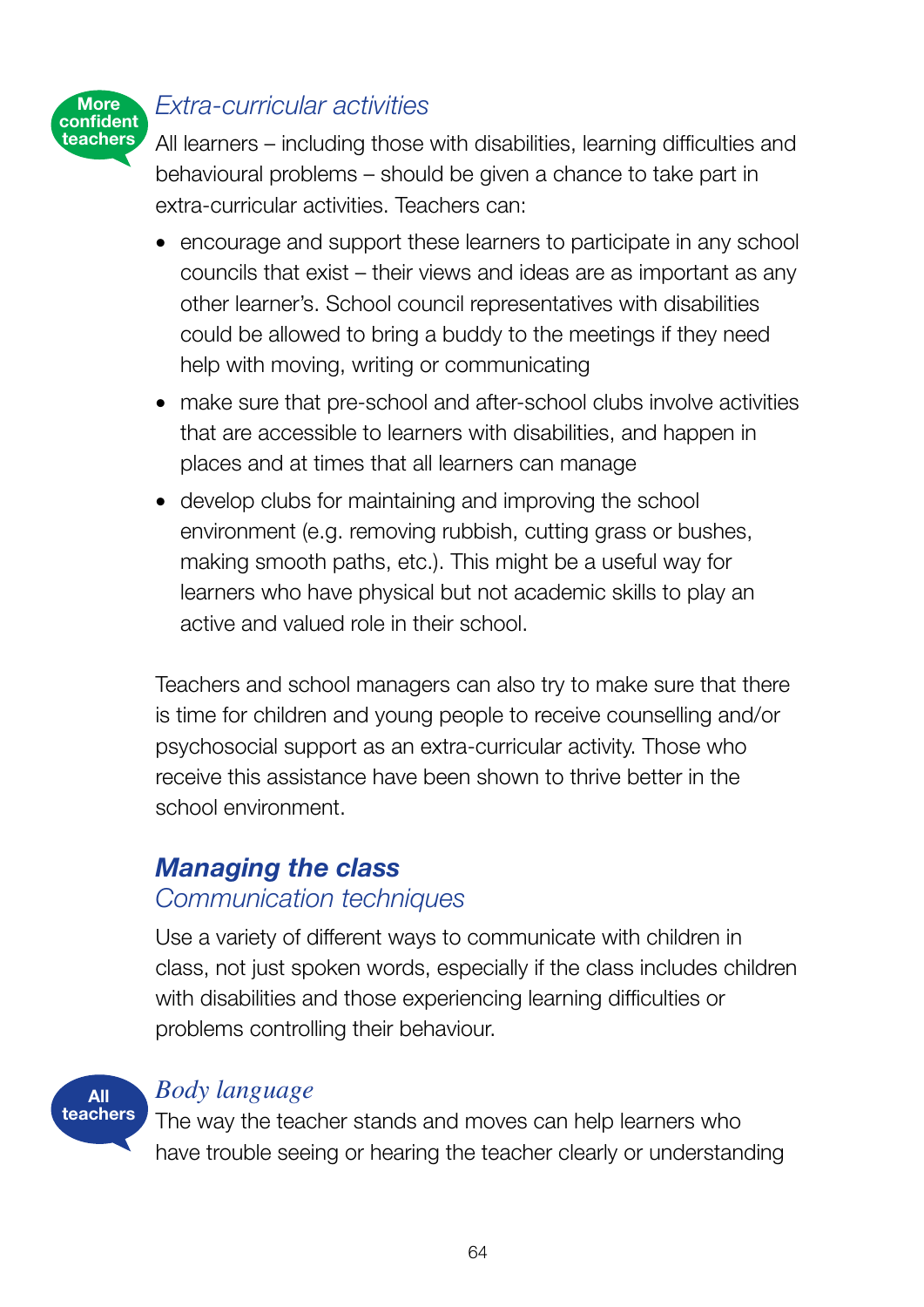complex language. This 'body language' can help to reduce anxiety and keep learners engaged. Teachers can:

- smile frequently
- use gestures and body movements to emphasise or give clues to the meaning of what they are saying
- use clear but pleasant facial expressions, which can help students realise when the teacher wants them to answer a question or take an action.



### *Clear speech and writing*

Speaking clearly helps every child to understand what you are saying. It particularly helps:

- children who have hearing difficulties they may be more able to hear what you say, or to read your lips
- children with intellectual impairments who may find it harder to understand what is said, especially if the words are not clear
- children with visual impairments who rely on listening to words because they cannot see what is written on the board or notice the speaker's body language.

Teachers can also help all learners, particularly those with intellectual and communication difficulties, by:

- using the learners' mother tongue or local language whenever possible
- using large clear handwriting on the board or in exercise books
- using simple vocabulary.



### *Hand signals*

Clear hand signals can reinforce instructions. This can help to keep learners' attention, particularly if they are easily distracted or experience other communication difficulties. A hand signal can help the teacher to establish communication, for instance, if a learner did not notice that the teacher had started speaking or was asking a question.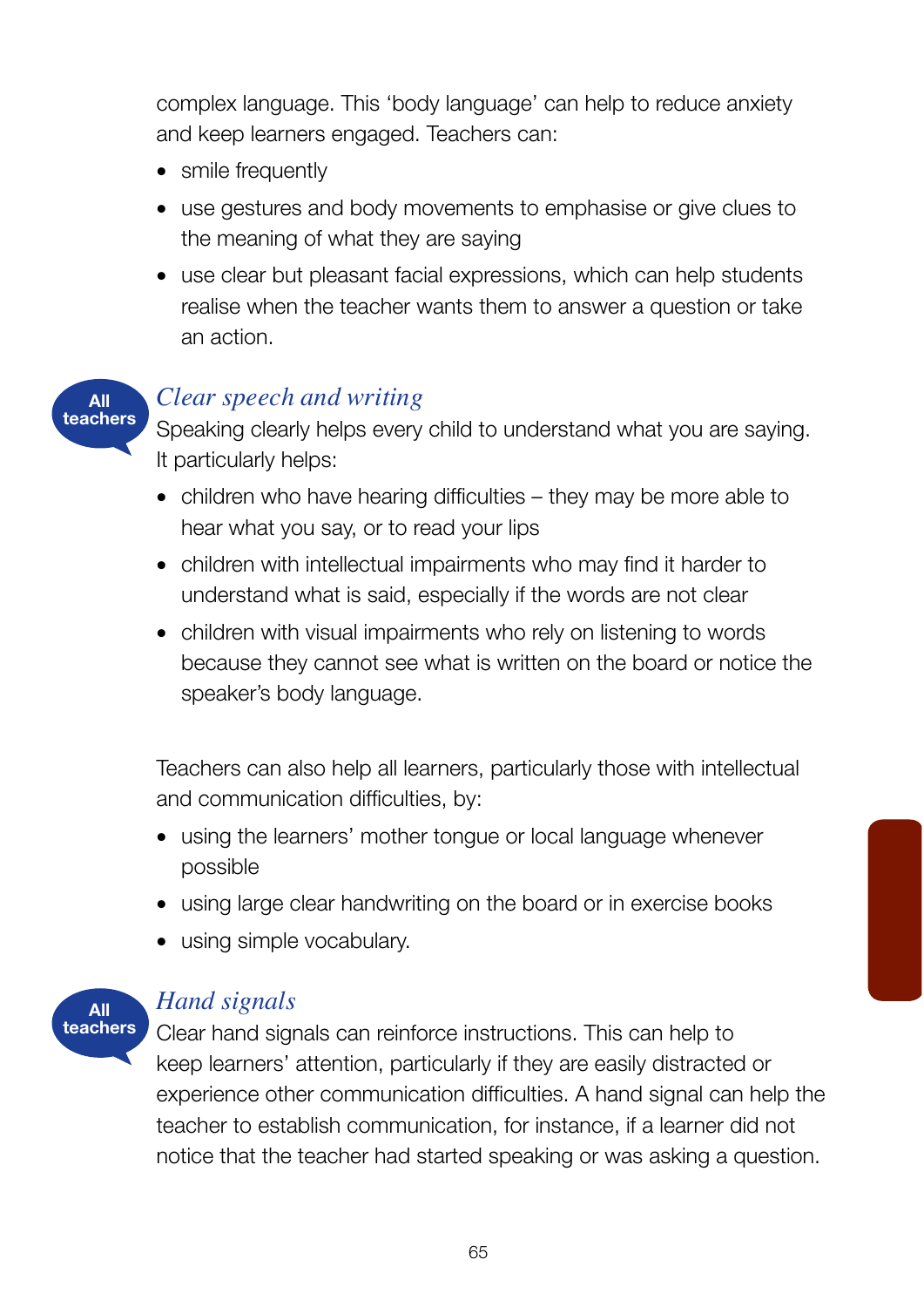

*Learning sign language, Afghanistan*

Even if teachers do not speak sign language, simple clear hand signals can help learners with hearing impairments to understand more of what is being said. This is not ideal, but it may help teachers to start communicating with learners with hearing impairments while they look for more help with sign language. Hand signals also help if the teacher is having to speak a different language from the child's mother tongue.



### *<sup>'</sup>Traffic light' system*

This involves using coloured cards (or pieces of cloth) to communicate with learners or to give instructions. For instance:

- a green card held up by the teacher might mean "start the activity" or "you may leave the classroom"
- an orange card might mean "you have 5 minutes left to finish the activity"
- a red card could mean "stop what you are doing".

This technique often makes it easier for the whole class to quickly notice what the teacher wants them to do. At the same time, it can be vital for children who have limited vision or learning difficulties.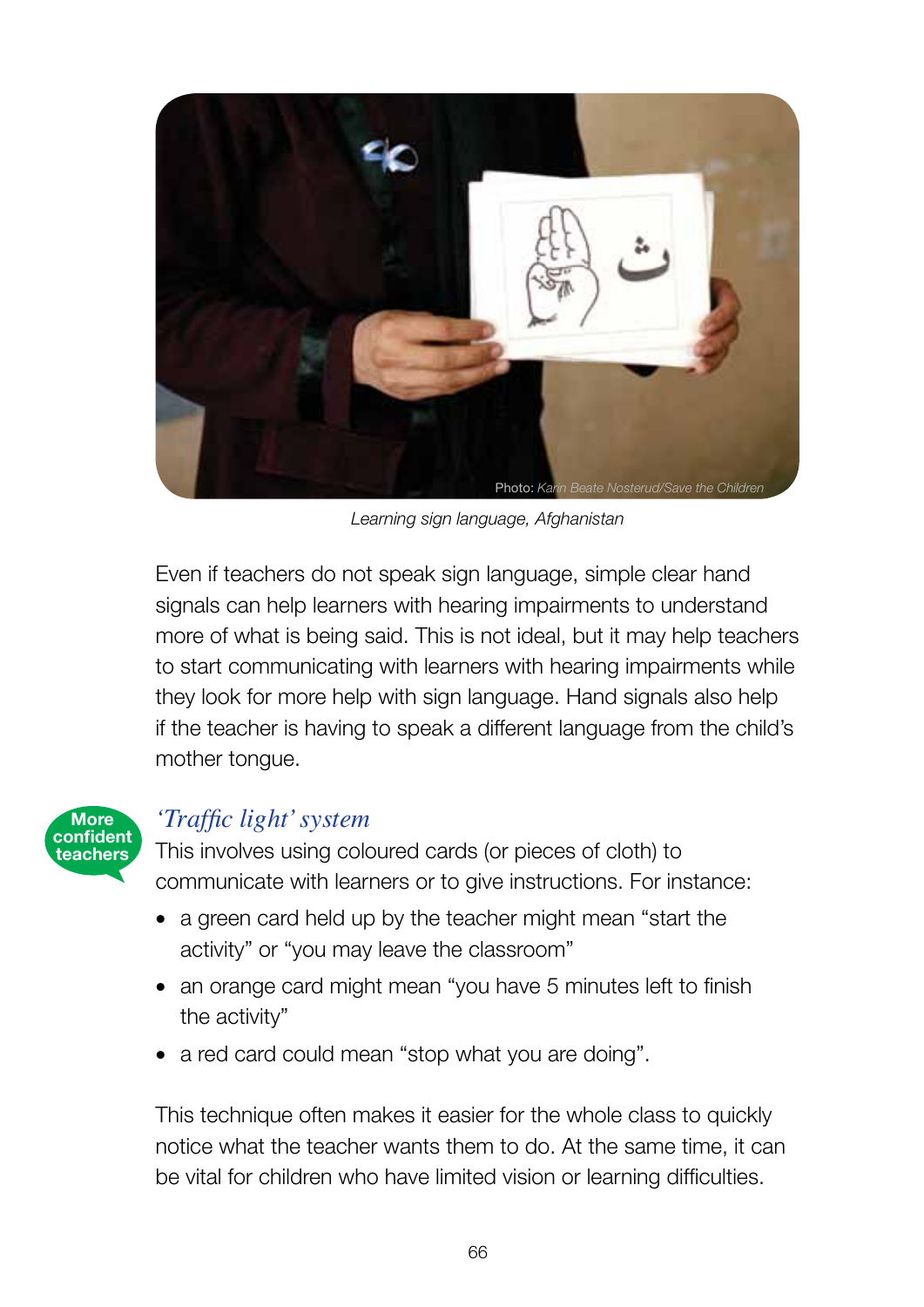Children or young people who cannot easily speak can use similar cards or pieces of cloth to communicate with their friends, teacher or support assistant. For example:

- green could mean "I am OK and I do not need help"
- orange could mean "I am unsure of something and I need help"
- red could mean "please leave me as I am angry/upset and need some time to myself".

Learners will need time to practise the different meanings. To help visually impaired learners, teachers can use different shapes of card/ cloth as well as different colours.



### *Repetition*

Repeating and revisiting the main learning points from a lesson can help learners (especially those experiencing learning difficulties and behavioural problems) to pick up on things they did not notice or understand before. When repeating, teachers:

- should not just present the information in exactly the same way as before
- should find a different way to convey that information, e.g., using a picture rather than words, or using a different example
- can divide information into several smaller points
- can try moving to a different part of the room to maintain learners' attention (so long as this doesn't confuse learners with visual and hearing impairments).



### *Maintaining interest*

A good teacher always tries to help all the learners in their class to do the best they can. One important way of doing this is to make sure everyone stays engaged in the lesson. Teachers can:

• try to **keep the lesson plan simple**. Do not try to achieve lots of learning objectives at once. Children and young people with learning difficulties may get confused if they receive many different instructions or new information at once. Those with hearing or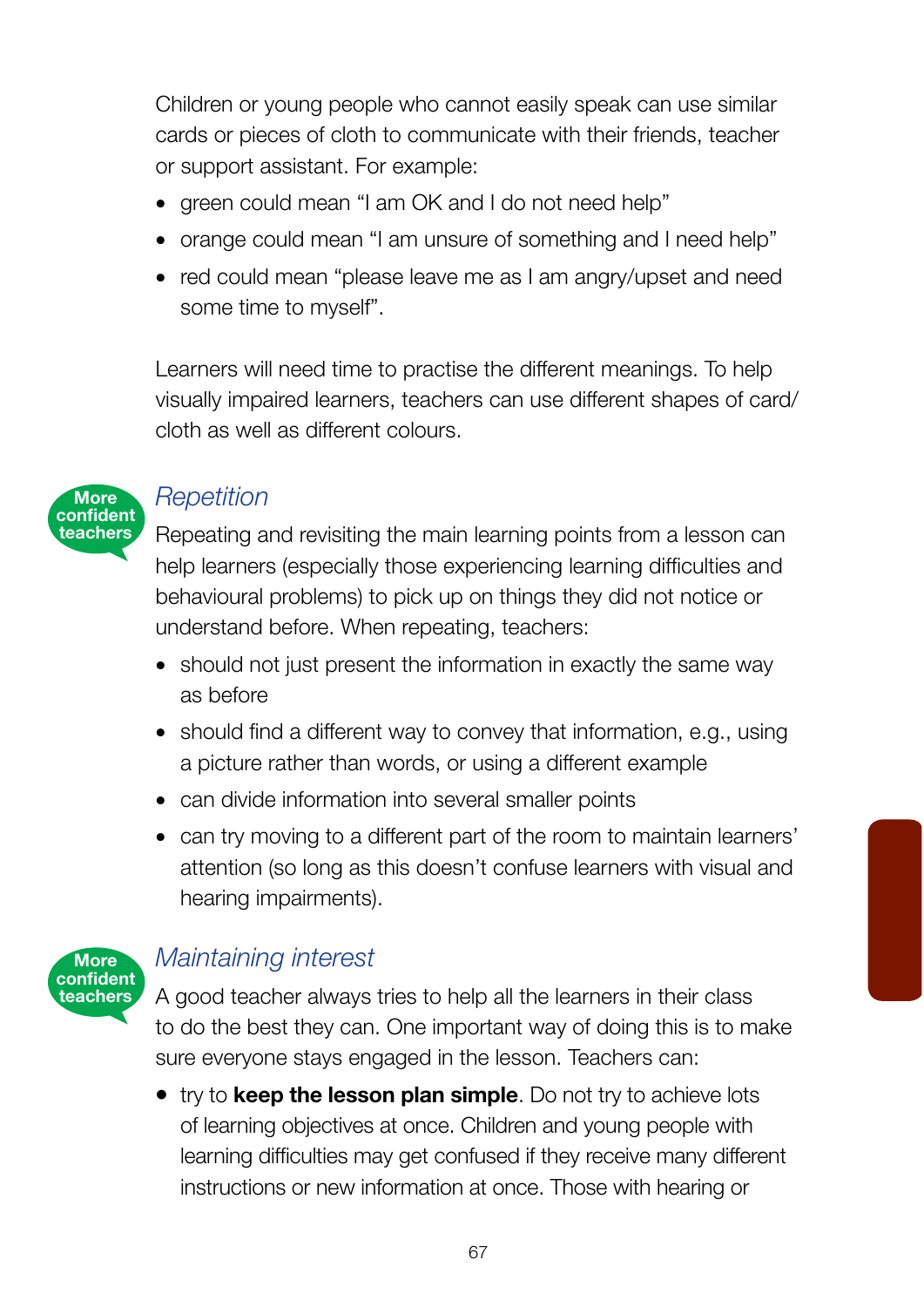visual impairments may not follow the lesson if there are too many different messages or instructions given. Simple lesson plans help every learner, but if teachers don't stick to a clear, simple plan they risk completely blocking some learners from learning

- **use clear language** and explain difficult words. This will help every learner, not just those with learning or communication difficulties
- **use a mixture of 'thinking and doing' activities** in each lesson (see above for ideas)
- **observe each other's lessons.** Teachers can give feedback to colleagues on whether they found their lessons interesting and lively. They can suggest ways to make the lessons more engaging
- encourage democracy in the classroom by **asking learners to vote on how interesting a lesson was**. Learners could draw a happy, neutral or sad face on the board, or place a stone in a 'happy' or 'sad' pile on the floor as they leave the lesson. This can show the teacher whether they understood/enjoyed the lesson or not, and teachers can learn which activities the learners prefer
- use plenty of **revision and consolidation** of points covered in earlier lessons, related to the current topic. This helps everyone make good progress, but is essential for those who missed out on previous lessons.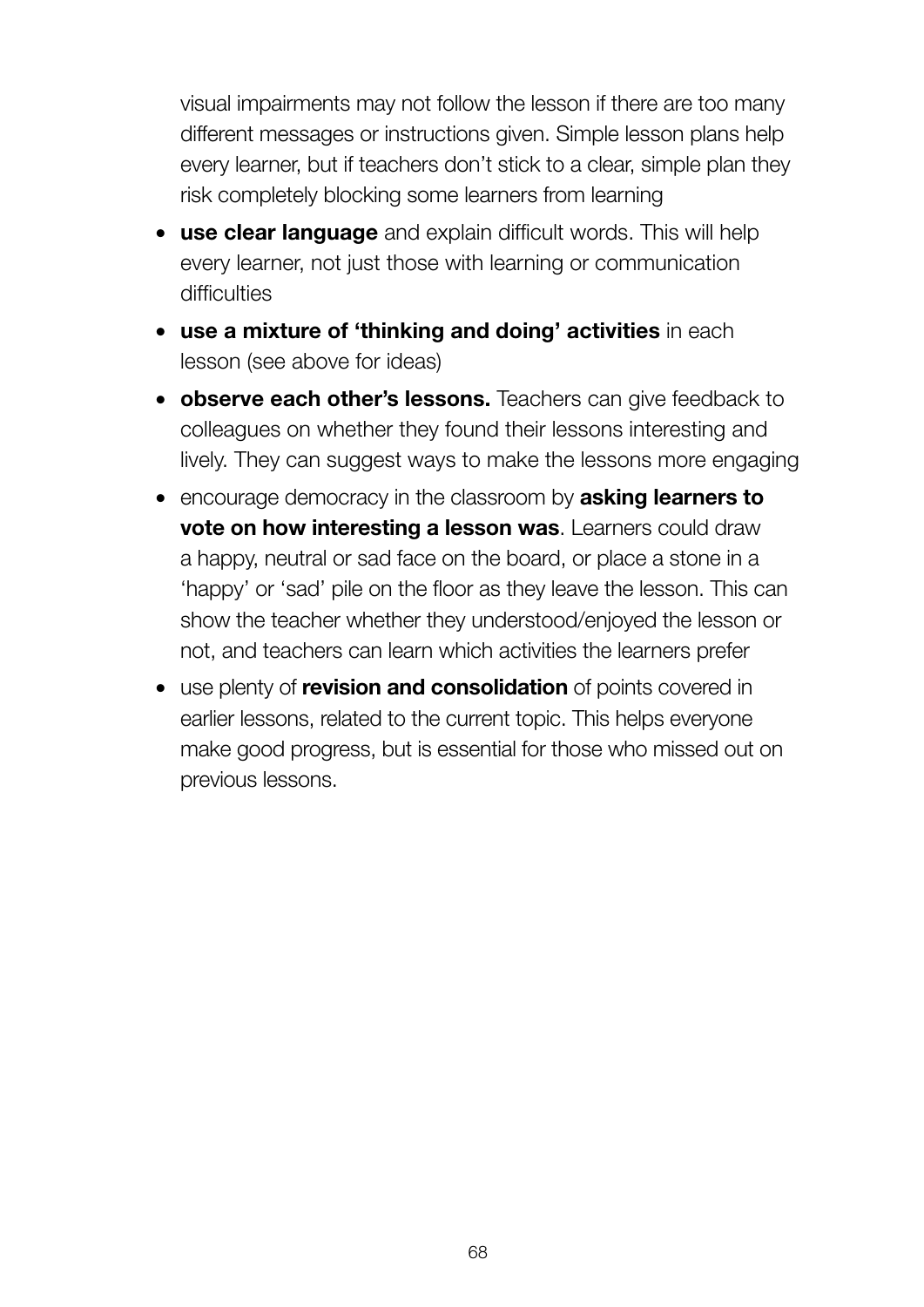



### *Using support assistants in teaching*

Support assistants can play different roles in the classroom. Teachers can ask support assistants to:

- assist a particular learner with a disability, learning difficulty or behavioural problem by helping them to read, write, communicate, understand the teacher's instructions, move around or pick things up
- assist all learners and allow the teacher more time to help those with disabilities, learning difficulties or behavioural problems during the lesson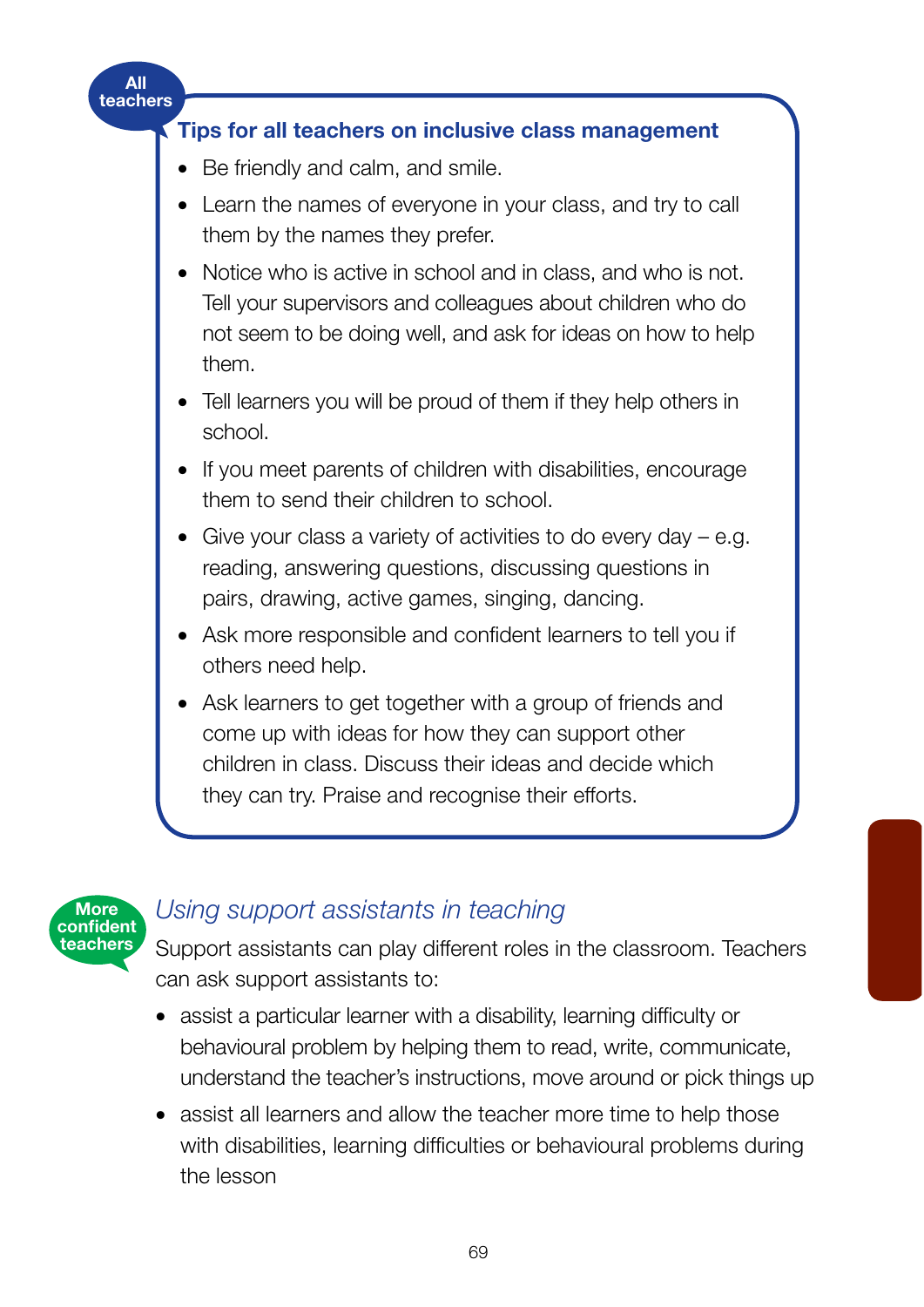- give one-to-one support to particular learners, or work with a small group of learners who are having difficulties
- help these learners for a while, then go back later to see how they are getting on
- join the teacher in a role play that explains the activity the class will be doing next
- work with the teacher to plan activities for the day or week. decide on learning objectives and how they will divide up their roles in each lesson.

#### **More confident teachers**

### *Classroom organisation for inclusive learning*

When planning and delivering lessons, teachers should think about how the classroom is organised. Detailed advice on making the teaching space more accessible is given in Chapter 6. Teachers may also want to:

- allow learners with disabilities to sit wherever they can best see, hear, find the most comfortable space, or be next to their learning buddy
- rearrange, or encourage children to rearrange, any furniture to allow those with physical and visual impairments to move around safely and easily
- sit children and young people who have difficulty concentrating away from the doors or windows so that they do not get distracted by what is happening outside
- sit children and young people with behavioural problems where the teacher can see them easily.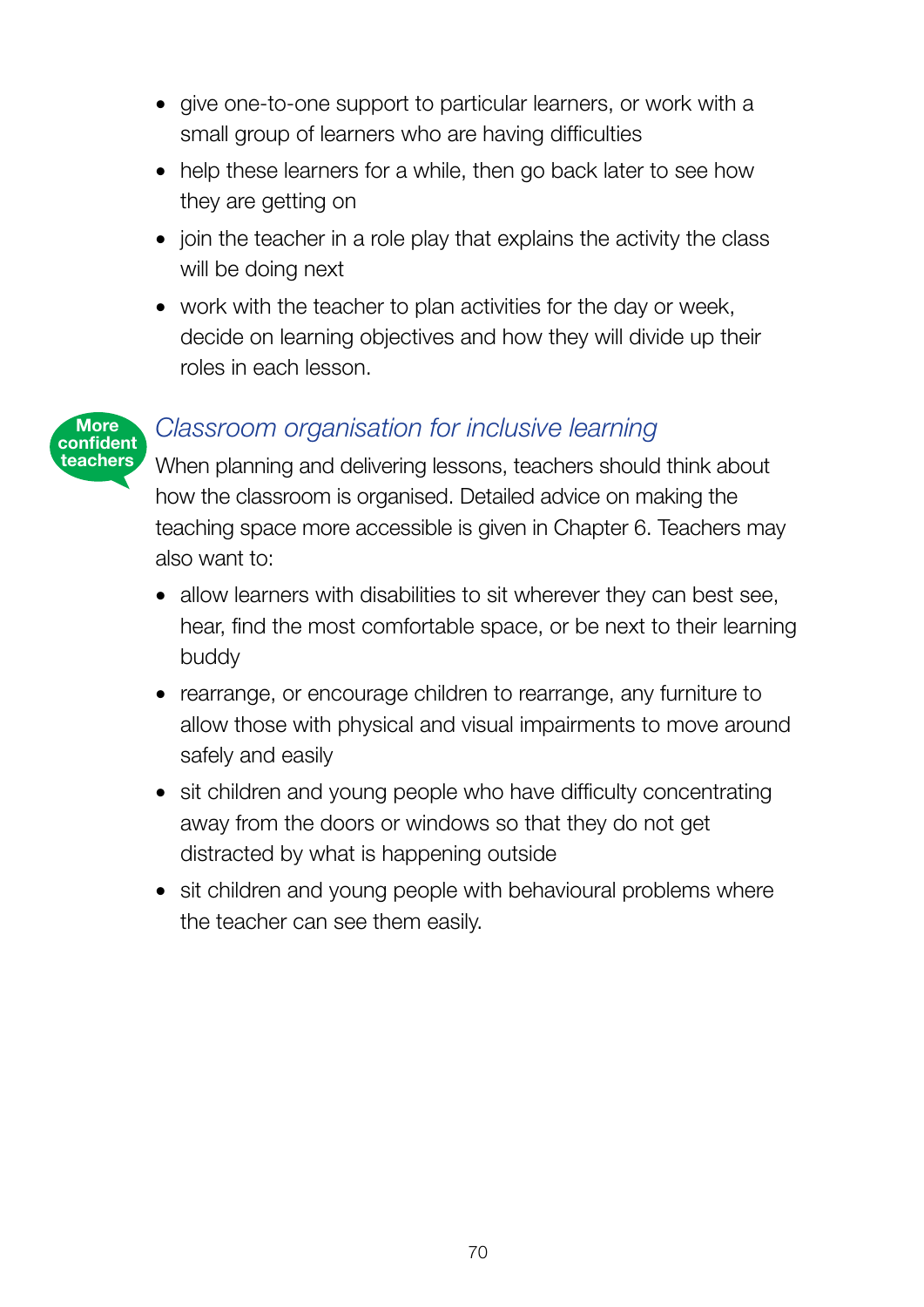# **8. Assessing learning**

#### *Common arguments we need to challenge:*

- "There is no point assessing students with disabilities; they don't learn anything."
- "Learners with disabilities will take longer to complete a test – I do not have time to wait for them."
- "There are no mechanisms for supporting learners with disabilities during their exams."

### **8.1. Barriers to inclusion**

Continual assessment (e.g., marking, testing, giving feedback) and taking national examinations gives learners a familiar routine in school. It sets standards that measure their progress in each subject. This helps teachers to monitor achievement and keep helping learners to achieve.

Any monitoring and assessment approach should:

- appraise the effectiveness and efficiency of the teaching, and
- assess the learning that is taking place.

Emergencies often deny learners the chance to take crucial examinations needed to progress to higher levels.

In the aftermath of an emergency, and particularly in a temporary school environment, teachers may lack confidence in developing or managing their own ongoing assessment processes if previously available support from their district education authority is weak or non-existent.

Teachers may feel particularly unable to support learners with disabilities, learning difficulties and behavioural problems through an ongoing assessment process or preparations for a national examination.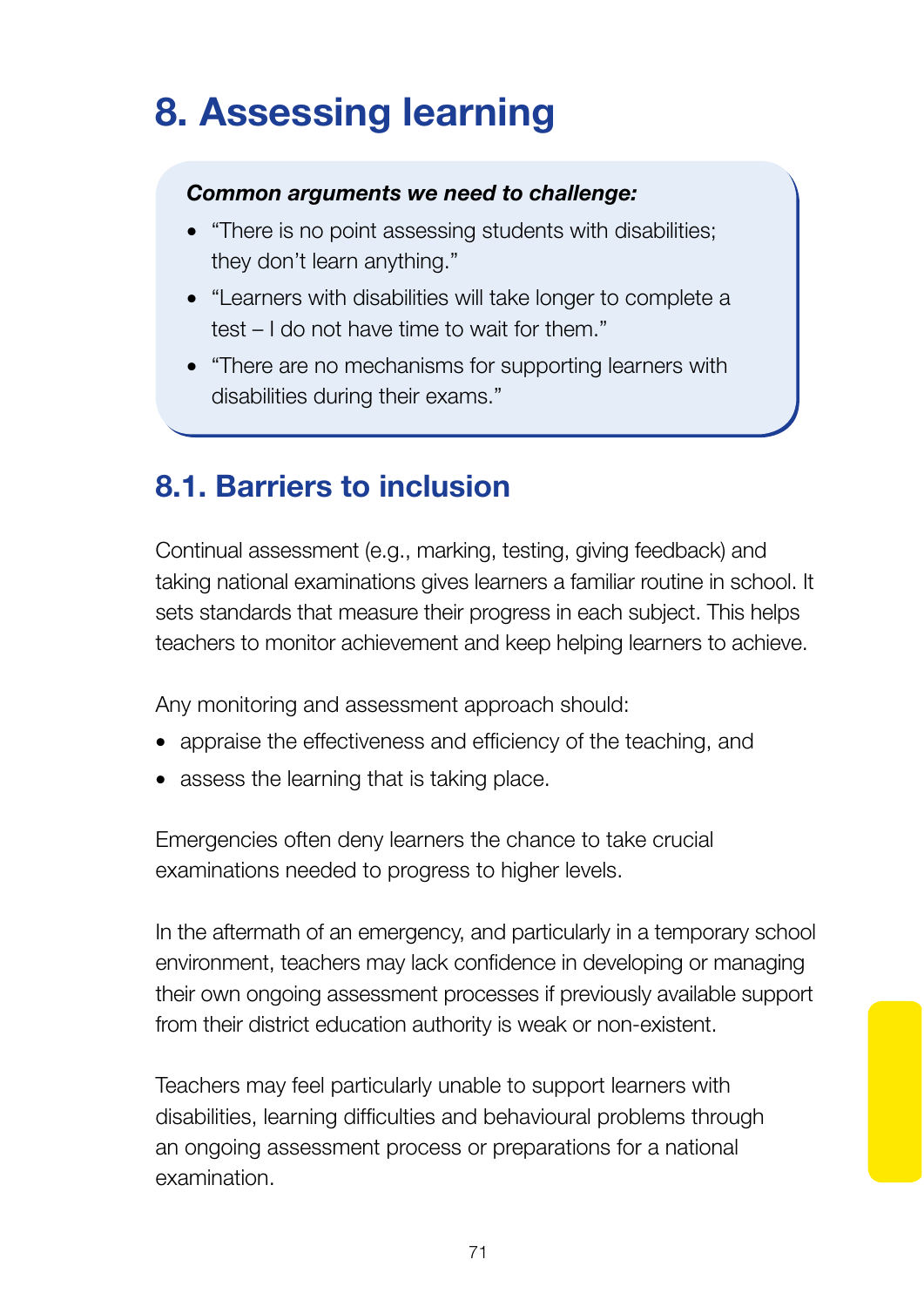#### **More confident teachers**

#### *Simplify complex assessment processes*

In emergency situations, the monitoring and assessment process may involve developing simplified ways of collecting and updating data on children's progress. Teachers can:

- work together to collect and share assessment information across the school or group of schools/learning spaces
- develop self-assessment and peer-assessment processes for learners to use. This may help teachers to gather information on learners' progress even in large, diverse classes. Learners work together to develop class 'rules' for what constitutes good work, performance or behaviour and build self-reliance. This can build on existing buddy systems. It can be a good way of helping learners with disabilities, learning difficulties or behavioural problems to take part in assessments
- ask learners to think about what makes it difficult for some (e.g., those with disabilities or who experience learning difficulties for any reason) to do well in tests. Ask them to come up with ideas for making tests and assessment activities more inclusive.



### *Be flexible with timings*

Some learners with disabilities or who experience learning difficulties or behavioural problems get tired or distracted easily. Teachers can:

- think about the best time of day to do assessments (e.g. probably in the morning) and how long the assessment session should last (not so long that learners get tired or bored)
- make sure that everyone gets a drink and has had something to eat before a big exam, if possible
- use ongoing observation of their class to identify the best time of day for examinations/assessments
- allow learners with physical or intellectual impairments or learning difficulties additional time during assessment and exam activities, if this is permitted by the authorities. They may read or write more slowly and may not be able to complete a test in the same time as others.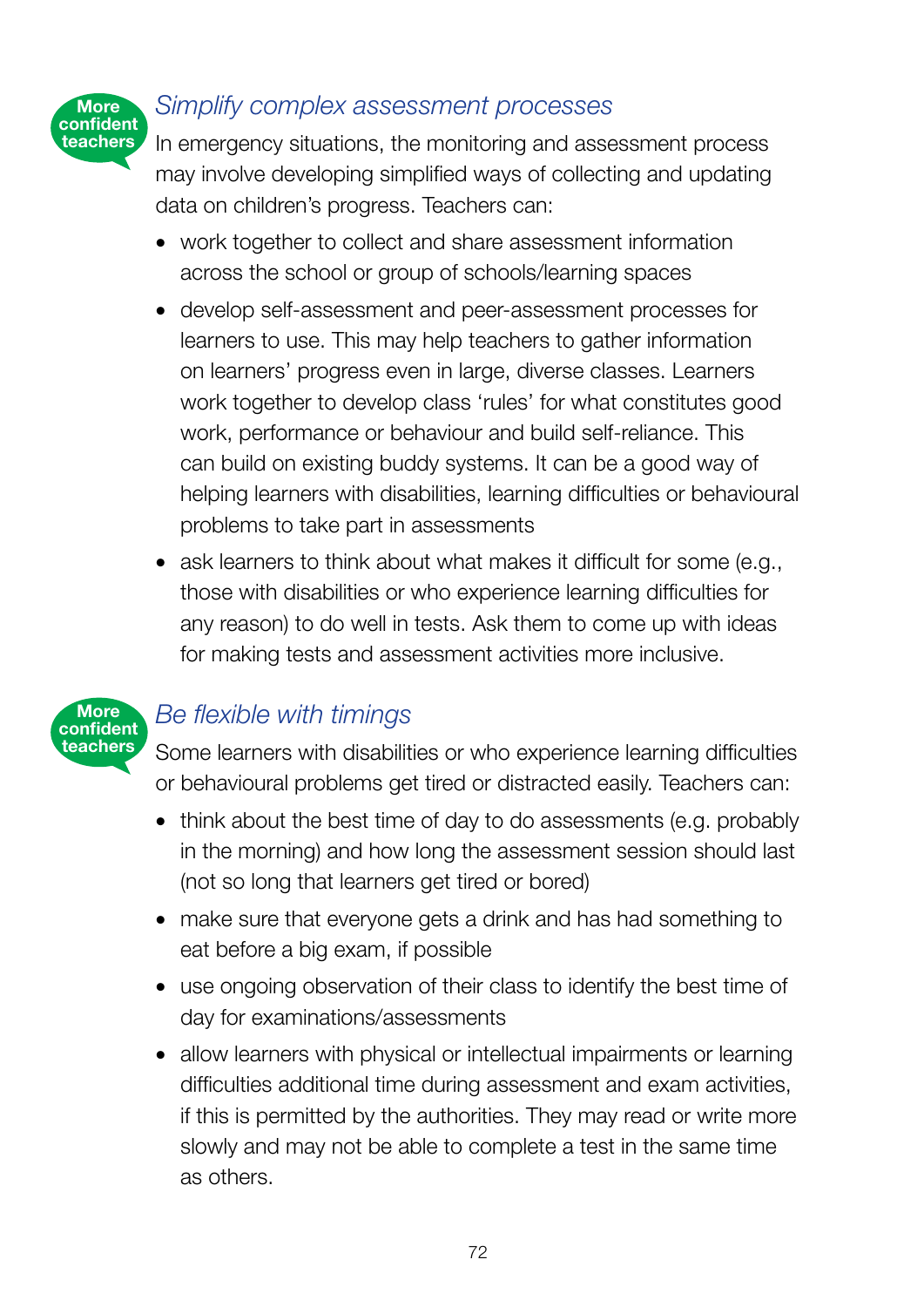## **8.2. Solutions**

### *8.2.1. Key messages to convey to teachers*

Children and young people are still being taught and are still learning, so monitoring and assessment of their progress is still needed.

As part of an emergency response, arrangements should be made to enable all learners to take key examinations. Even if official tests are not planned, teachers should try to monitor learners' progress and, where possible, keep records of their achievements. Teachers should be supported to use assessment to find out if their teaching approaches are successful, and they still need to celebrate learners' achievements. Assessment is particularly important to find out whether anyone has specific learning difficulties.

Trainers, managers or supervisors may need to support teachers to think through the reasonable adjustments that can and should be made in these conditions to ensure that ongoing assessment and any formal exams can continue. For testing, teachers may need particular help with working out how to make assessment and exams more accessible for learners with disabilities. They can be encouraged to use ideas that are already being used in the classroom – such as using support assistants or buddies to help learners with disabilities record their answers.

Alternatively, if assessment systems were not in place before the emergency, there may be opportunities to encourage teachers to think about how they know what progress children and young people are making, and to start recording their progress.

### *8.2.2. Ideas for solutions that teachers can discuss and adapt*



Where paper is available, the simple step of asking learners' permission to put graded or reviewed drawings and writing on the wall can be a starting point for teachers in practising assessment.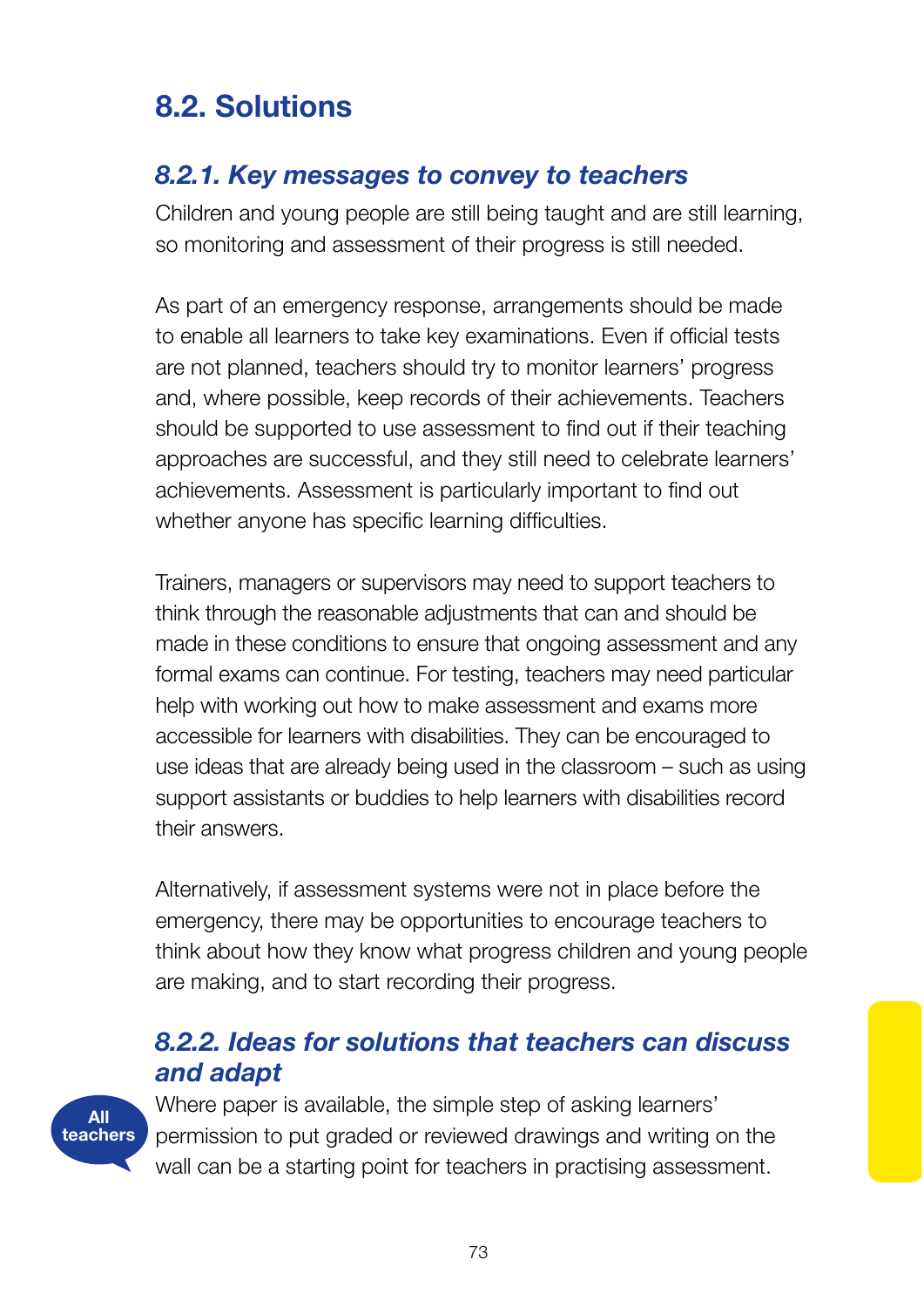

### *Make the assessment or test method more accessible*

Not everyone is able to read or understand the questions that might be set in a test or exam, but that does not mean they can't provide good answers. Teachers can do the following to help learners provide answers to the best of their ability:

- Support assistants, buddies or older learners who are not taking the same exam could read the questions to learners with visual impairments (if Braille papers are not available).
- These helpers could support learners who cannot write well or quickly by writing down the answers that they speak aloud.
- Ask learners to demonstrate their knowledge in practical ways, even if they cannot read questions or write answers. For example, asking a learner to build something to demonstrate their mathematical or scientific knowledge can reveal strong understanding.
- School principals can request to the exam authorities that adjustments are made for learners with disabilities during formal exams. Even if this was not previously possible, the system may have changed as a result of an emergency or crisis, so it is worth asking.



### *Organise examination/test spaces*

Children and young people who have very short attention spans or get tired easily may need to take short breaks during tests or exams. Some may need to use the toilet more often. Some learners (e.g. those with intellectual disabilities or experiencing learning difficulties) find themselves distracted by what is going on around them. Others read and write better if they can speak aloud. Teachers can:

- try to find a separate room or space that can be used by these learners so as not to disturb others
- seat learners near the door if they are likely to need to take a (supervised) break during a test or exam.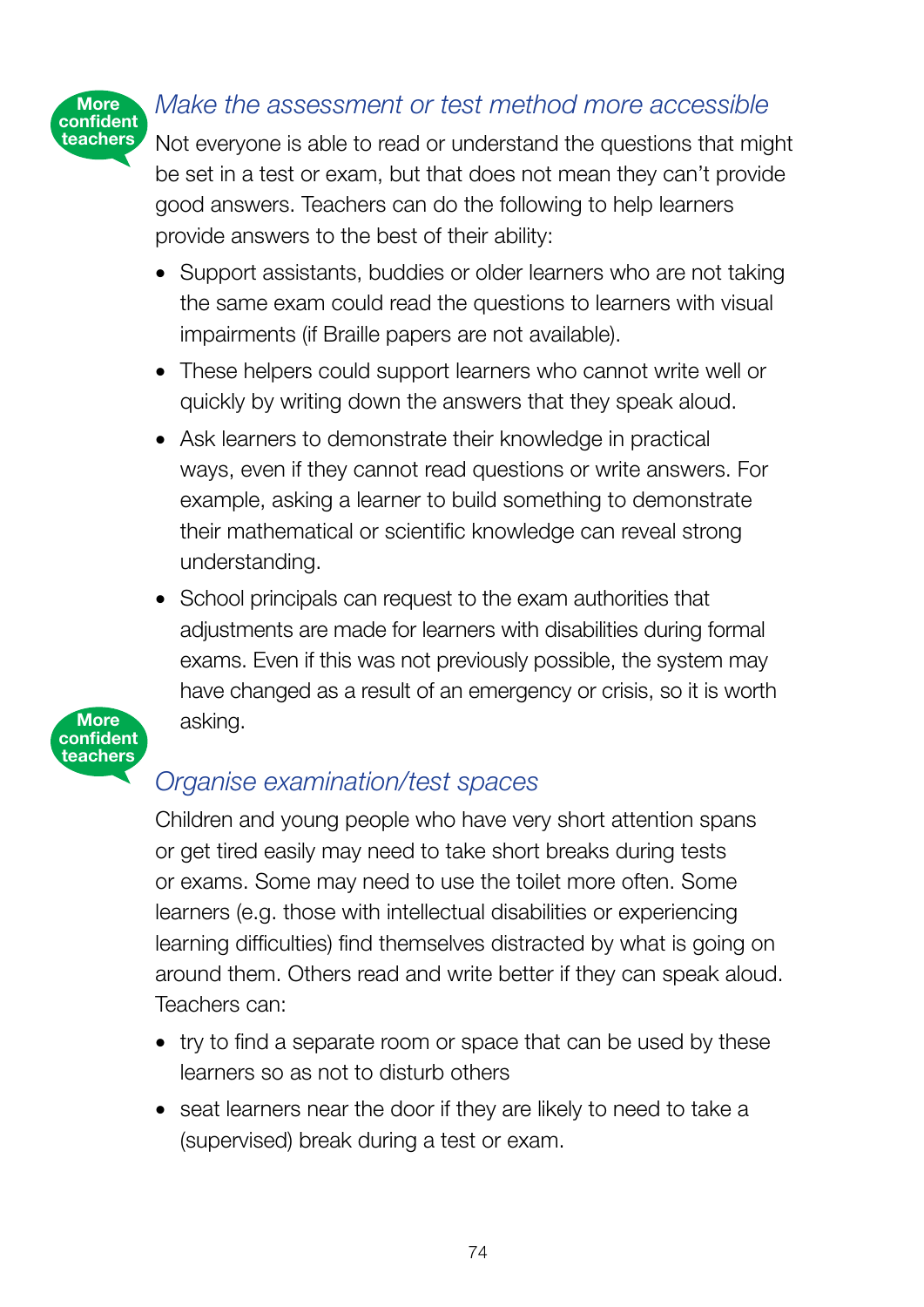## **Useful resources**

## *Overviews*

*Inclusive education*

Booth, T and Ainscow, M (2002) *Index for Inclusion: Developing learning and participation in schools*, CSIE: Bristol. Available in over 20 languages. See: www.eenet.org.uk/resources/docs/ Index%20English.pdf

Pinnock, H and INEE Task Team on Inclusive Education and Disability (2009) *Education in Emergencies: Including Everyone. INEE pocket guide to inclusive education*. Available in English, French and Spanish (and Arabic late 2010). See: www. ineesite.org/inclusion

Save the Children (2002) *School for All: Including disabled children in education*, Save the Children UK: London (book and poster). See: www.eenet.org.uk/resources/docs/schools\_for\_all.pdf www.eenet.org.uk/resources/docs/schools\_for\_all\_poster.pdf

Save the Children UK (2008) *Making Schools Inclusive: How change can happen. Save the Children's experience*, Save the Children: London. See: www.eenet.org.uk/resources/docs/ Making%20schools%20inclusive%20SCUK.pdf

Stubbs, S (2008) *Inclusive Education: Where there are few resources* (revised), Atlas Alliance: Olso. See: www.eenet.org.uk/ resources/docs/IE%20few%20resources%202008.pdf

UNESCO (2004) *Embracing Diversity: Toolkit for Creating Inclusive, Learning-Friendly Environments*, UNESCO: Bangkok. See: www2.unescobkk.org/elib/publications/032revised/index.htm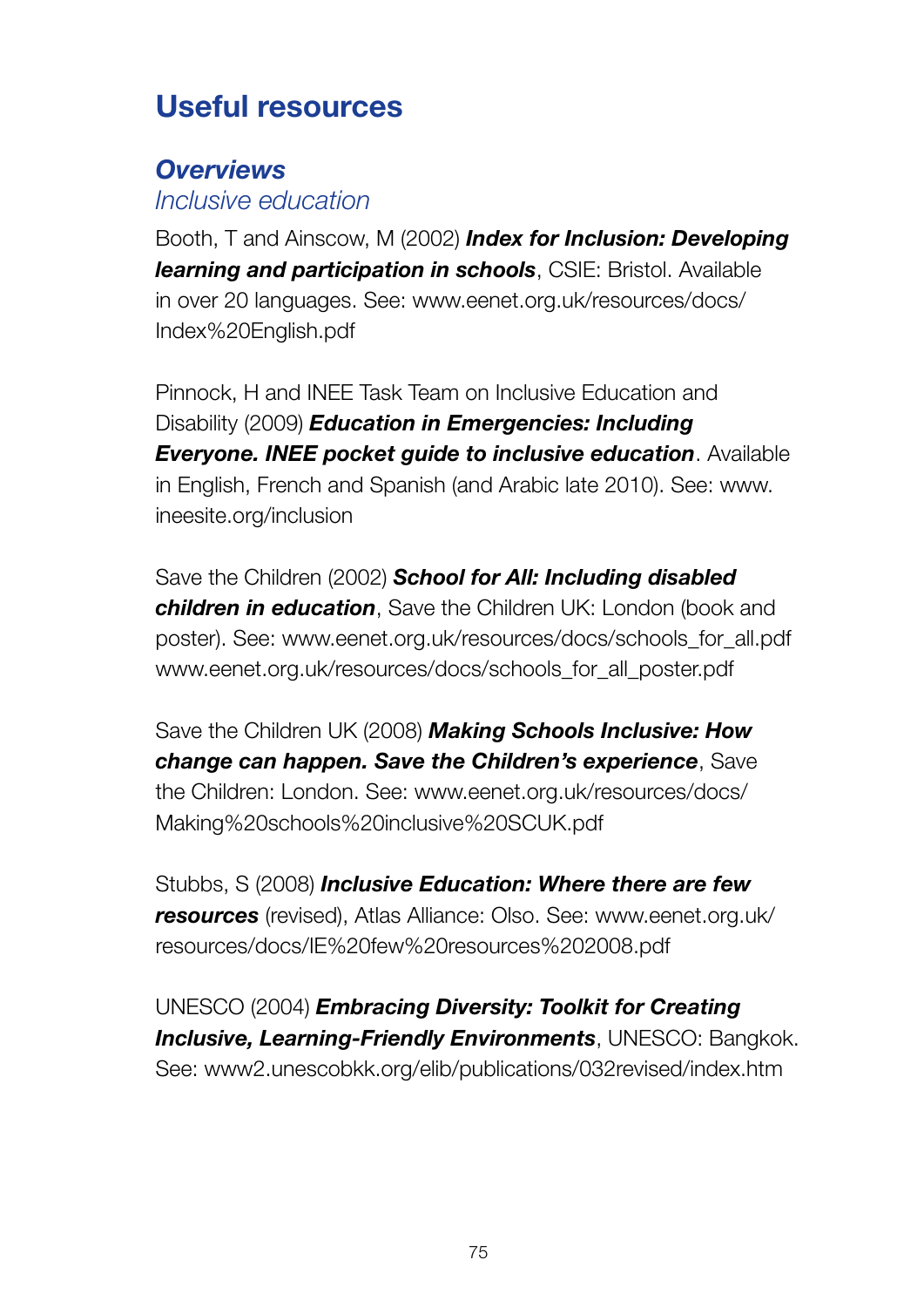### *Education in emergencies*

IDDC (no date) 'Inclusive Education in Emergencies. Access to quality educational activities for children with disabilities in conflict and emergency situations', International Disability and Development Consortium. See: www.iddcconsortium.net/joomla/images/IDDC/ emergency/ie\_and\_emergencies\_aug08.pdf

IIEP (2006) *Guidebook for Planning Education in Emergencies and Reconstruction*, International Institute for Educational Planning/UNESCO: Paris. See: www.iiep.unesco.org/index. php?id=403

INEE (2010) *Minimum Standards for Education: Preparedness, Response, Recovery*. See: www.ineesite.org/standards

INEE (2010) *Guidance Notes on Teaching and Learning*. See: www.ineesite.org/teachinglearning

*INEE Minimum Standards Implementation Tools*. See: www. ineesite.org/implementation, and the inclusive education thematic guide at: http://ineesite.org/uploads/documents/store/doc\_1\_ Toolkit\_Sheet\_on\_Inclusive\_education.pdf

Save the Children (2008) *Education in Emergencies: A toolkit for starting and managing a programme,* Save the Children: London. For purchasing details see: www.savethechildren.org.uk/en/54\_5680. htm

Sommers, M (2004) *Co-ordinating Education During Emergencies and Reconstruction: Challenges and responsibilities,* International Institute for Educational Planning/ UNESCO: Paris. See: www.unesco.org/iiep/eng/publications/ recent/abstracts/A245.htm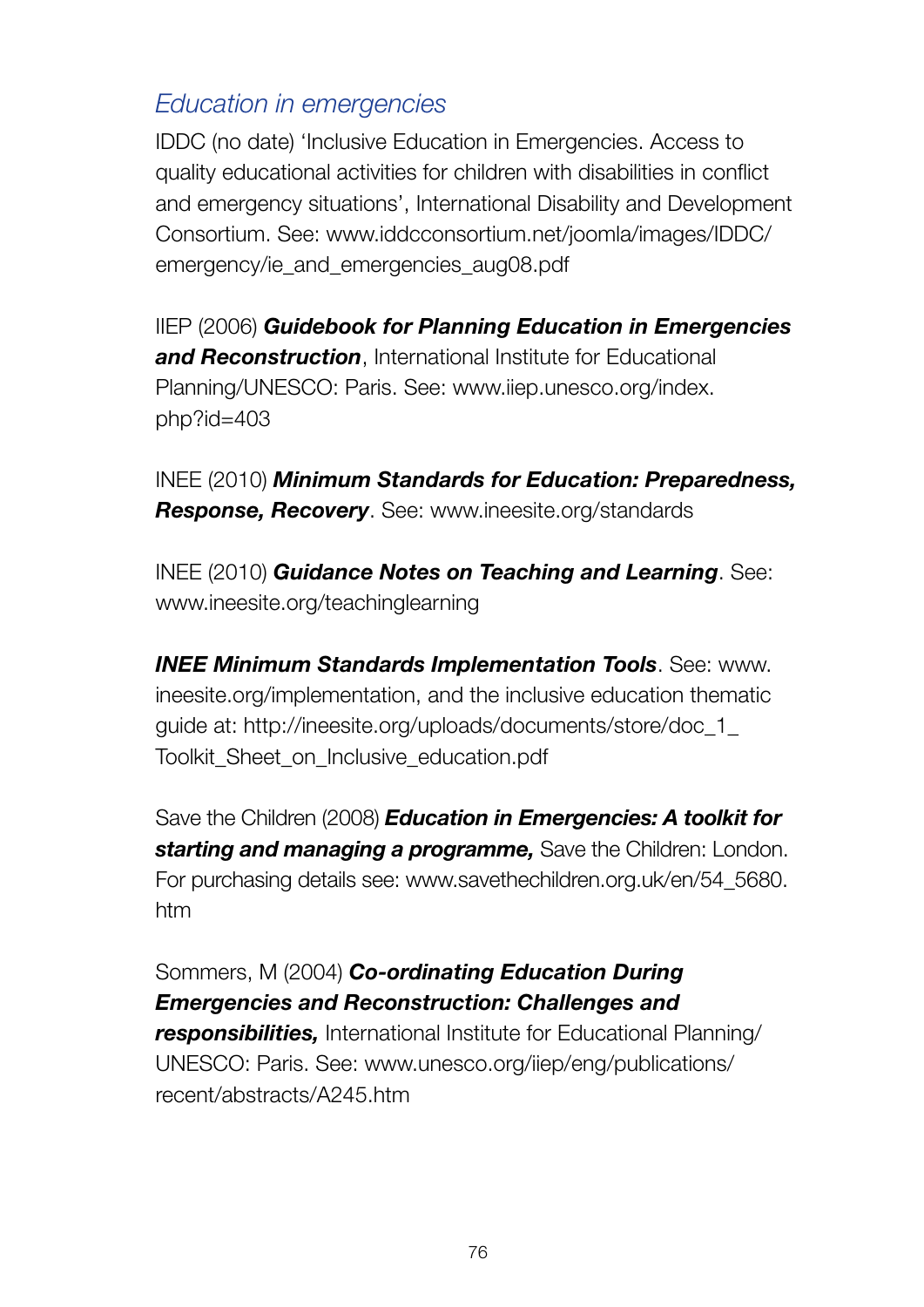### *Advice and guidelines for schools and teachers*

Booth, T and Ainscow, M (2002) *Index for Inclusion: Developing learning and participation in schools*, CSIE: Bristol. Available in over 20 languages. See: www.eenet.org.uk/resources/docs/ Index%20English.pdf

EENET (2006) *Enabling Education*, Issue 10, special edition on teacher education and inclusion, EENET: Manchester. See: www. eenet.org.uk/resources/eenet\_newsletter/news10/index.php

#### INEE (2008) *INEE Minimum Standards Toolkit Thematic Guide: Teachers and other education personnel*, See:

http://ineesite.org/uploads/documents/store/doc\_1\_T\_and\_OEP\_ tools - INEE MS Toolkit.pdf

IRC (2006) *Creating Healing Classrooms: Guide for teachers and teacher educators*, International Rescue Committee. See: www.theirc.org/resources/hci-teachers-guide.pdf

UNESCO (1999) *Welcoming Schools: Students with disabilities in regular schools*, UNESCO: Paris. See: http://unesdoc.org/ images/0011/001184/118455eo.pdf

UNESCO (2001) *Understanding and responding to children's needs in inclusive classrooms – A Guide for Teachers.* http://unesdoc.unesco.org/images/0012/001243/124394e.pdf

UNESCO (2004) *Embracing Diversity: Toolkit for Creating Inclusive, Learning-Friendly Environments*, UNESCO: Bangkok. See: www2.unescobkk.org/elib/publications/032revised/index.htm A revised toolkit for Afghanistan is due in mid-2010 and will be available through SCA and/or UNESCO Kabul.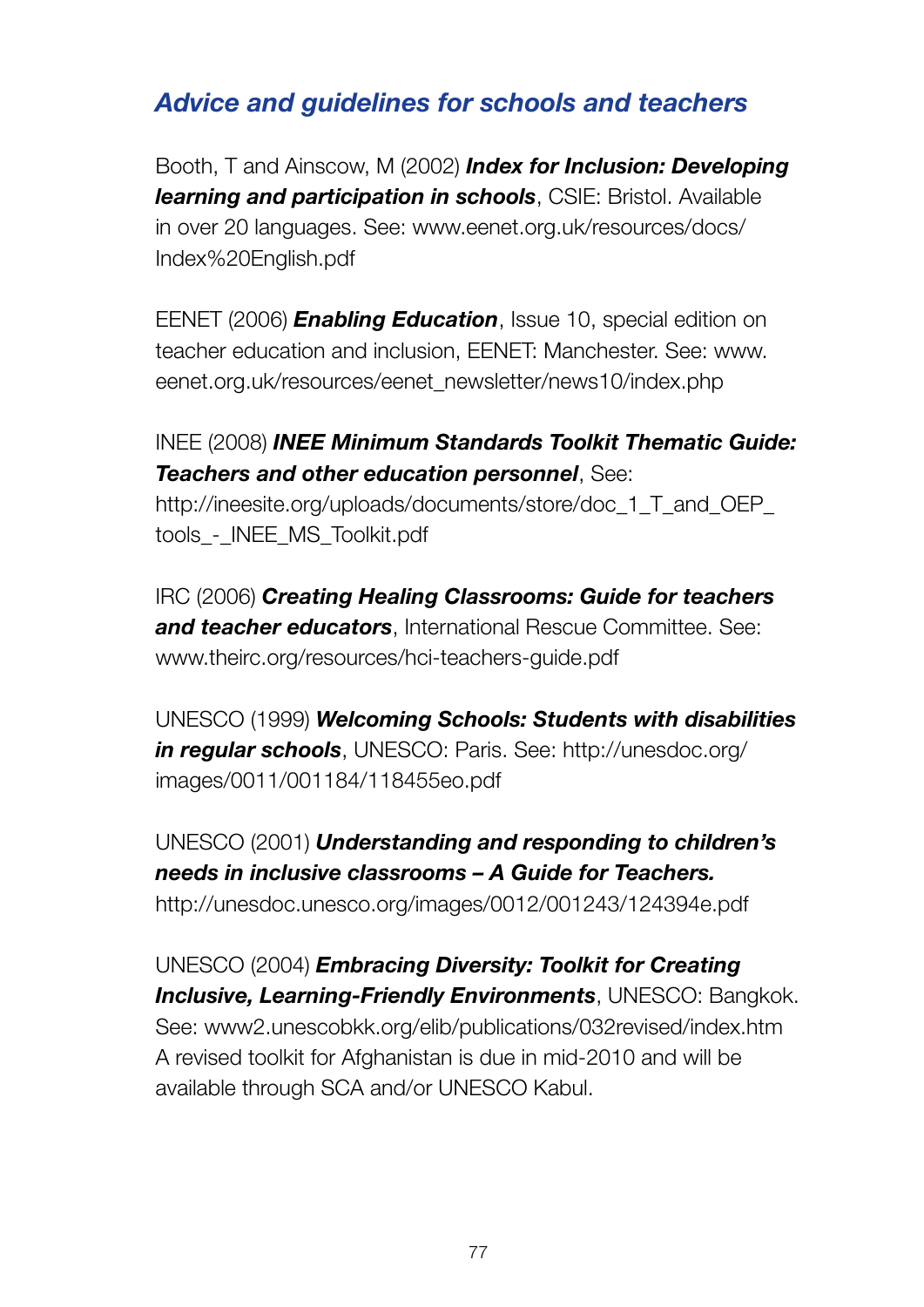UNESCO Bangkok (2006) *Practical Tips for Teaching Large Classes: A teacher's guide. Teaching well under difficult circumstances*. See:

www2.unescobkk.org/elib/publications/095/Teaching\_Large\_Classes. pdf

#### UNESCO (2004) *Changing Teaching Practices: Using curriculum differentiation to respond to students' diversity*. See:

http://unesdoc.unesco.org/images/0013/001365/136583e.pdf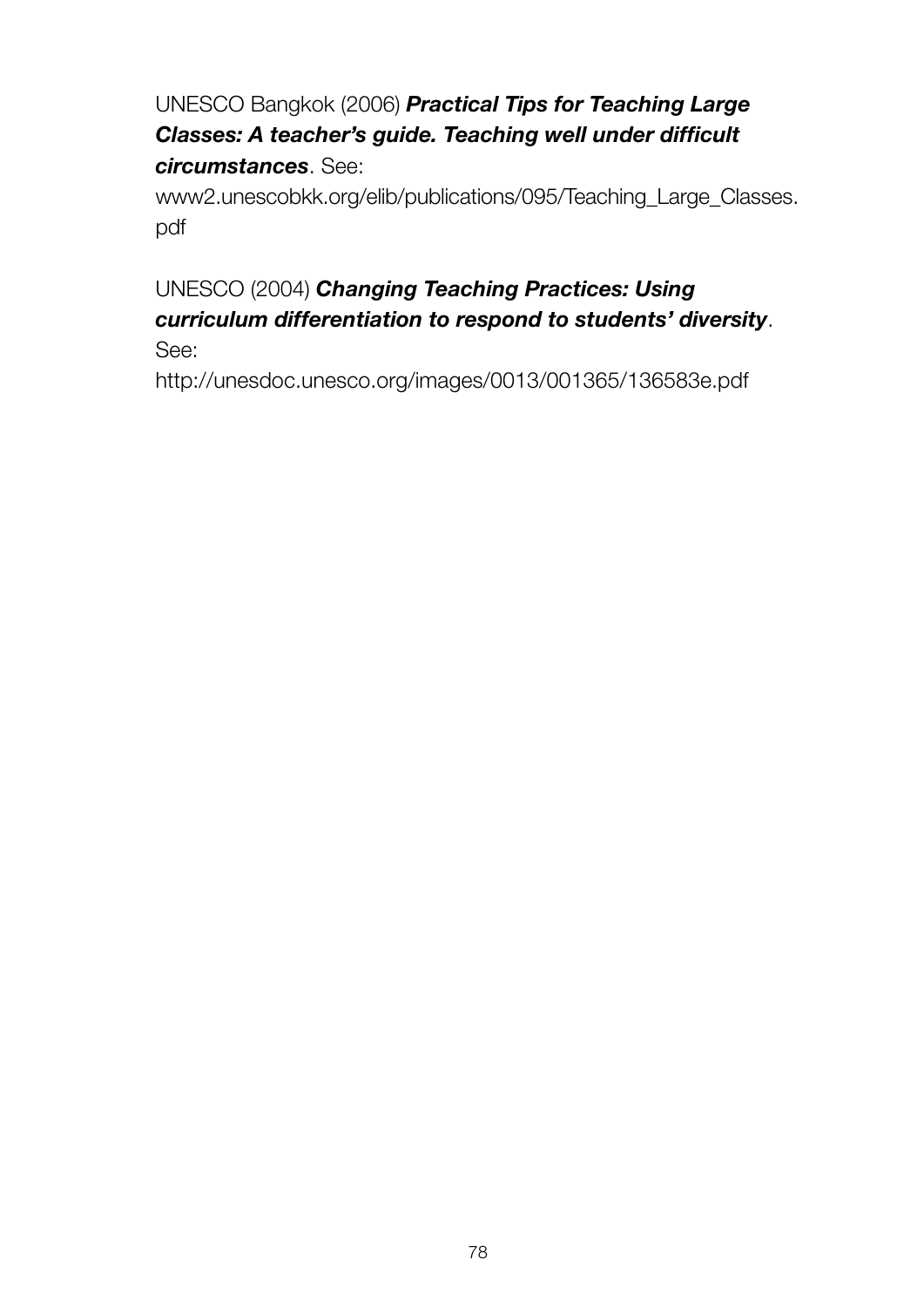### **Appendix: Use of terminology in this guide**

#### *Disability*

Learners may have physical, sensory and/or intellectual impairments, and these are usually long-term conditions. An impairment may, to varying degrees, affect a learner's ability to fulfil daily tasks at home or in school (e.g. they may find it difficult to move, see, hear, communicate, etc). However, the extent to which a learner's impairment actually disables them depends on how accessible and supportive the environment and other people are. It is important to remember that children with impairments do not automatically experience difficulties with learning.

### *Learning difficulty*

Around the world this term is interpreted to mean anything from an intellectual impairment (such as Down's syndrome) to a shortterm problem with learning during a specific lesson. Often the term covers conditions such as dyslexia or autism. However, not everyone who experiences learning difficulties has an intellectual, sensory or physical impairment, or a recognised condition such as dyslexia. Anyone can, at some point in their life, experience a longterm or short-term difficulty with learning.

### *Behavioural problem*

Behavioural problems are often related to the context within which learners are living. This might be, for instance, experiencing the stress of a crisis/emergency, experiencing abuse, witnessing violence, being separated from their family, etc. Learners' reactions may be reflected in their behaviour, whether by becoming quiet and withdrawn, or disruptive, aggressive or violent. Children with disabilities or learning difficulties may also experience behavioural problems, but not all children who experience behavioural problems have a disability or learning difficulty.